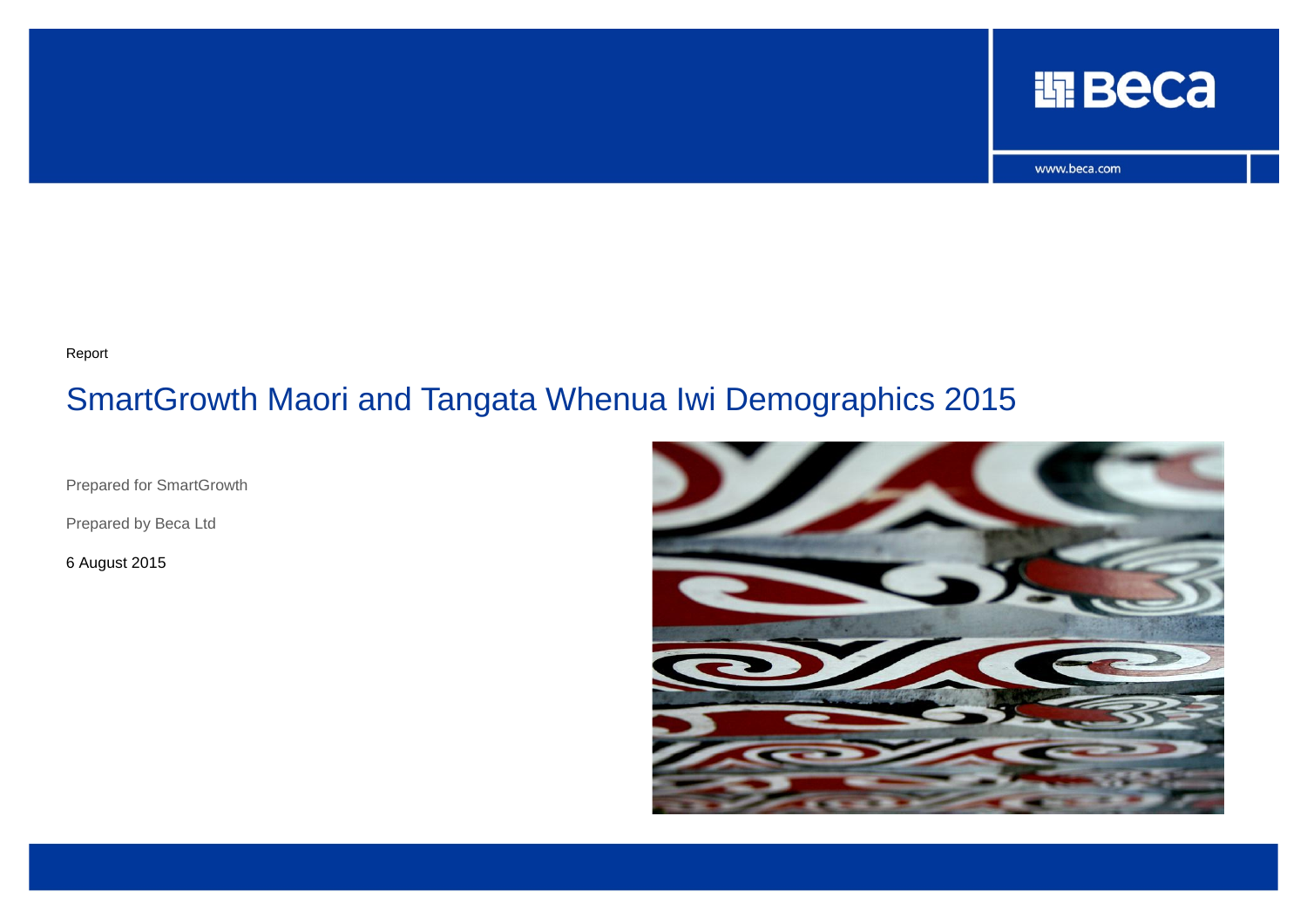### **Revision History**

| <b>Revision Nº</b> | <b>Prepared By</b>     | <b>Description</b>    | <b>Date</b>   |
|--------------------|------------------------|-----------------------|---------------|
|                    | <b>Genevieve Doube</b> | 1 <sup>st</sup> Draft |               |
| 2                  | <b>Shad Rolleston</b>  | $2^{nd}$ Draft        | 5 August 2015 |
| 3                  |                        |                       |               |
| 4                  |                        |                       |               |
| 5                  |                        |                       |               |

#### **Document Acceptance**

| <b>Action</b> | <b>Name</b>            | <b>Signed</b> | <b>Date</b> |
|---------------|------------------------|---------------|-------------|
| Prepared by   | <b>Genevieve Doube</b> |               |             |
| Reviewed by   | <b>Shad Rolleston</b>  |               |             |
| Approved by   | <b>Christine Ralph</b> |               |             |
| on behalf of  | Beca Ltd               |               |             |

© Beca 2015 (unless Beca has expressly agreed otherwise with the Client in writing).

This report has been prepared by Beca on the specific instructions of our Client. It is solely for our Client's use for the purpose for which it is intended in accordance with the agreed scope of work. Any use or reliance by any person contrary to the above, to which Beca has not given its prior written consent, is at that person's own risk.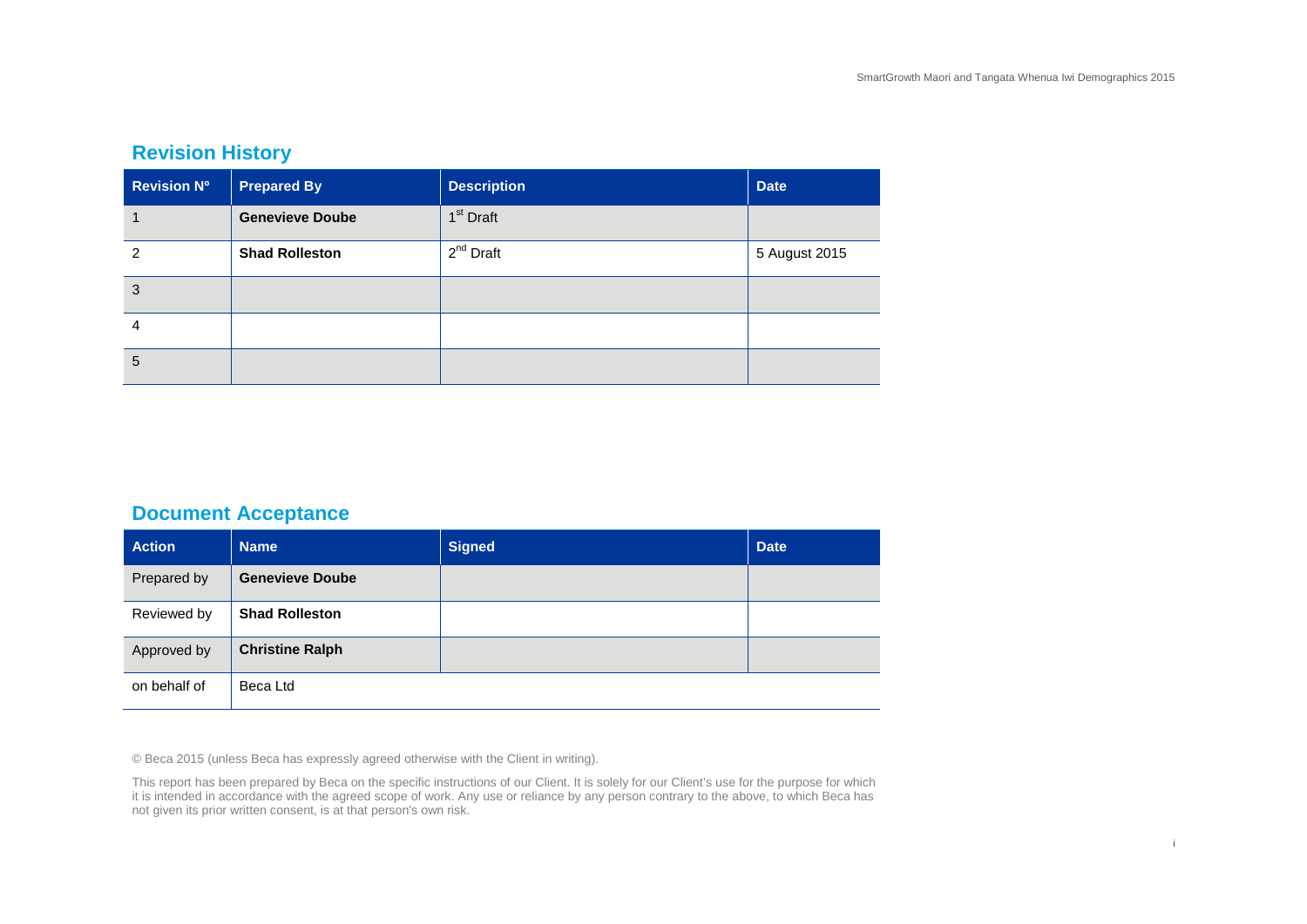# <span id="page-2-2"></span><span id="page-2-1"></span><span id="page-2-0"></span>Executive Summary

This report has been prepared by Beca Ltd on behalf of SmartGrowth BOP to give effect to action 11C.1 Māori Demographics from the SmartGrowth Strategy 2013. Action 11C.1 states: *Prepare a report from 2013 census data (and document methodology used) that relates to tangata whenua iwi and Māori in the areas of housing, employment, education and income (among others) for the purpose of developing a base platform from which to compare future demographics trends and community needs.*

This report provides a demographic snapshot about Māori and tangata whenua iwi<sup>[1](#page-2-0)</sup> in the SmartGrowth Sub-Region based on Census 2013 data. It then analyses the census 2013 data relating to Māori and tangata whenua on the following topics:

- $\blacksquare$  Health (smoking)
- Home Ownership
- **Employment**
- **Education**
- **Income**
- Te Reo Māori
- **Migration**

-

Some key facts arising from this analysis are as follows:

- 27.51% of people in the Sub-Region were of Māori descent in 2013.
- Rohe that Māori living in the Sub-Region affiliate to most are Tauranga Moana/Mātaatua<sup>[2](#page-2-1)</sup>, followed by Te Tai Tokerau/Tamaki-Makaurau and Te Arawa/Taupō
- Ngāi Te Rangi<sup>[3](#page-2-2)</sup>, Ngāti Ranginui and Ngā Puhi are the most populous iwi in the Sub-Region.
- The location of marae in CAU corresponds with higher tangata whenua populations.
- More Māori women in the Sub-Region smoke than Māori men. The percentage of regular smokers in the Sub-Region is lower than for national Māori, and the number of ex-smokers is higher.
- The proportion of Māori in the Sub-Region who own their own homes (33%) is similar to the national Māori average.
- Māori in the Sub-Region generally follow the same trends as National Māori for employment status.

 $1$  Tangata whenua iwi is defined for this report as being those iwi (which include affiliated hapū and whānau) that have tangata whenua status and mana (interest) in the Sub-Region which has been determined by the Western Bay of Plenty District Council, Tauranga City Council, Bay of Plenty Regional Council, and government departments.

 $2$  Tauranga Moana/Mātaatua is a geographic term defined by StatsNZ. The reference includes iwi that connect to Tauranga Moana and/or Mātaatua. The reference does not diminish the connections of iwi that do not connect or affiliate with Mātaatua.

 $3$  Ngāi Te Rangi is referred to as Ngāi Te Rangi by StatsNZ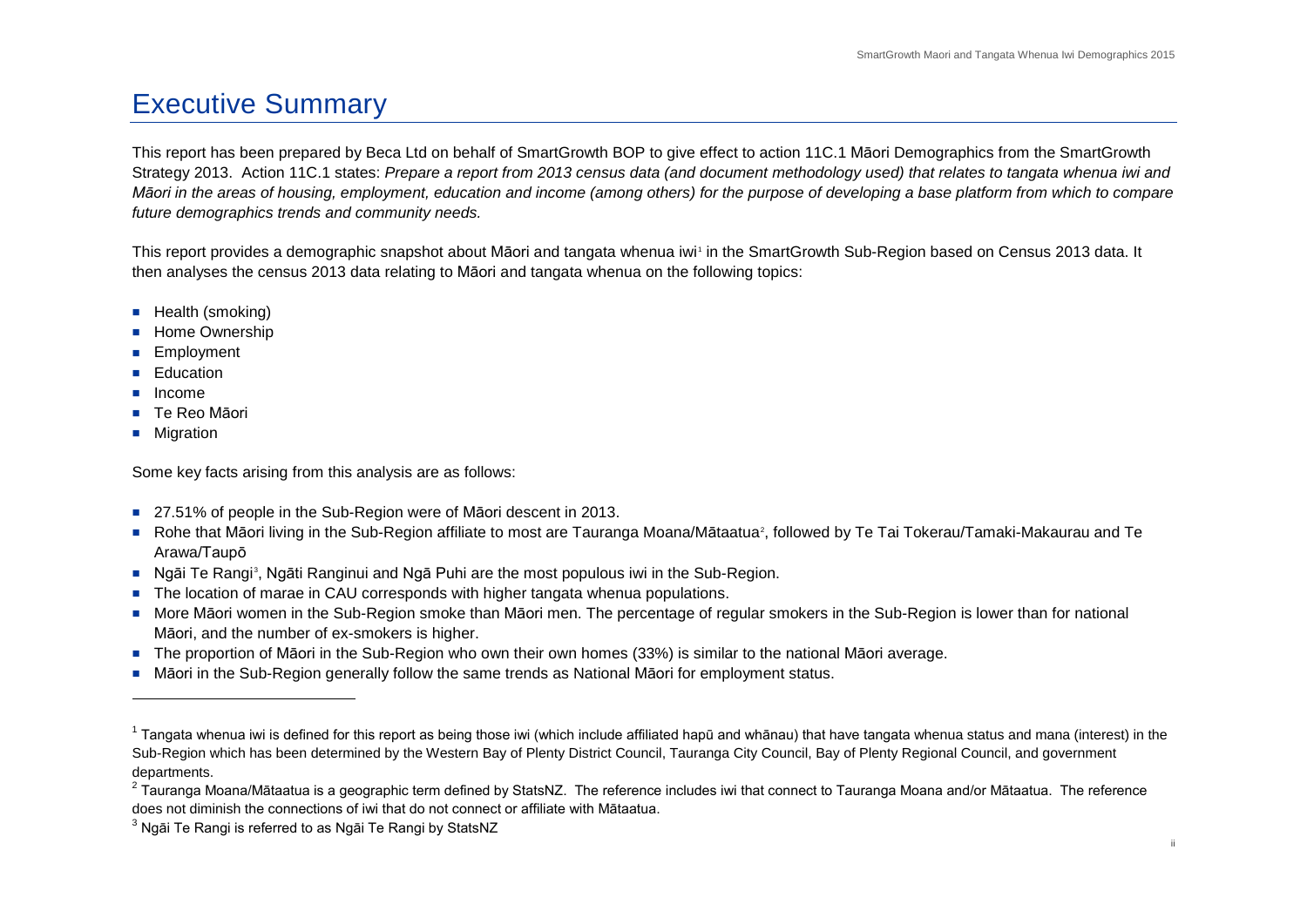- Qualifications for Māori at a national scale are comparable with those of the Sub-Region. Māori in the Sub-Region are slightly lower than the national average for qualifications above Bachelor Degree/Level 7.
- Slightly more Māori in the Sub-Region are represented in most of the income brackets below \$30,000 than for National Māori, whilst slightly fewer Māori in the Sub-Region are represented in the income brackets above \$30,000 than for National Māori.
- Fewer Māori in the Sub-Region speak English and Māori than national Māori.

This report provides a snapshot for the year 2013. The next census in 2018 will provide an opportunity for comparisons to be made with this data to better understand patterns and potential future trends for Māori and tangata whenua in the Sub-Region.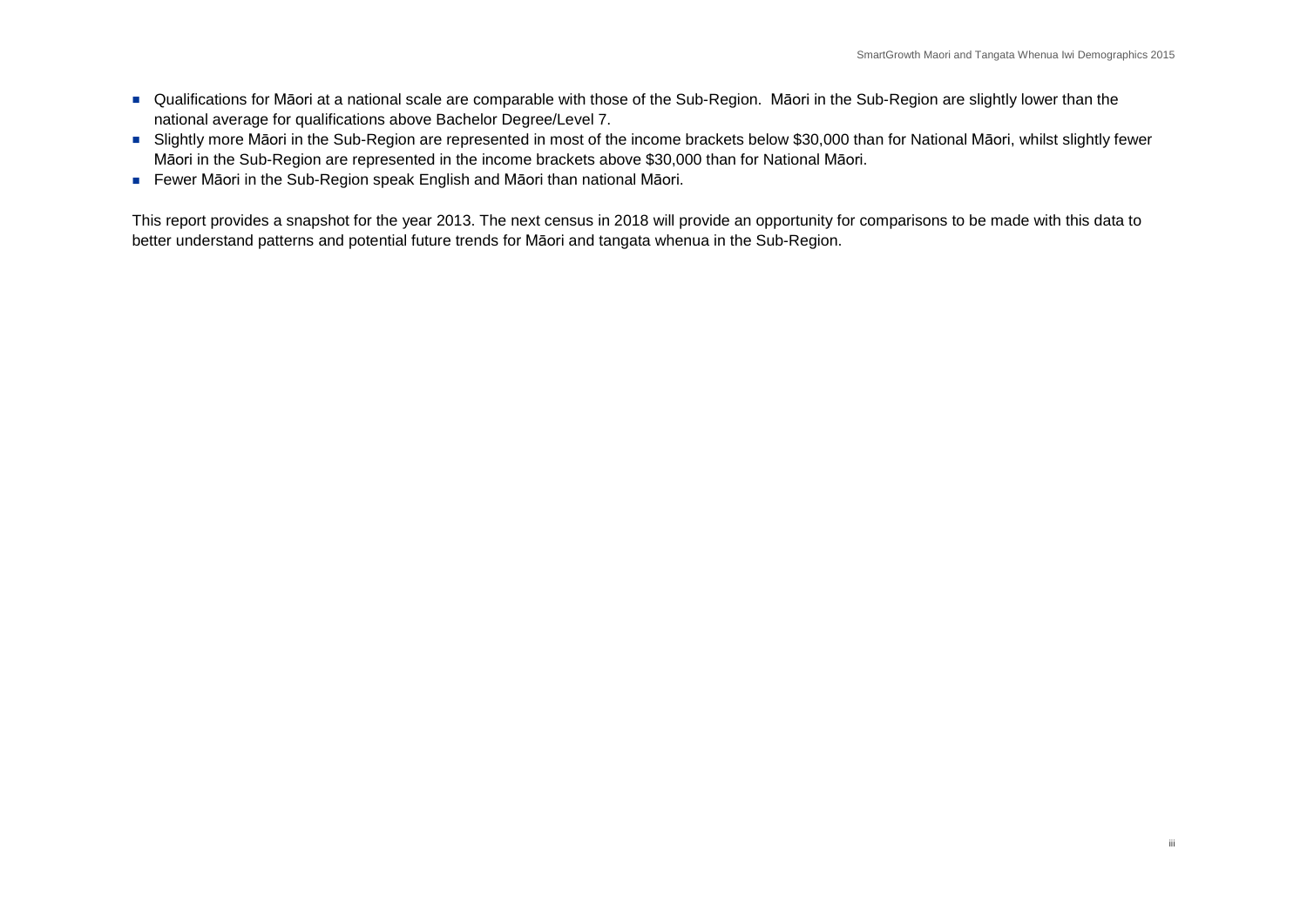# **Contents**

| 1 | <b>Introduction</b>                       | 1                |
|---|-------------------------------------------|------------------|
| 2 | <b>Methodology</b>                        | $\boldsymbol{2}$ |
|   | Comparisons<br>2.1                        | $\boldsymbol{2}$ |
| 3 | <b>Māori and Tangata Whenua</b>           | 3                |
|   | Māori Affiliation<br>3.1                  | 4                |
|   | Māori Affiliation by Rohe<br>3.2          | 4                |
|   | Māori Affiliation by Iwi<br>3.3           | 9                |
|   | <b>Tangata Whenua Affiliations</b><br>3.4 | 10               |
| 4 | <b>Health</b>                             | 16               |
|   | Māori Smoking Habits<br>4.1               | 16               |
|   | Tangata Whenua Smoking Habits<br>4.2      | 18               |
| 5 | <b>Housing Ownership</b>                  | 19               |
|   | Māori Home Ownership<br>5.1               | 19               |
|   | Tangata Whenua Home Ownership<br>5.2      | 21               |
| 6 | <b>Employment</b>                         | 23               |
|   | Māori Employment Trends<br>6.1            | 23               |
|   | Tangata Whenua Employment Trends<br>6.2   | 27               |
| 7 | <b>Education</b>                          | 28               |
|   | Māori Education<br>7.1                    | 28               |
|   | Tangata Whenua Education<br>7.3           | 24               |
| 8 | <b>Income</b>                             | 26               |
|   | Māori Income<br>8.1                       | 26               |
| 9 | <b>Te Reo</b>                             | 31               |
|   | Māori and Te Reo<br>9.1                   | 31               |
|   |                                           | $\mathbf{i}$     |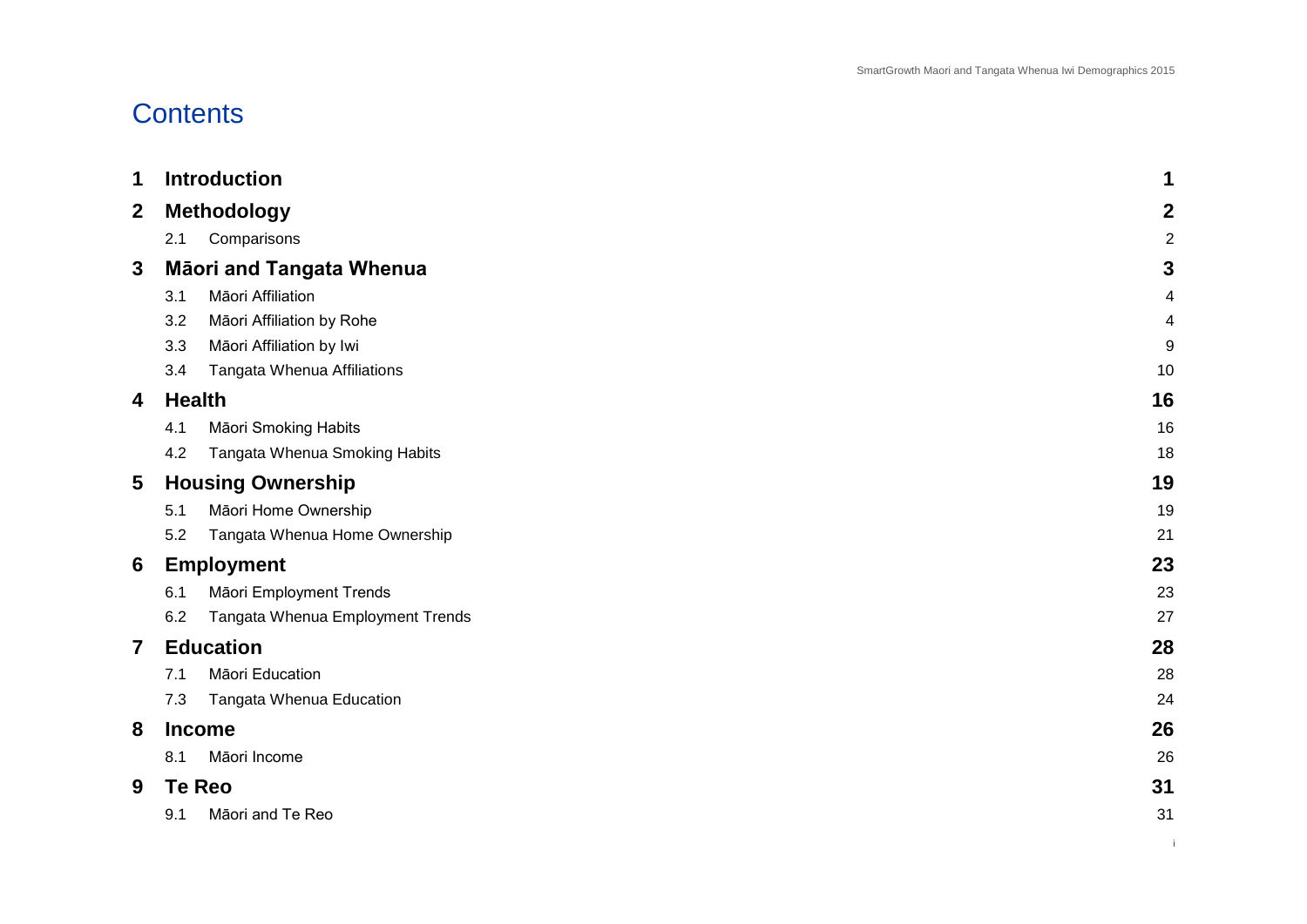| 9.2 | Tangata Whenua and Te Reo | 33 |
|-----|---------------------------|----|
|     | 10 Migration              | 34 |
|     | 11 Next Report            | 35 |
|     | 12 Glossary               | 35 |

# Appendices

### **Appendix 1**

Iwi Affiliation of Māori descendants in the SmartGrowth Sub-Region 2013

### **Appendix 2**

Graphs of Iwi Affiliation by Rohe 2013

### **Appendix 3**

Number of Māori descendants by CAU

### **Appendix 4**

Proportion of Māori descendants by CAU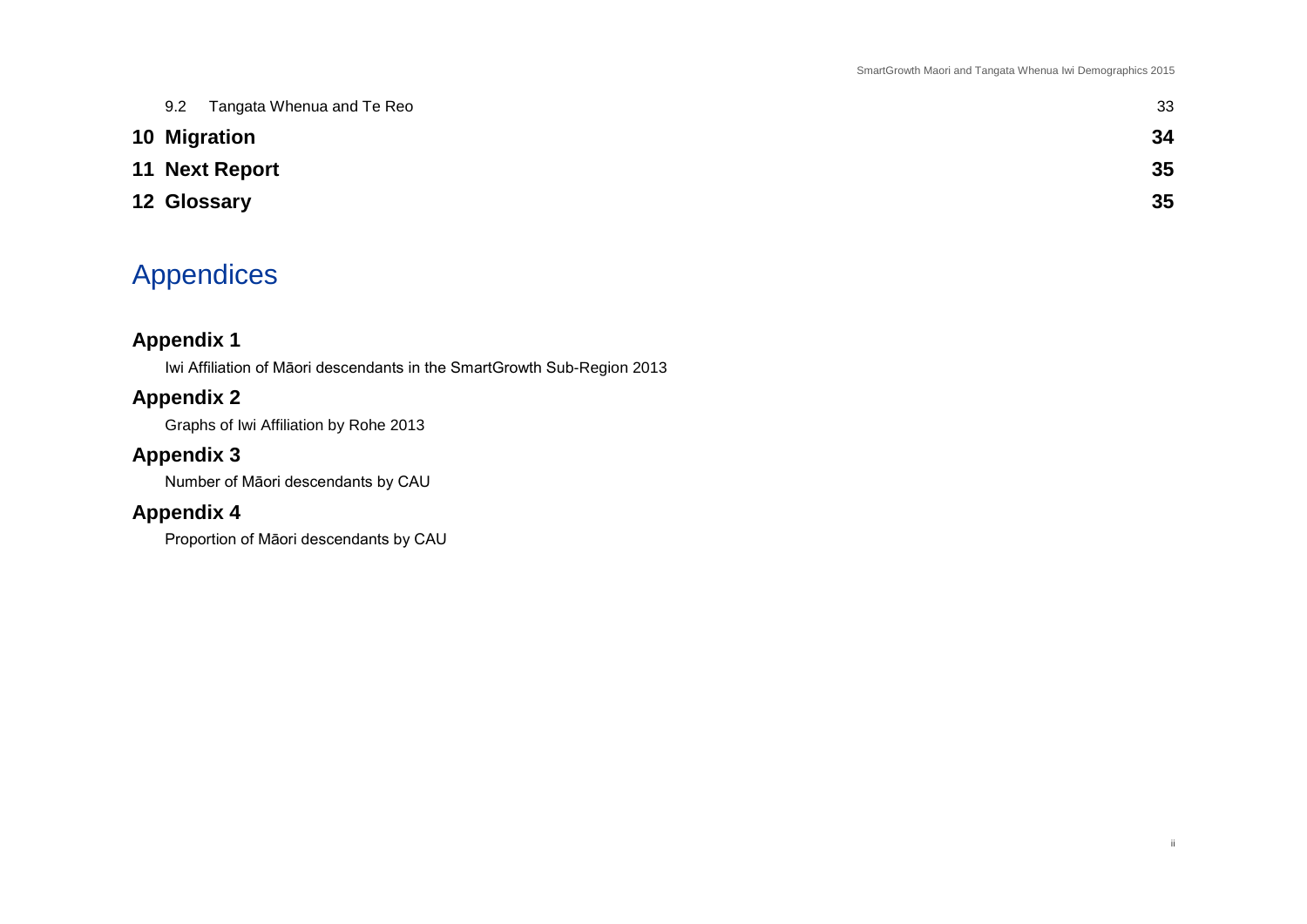# **Figures**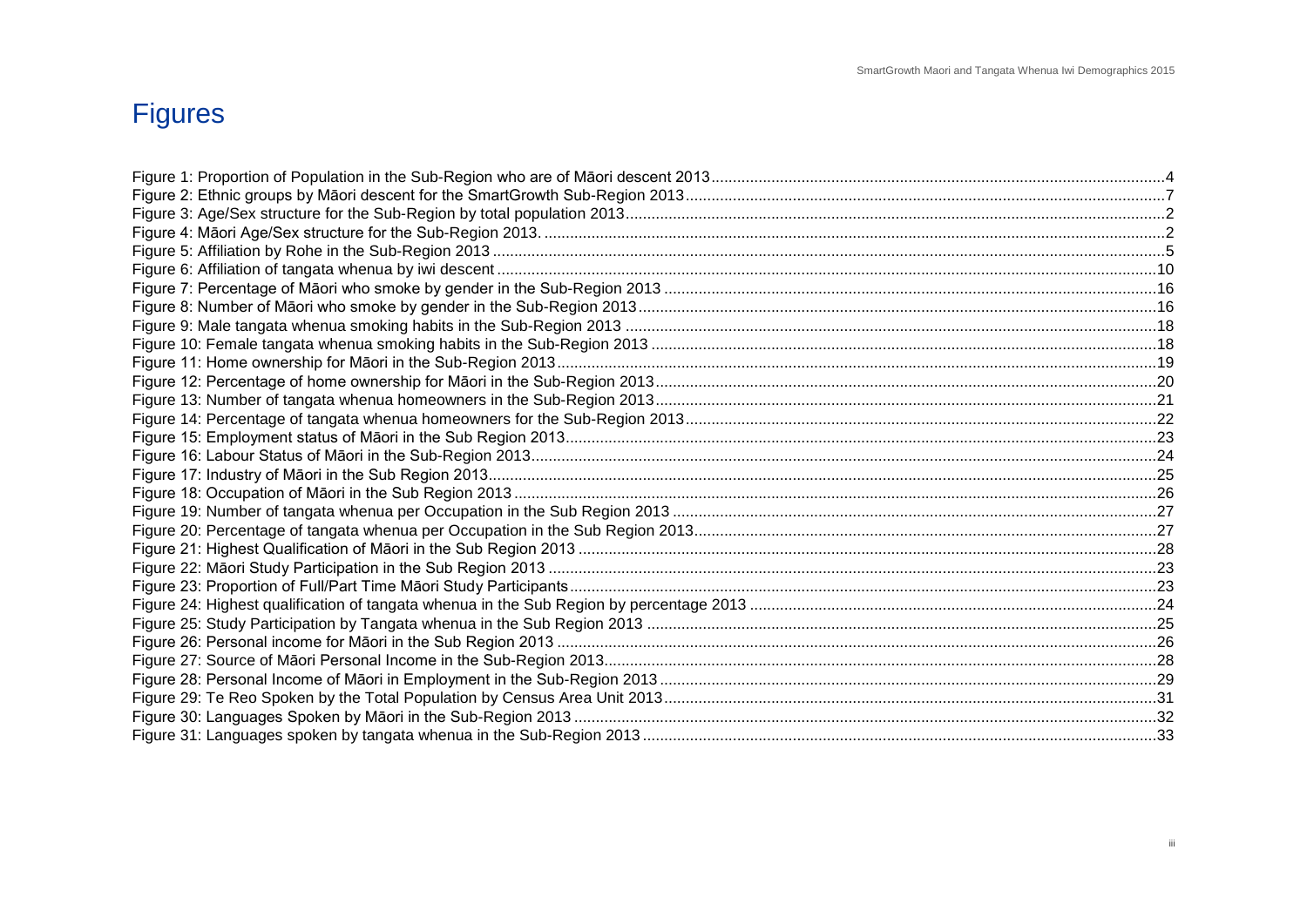## **Tables**

| Table 3 ranks from highest to lowest those of Māori descent according to CAU. There are 1,290 people who identify themselves as being of Māori |  |
|------------------------------------------------------------------------------------------------------------------------------------------------|--|
|                                                                                                                                                |  |
|                                                                                                                                                |  |
|                                                                                                                                                |  |
|                                                                                                                                                |  |
|                                                                                                                                                |  |
|                                                                                                                                                |  |
|                                                                                                                                                |  |
|                                                                                                                                                |  |
|                                                                                                                                                |  |
|                                                                                                                                                |  |
|                                                                                                                                                |  |
|                                                                                                                                                |  |
|                                                                                                                                                |  |
|                                                                                                                                                |  |
|                                                                                                                                                |  |
|                                                                                                                                                |  |
|                                                                                                                                                |  |
|                                                                                                                                                |  |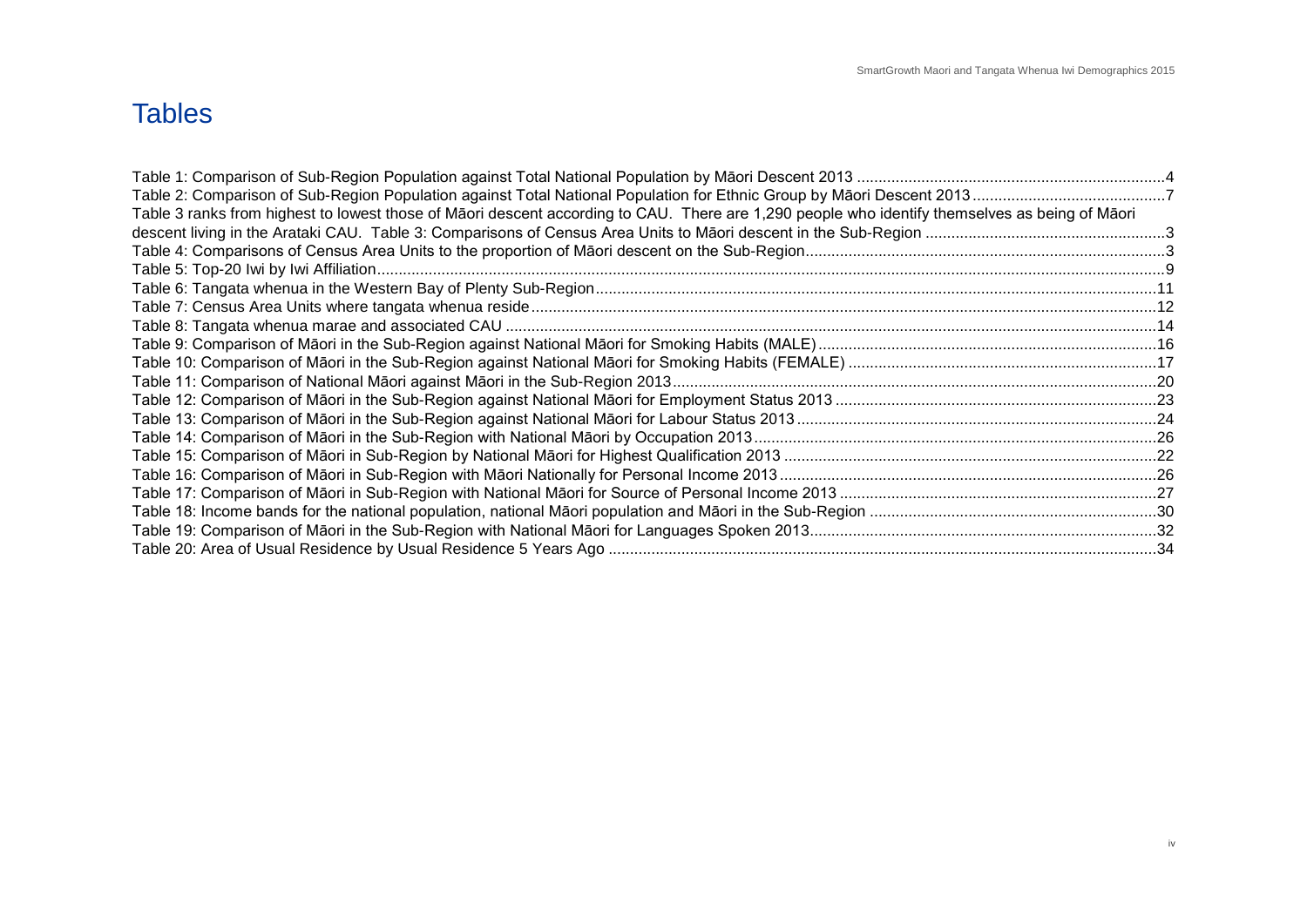# 1 Introduction

This report has been prepared by Beca Ltd on behalf of SmartGrowth BOP to give effect to action 11C.1 Māori Demographics from the SmartGrowth Strategy 2013. The purpose is to:

*Prepare a report from 2013 census data (and document methodology used) that relates to tangata whenua iwi and Māori in the areas of housing, employment, education and income (among others) for the purpose of developing a base platform from which to compare future demographics trends and community needs.*

This report provides a demographic snapshot from the 2013 Census that relates to tangata whenua and Māori in the areas of housing, employment, education and income. The report was prepared to provide baseline data on the changing demography of tangata whenua and Māori within the Western Bay of Plenty Sub-Region.

The report was prepared through accessing census data collected by Statistics New Zealand (StatsNZ) in 2013.

The scope of the project was defined by the SmartGrowth action. However, tangata whenua requested specific information such as:

- Where are tangata whenua living?
- Do tangata whenua live on their whenua?
- How many tangata whenua and/or Māori own their own home?
- $\blacksquare$  How many people identify as being tangata whenua reside away from the Western Bay of Plenty Sub-Region?
- What employment sectors do Māori and tangata whenua work?
- **How many Māori and tangata whenua access Māori education** services (i.e. kōhanga reo, wharekura, whare wānanga) in comparison to mainstream education?

Most of the answers to these questions have been addressed in the report, however, information about access to Māori education choices is more difficult to determine and was unable to be analysed in this report.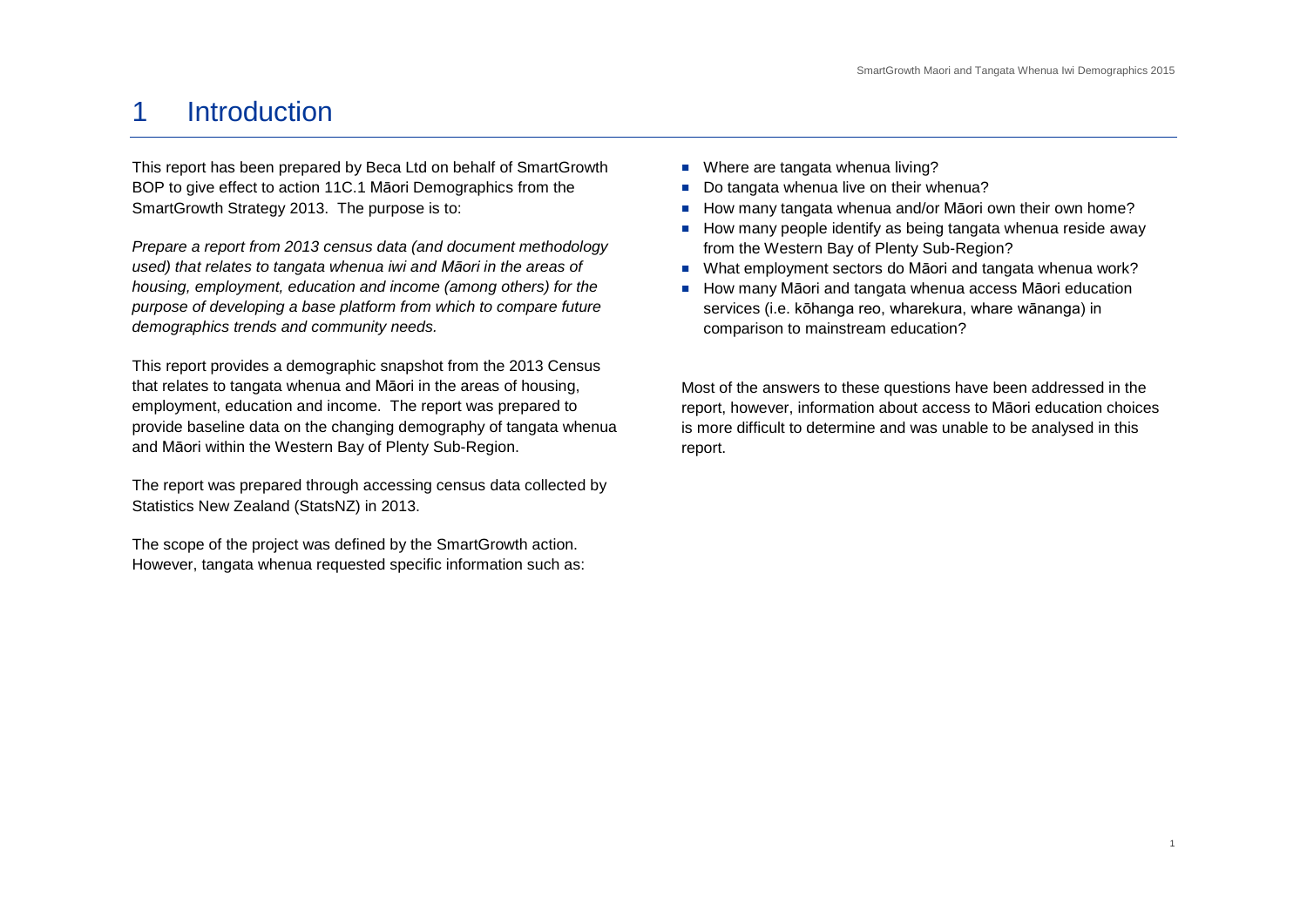# 2 Methodology

Census 2013 underpins the data for this report. Statistics New Zealand (StatsNZ) table builder was used to make the tables and inform the assessment. This data was then graphed where appropriate to create visual representations of the data.

Section 3 of this report looks at population statistics for Māori and tangata whenua across the Sub-Region to understand the general makeup of the population. The information was then analysed at Census Area Unit (CAU) level to enable analysis of the data at a more local level.

Demographic information was then collected, analysed and compared for:

- $H$ ealth (smoking)
- **Home Ownership**
- **Employment**
- **Education**
- Income
- Te Reo Māori
- **Migration**

For each of these topics, data was collected, analysed and compared for both Māori and tangata whenua within the Sub-Region. Where appropriate, comparisons were also made at a Sub-Regional and National scale.

In some instances comparisons could not be made because of limited availability of data or confidentiality issues. Displaying data in graph form also varied depending on the usability and how information would be shown. The full data sets are contained in the Appendices.

Māori is determined to be people who identify themselves as being of Māori descent through the census.

In order to determine which iwi are considered 'tangata whenua', the report drew upon Tauranga City Council, Western Bay of Plenty and Bay of Plenty Regional Council information of tangata whenua. The study also drew on government information from Te Puni Kōkiri and the Office of Treaty Settlement where iwi are or have negotiated settlements. The study therefore considers the following 15 groups as being tangata whenua within the Western Bay Sub-Region. Tangata whenua:

- Ngāti Tamaterā
- Tapuika (Te Arawa)
- **Waitaha (Te Arawa)**
- Ngāti Whakaue (Te Arawa)
- **N**gāti Pūkenga
- Ngāi Te Rangi
- **Ngāti Ranginui**
- Ngāti Hako
- Ngāti Maru (Hauraki)
- **Ngāti Tara Tokanui**
- **N**GĀti Pikiao (Te Arawa)
- **Ngāti Rangiwewehi**
- Ngāti Mākino \*
- Ngāti Whakahemo \*
- Ngāti Hinerangi \*

\* StatsNZ does not hold data on Ngāti Tamaterā, Ngāti Makino or Ngāti Whakahemo. The data for these groups is collected under the following classifications:

- Ngāti Mākino
- Ngāti Whakahemo
- **Ngāti Hinerangi**

Therefore, in this report, the iwi groups examined as tangata whenua of the Western Bay Sub-Region are the 12 iwi groups as described above.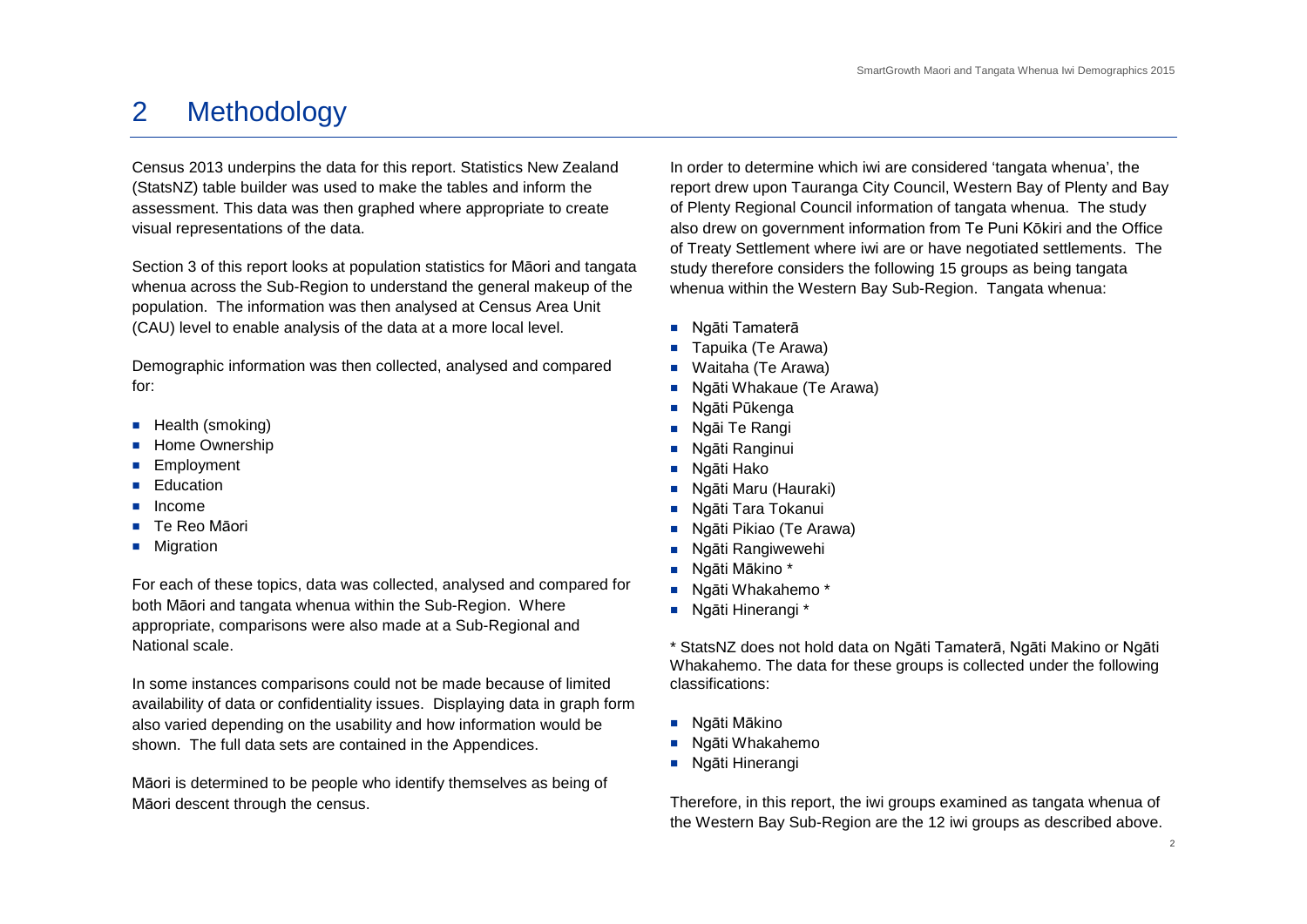It is assumed data for Ngāti Makino, Ngāti Whakahemo, and Ngāti Hinerangi is captured through other data sources. A future review of Māori and tangata whenua demographic information for the Sub-Region may specifically include the three iwi currently missing.

Marine based CAU have been excluded from the statistics because of the limited population residing in them. These are –

- **Inlet-Tauranga Harbour Omokoroa**
- **Inlet-Tauranga Harbour North**
- **Inlet-Tauranga Harbour**
- **Waikareao Estuary**
- **Motuopae Island**
- **Inlet-Tauranga Harbour Omokoroa**
- **Inlet-Tauranga Harbour North.**

Tangata whenua and marae information is sourced through Te Puni Kōriki – Te Kaahui Mangai.

### **2.1 Comparisons**

The approach for this report is to assess data from a National perspective for both Māori and Non-Māori, and then at a Sub-Regional scale for Māori and Non-Māori and tangata whenua.

Where appropriate, comparisons have been made between the Sub-Regional data and broader catchments i.e. nationally or non-Māori. This is determined by what data is provided by StatsNZ for each selection. However, there are data limitations and consistent comparisons across the demographic data could not be made.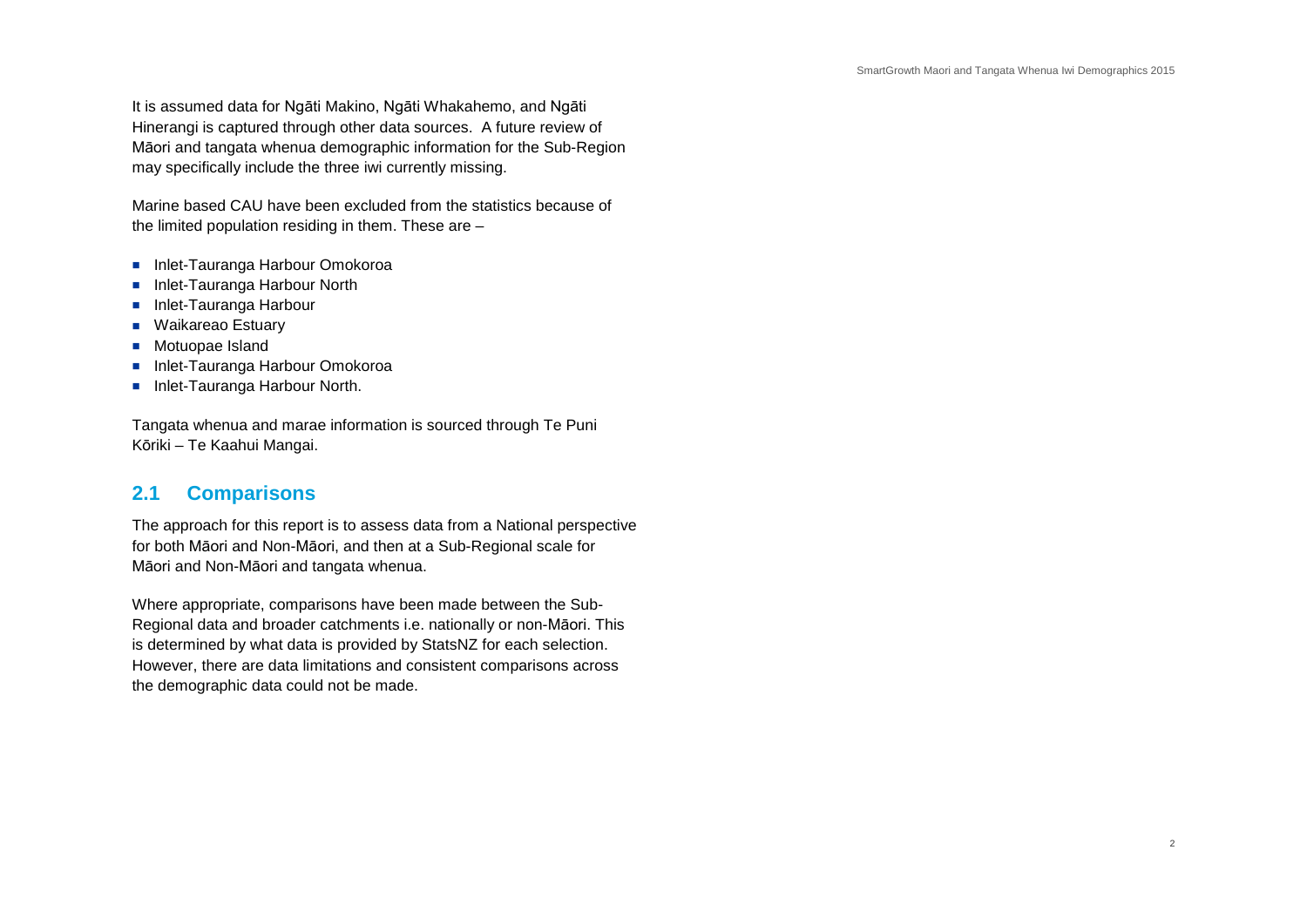# 3 Māori and Tangata Whenua

The following section of the report looks at Māori living in the Sub-Region to understand the Māori and tangata whenua population. The report starts broad and then narrows to specific demographic matters that relate to Māori and tangata whenua. For the purpose of this report tangata whenua is defined as those iwi with recognised mana (interests) in the Sub-Region as outlined in section 2 of this report.

As noted in section 2, Māori is determined to be people who identify themselves as being of Māori descent. The category of Rohe (Region) is defined by StatsNZ as iwi within a defined region, and that information is used to understand from a Rohe perspective, who resides in the Sub-Region. The section then assesses all Māori who recorded their iwi in the census and live in the Sub-Region. The final part of the section assesses demographic information for Māori and tangata whenua within the Sub-Region. CAU is used to understand where in the Sub-Region tangata whenua live and compares data to marae communities.

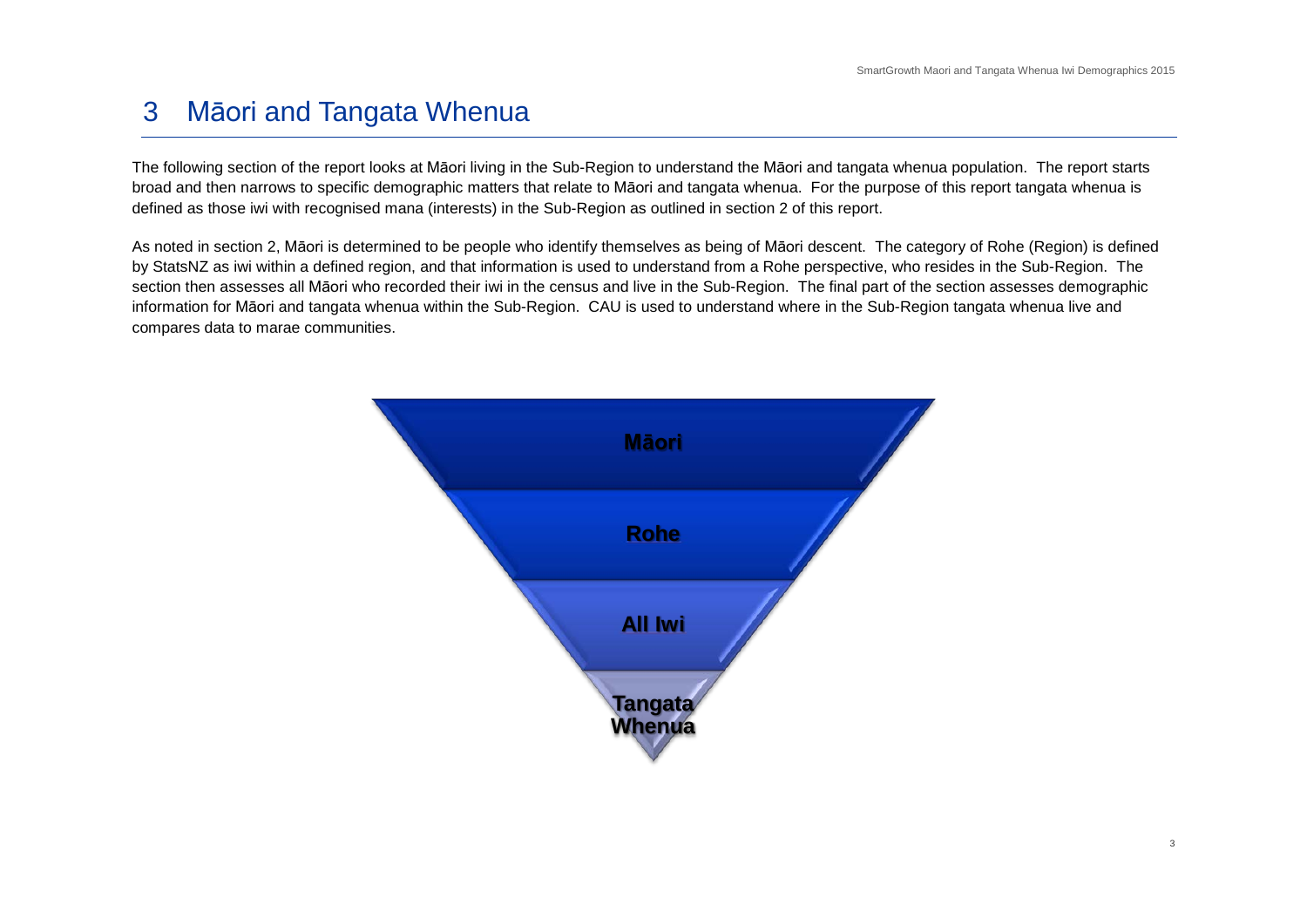### **3.1 Māori Affiliation**

#### **3.1.1 Māori Population**

The proportion of the total population in the Western Bay of Plenty Sub-Region (Sub-Region) that is of Māori descent is examined in [Figure 1](#page-12-0)  below. A comparison against the national population is made in [Table 1.](#page-12-1) [Table](#page-12-1) 1 shows that proportionally more people are of Māori descent in the Sub-Region than in the National population.



<span id="page-12-0"></span>Figure 1: Proportion of Population in the Sub-Region who are of Māori descent 2013

Figure 1 illustrates that:

- 43,857 (27.51%) of people in the Sub-Region are of Māori descent.
- 111,870 (70.18%) of people in the Sub-Region are not of Māori descent
- 3,669 (2.30%) of people in the Sub-Region don't know whether they are of Māori descent

<span id="page-12-1"></span>Table 1: Comparison of Sub-Region Population against Total National Population by Māori Descent 2013

| Area                     | <b>Mäori Descent</b> | Non-Māori<br><b>Descent</b> | Don't Know |
|--------------------------|----------------------|-----------------------------|------------|
| National<br>Population   | 21.40%               | 75.23%                      | 3.37%      |
| Sub-Region<br>population | 27.51%               | 70.18%                      | 2.30%      |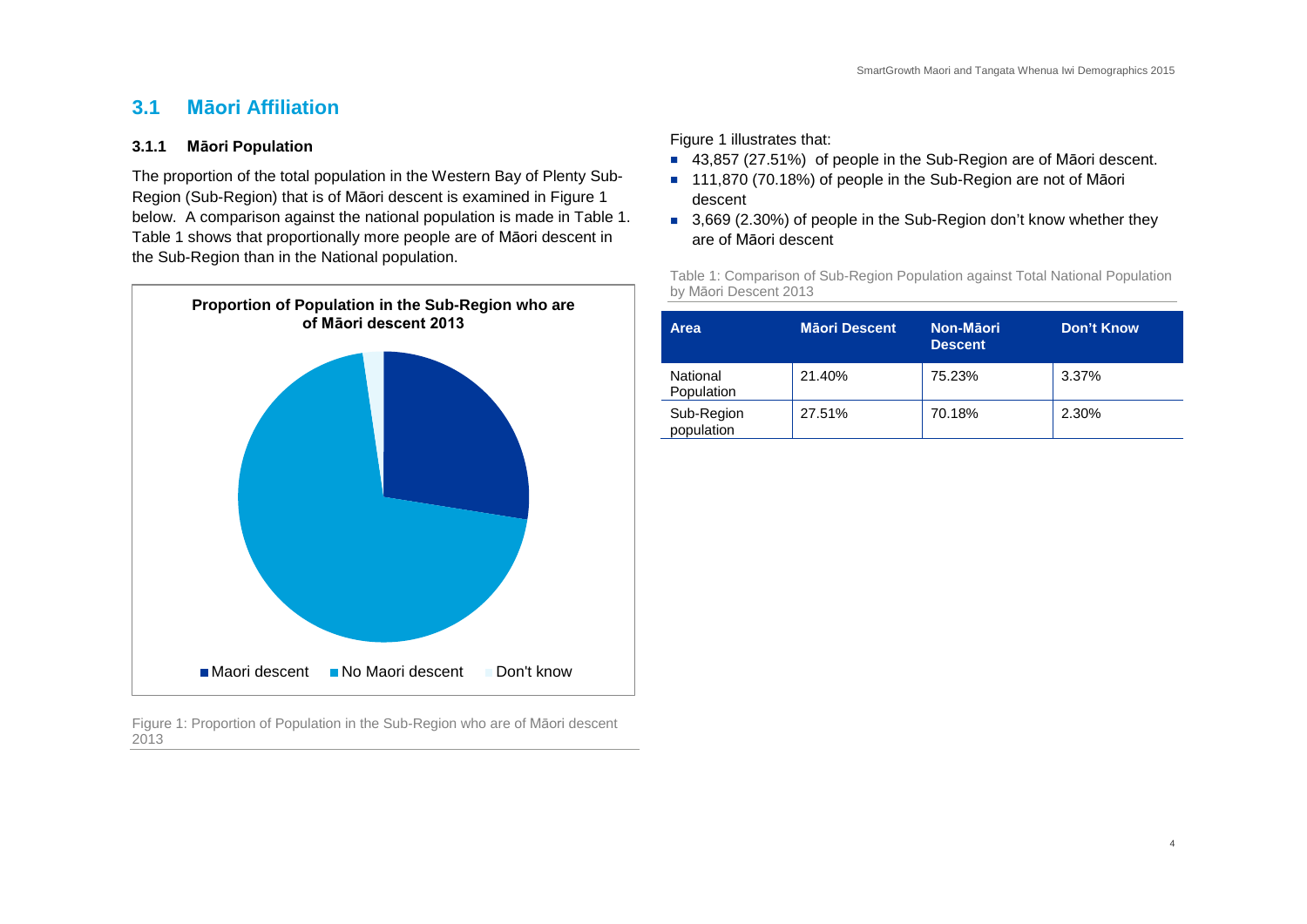### **Ethnic groups by Māori descent for the Sub-Region 2013** 140000 120000 100000 80000 60000 40000 20000  $\Omega$ European Pacific Peoples Middle Eastern/Latin<br>American/African Pacific Peoples Asian Middle Eastern/Latin Maori Other Ethnicity Other Ethnicity American/African  $\blacksquare$  Maori descent  $\blacksquare$  No Maori descent  $\blacksquare$  Don't know

<span id="page-13-0"></span>Figure 2: Ethnic groups by Māori descent for the SmartGrowth Sub-Region 2013

[Figure 2](#page-13-0) examines Māori descent of the Sub-Region in more detail. The data is further broken down by the ethnic group that people of Māori descent ascribe to.

[Table 2](#page-13-1) compares the Sub-Regional data by total population with the total National population for each of the ethnicities. The data shows that:

- 14% of people that identify as European claim Māori descent
- 98% of people that identify as Māori claim Māori descent
- 37% of people that identify as Pacific People claim Māori descent
- 5% of people that identify as Asian claim Māori descent
- 7% of people who identify as Middle Eastern/ Latin American/ Africa claim Māori descent
- 13% of people who identify as other ethnicities claim Māori descent

<span id="page-13-1"></span>Table 2: Comparison of Sub-Region Population against Total National Population for Ethnic Group by Māori Descent 2013

|                                           | <b>European</b> | <b>Mäori</b> | <b>Pacific</b><br><b>Peoples</b> | Asian | <b>Middle</b><br>Eastern /<br>Latin<br><b>American</b><br>/ African | <b>Other</b><br><b>Ethnicity</b> |
|-------------------------------------------|-----------------|--------------|----------------------------------|-------|---------------------------------------------------------------------|----------------------------------|
| Total<br>National<br>Population           | 13.08%          | 97.69%       | 19.92%                           | 2.3%  | 3.83%                                                               | 0.16%                            |
| <b>Total Sub-</b><br>Region<br>Population | 14.24%          | 97.90%       | 37.02%                           | 5.12% | 7.41%                                                               | 13.39%                           |

[Table 2](#page-13-1) shows that in comparison with the National population, every ethnicity in the Sub-Region has a higher proportion of Māori descent.

#### **3.1.2 Ethnic Groups by Māori Descent**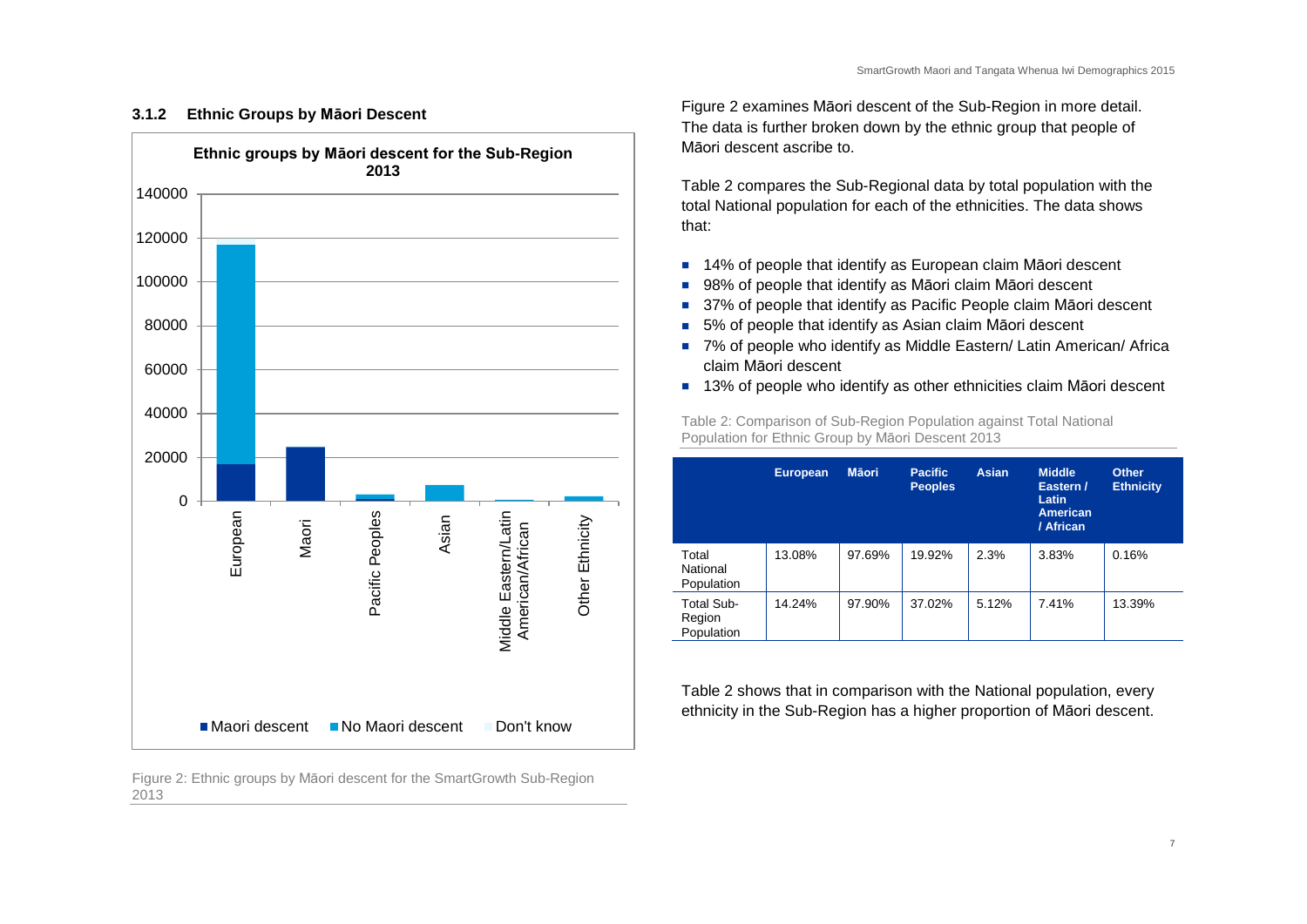#### **3.1.3 Māori Age Sex Distribution**

[Figure 3](#page-14-0) below shows the age/sex structure for the total population of the Sub-Region. It shows that there are fewer 19 to 39 year olds than school aged or 40+ groups.

[Figure 4](#page-14-1) below shows the age/sex structure for the Māori population of the Sub-Region. It shows that Māori have a youthful population with a high propotion of the population 19 years old or under.



<span id="page-14-0"></span>Figure 3: Age/Sex structure for the Sub-Region by total population 2013 Figure 4: Māori Age/Sex structure for the Sub-Region 2013.

<span id="page-14-1"></span>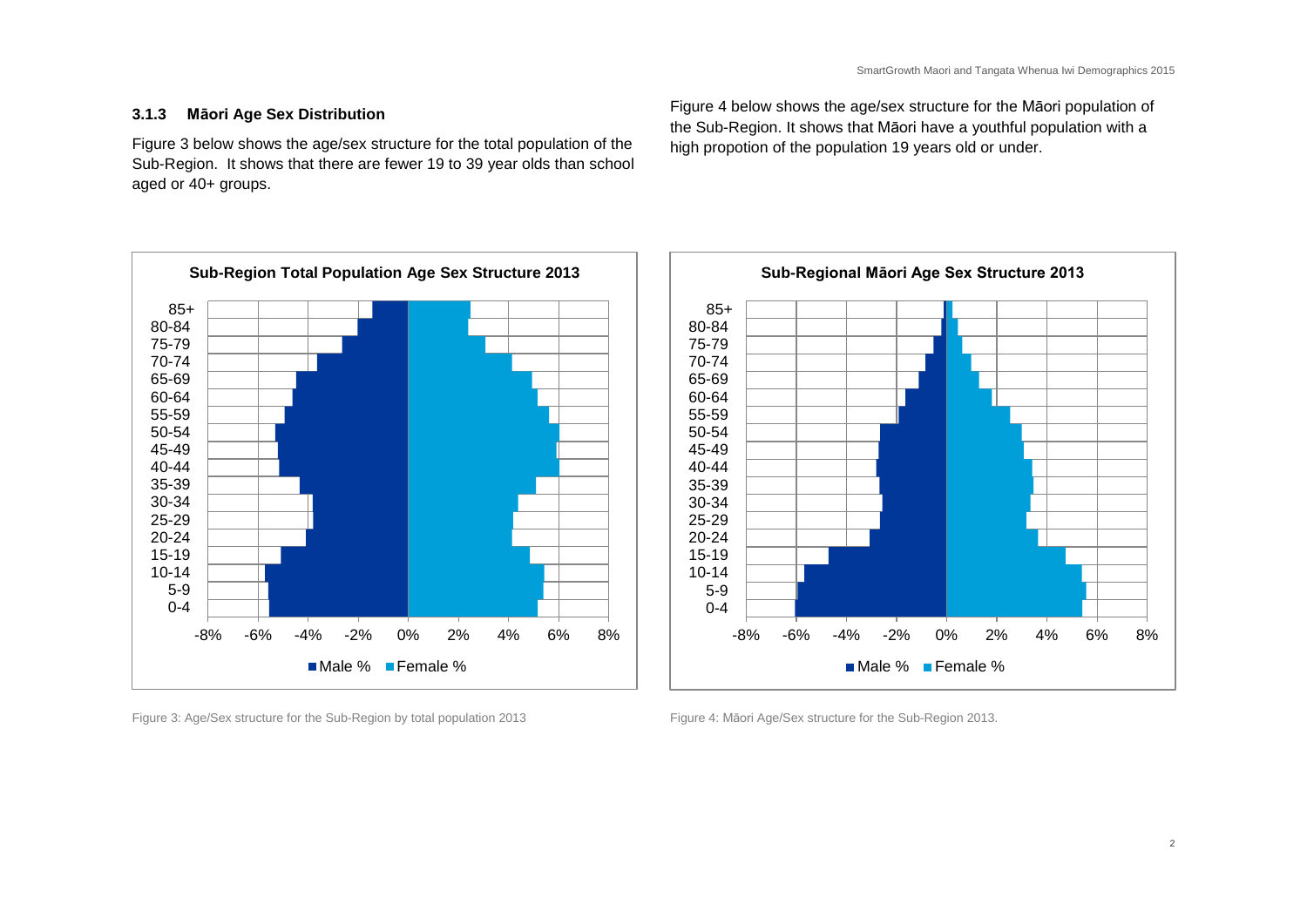#### **3.1.4 Census Area Units**

Data regarding Māori descent by Census Area Units (CAU) is available in Appendix 1 and Appendix 2 and is summarised below in the following tables. The following show where those of Māori live in the Sub-Region.

<span id="page-15-0"></span>Table 3 ranks from highest to lowest those of Māori descent according to CAU. There are 1,290 people who identify themselves as being of Māori descent living in the Arataki CAU. Table 3: Comparisons of Census Area Units to Māori descent in the Sub-Region

| <b>CAU</b>        | <b>Mäori Descent</b> |
|-------------------|----------------------|
| Arataki           | 1290                 |
| Hairini           | 1140                 |
| <b>Brookfield</b> | 1086                 |
| Te Puke East      | 1008                 |
| Te Maunga         | 972                  |
| Omanu             | 864                  |
| Te Puke West      | 864                  |
| Welcome Bay West  | 825                  |
| Palm Beach        | 807                  |
| Gate Pa           | 807                  |

Table 4 shows proportions of Māori descent according to CAU ranked from highest to lowest.

The table below shows Matakana Island has the highest proportion of people who identify themselves as being of Māori descent.. 95% of the people living on Matakana identify themselves as of Māori descent.

<span id="page-15-1"></span>Table 4: Comparisons of Census Area Units to the proportion of Māori descent on the Sub-Region

| <b>CAU</b>              | <b>Proportion of Mäori Descent</b> |
|-------------------------|------------------------------------|
| Matakana Island         | 95%                                |
| Matapihi                | 80%                                |
| <b>Maketu Community</b> | 71%                                |
| Kairau                  | 57%                                |
| Paengaroa               | 40%                                |
| <b>Yatton Park</b>      | 40%                                |
| Rangiuru                | 36%                                |
| Poike                   | 33%                                |
| Te Puke West            | 32%                                |
| Gate Pa                 | 30%                                |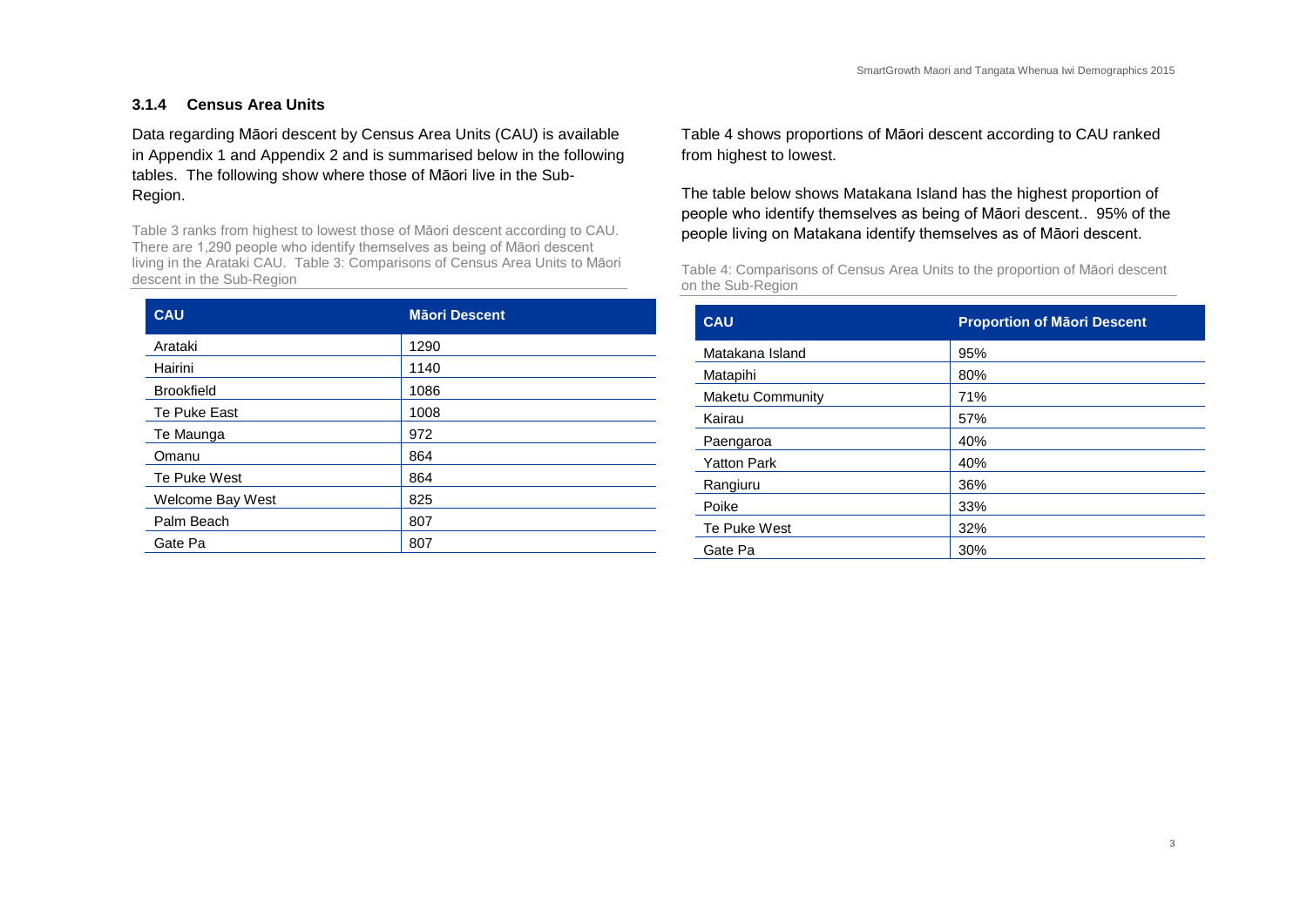### **3.2 Māori Affiliation by Rohe**

The following section of the report assesses the Māori population living in the Sub-Region through Rohe (Region) affiliations.

The following information identifies those Māori living in the Sub-Region that identify themselves as Māori and who know their iwi affiliations. StatsNZ have grouped iwi into 11 Rohe.

#### **3.2.1 Affiliations by Rohe in the Western Bay of Plenty Sub-Region**

The 11 Rohe in the Sub-Region identified by StatsNZ are:

- Te Tai Tokerau/Tāmaki-makaurau (Northland/Auckland) Region
- **Hauraki (Coromandel) Region**
- Waikato/Te Rohe Pōtae (Waikato/King Country) Region
- Te Arawa/Taupō (Rotorua) Region
- Tauranga Moana/Mātaatua (Bay of Plenty) Region
- Te Tai Rāwhiti (East Coast) Region
- Te Matau-a-Māui/Wairarapa (Hawke's Bay/Wairarapa) Region
- Taranaki Region
- Whanganui/Rangitīkei (Wanganui/Rangitīkei) Region
- Manawatū/Horowhenua/Te Whanganui-a-Tara (Manawatū/Horowhenua/Wellington) Region
- Te Waipounamu/Wharekauri (South Island/Chatham Islands) Region

[Figure 5](#page-17-0) shows the Māori population living the Sub-Region by Rohe. The largest Rohe affiliations are as follows:

- 9,567 Māori of Tauranga Moana/Mātaatua affiliation live in the Sub-Region
- 4,659 Māori of Te Tai Tokerau/Tamaki-Makaurau affiliation live in the Sub-Region
- 4,479 Māori of Te Arawa/Taupō affiliation live in the Sub-Region
- 3,657 Māori of Waikato/Te Rohe Potae affiliation live in the Sub-Region
- 2,421 Māori of Te Tai Rawhiti affiliation live in the Sub-Region

Appendix 2 examines the breakdown of [Figure 5](#page-17-0) by iwi affiliation.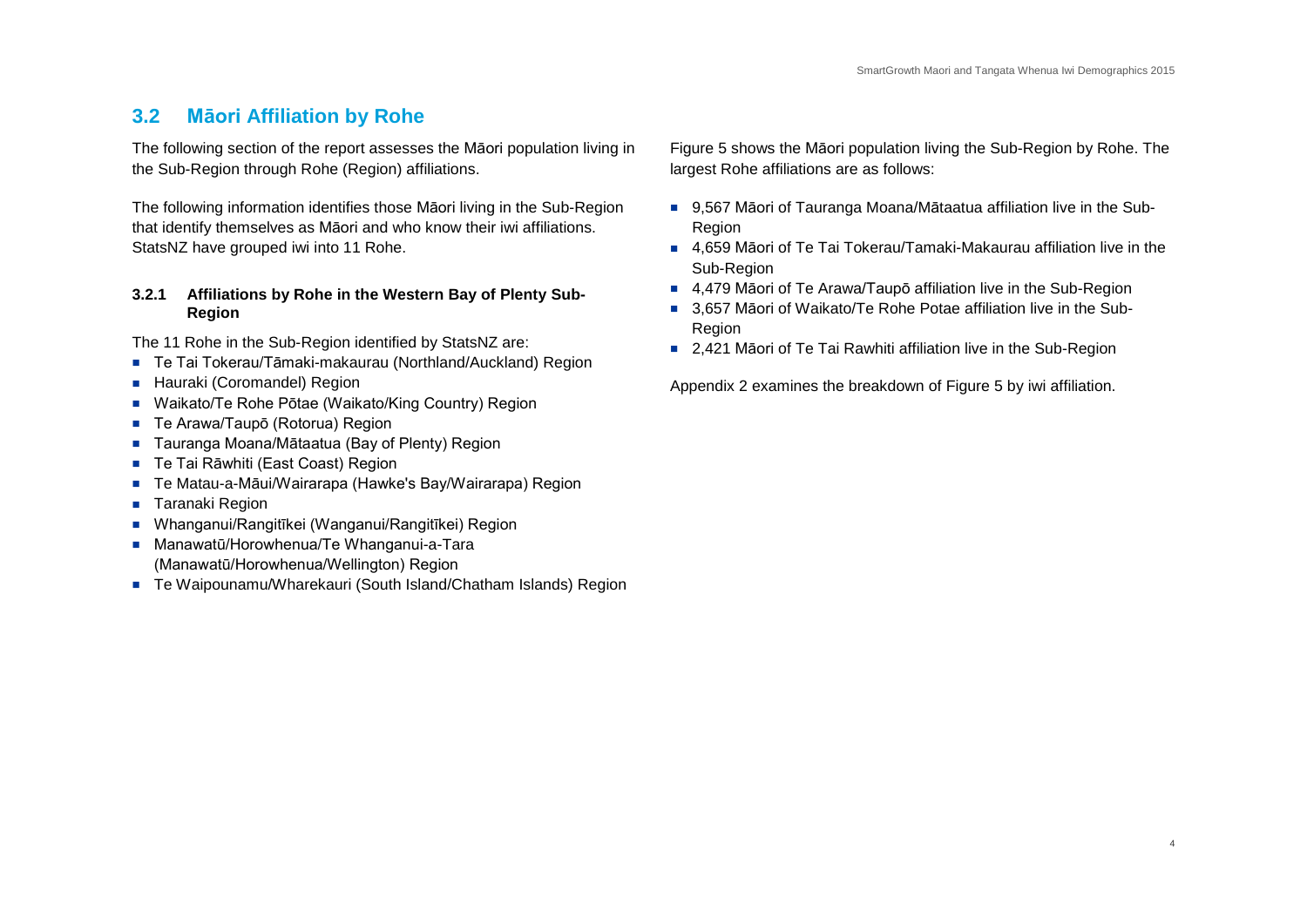

<span id="page-17-0"></span>Figure 5: Affiliation by Rohe in the Sub-Region 2013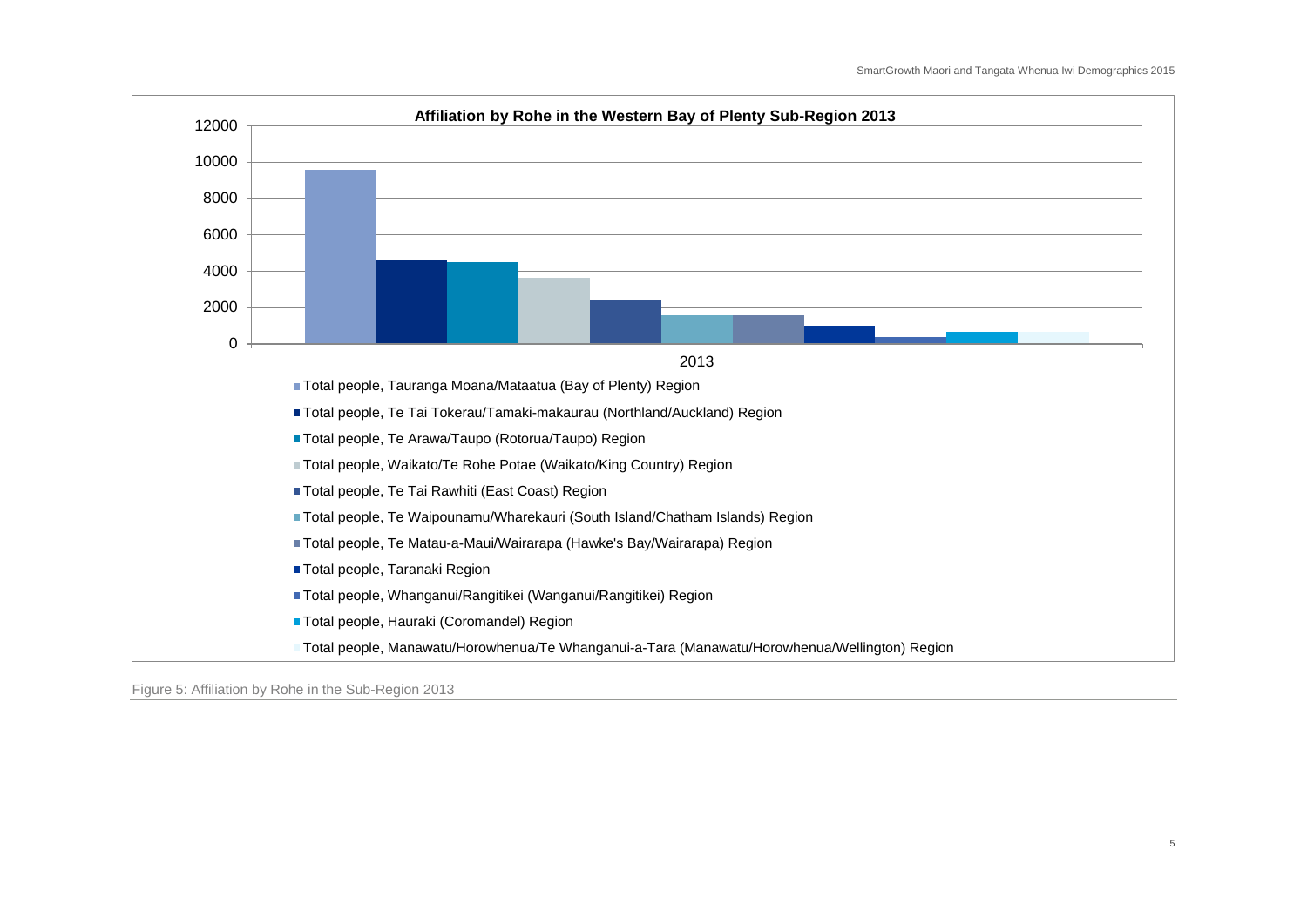### **3.3 Māori Affiliation by Iwi**

#### **3.3.1 Māori Affiliation by Iwi in the Sub-Region**

The following information in Table 5 ranks the top 20 tangata whenua by population in the Sub-Region – as per Appendix 3 (highest to lowest).

<span id="page-18-0"></span>Table 5: Top-20 Iwi by Iwi Affiliation

| <b>Iwi</b>                           | <b>Population</b> |
|--------------------------------------|-------------------|
| Ngāi Te Rangi                        | 4281              |
| Ngāti Ranginui                       | 4053              |
| Ngā Puhi                             | 3699              |
| Ngāti Porou                          | 2241              |
| Ngāti Maniapoto                      | 1560              |
| Waikato                              | 1416              |
| Ngāi Tahu/Kai Tahu                   | 1404              |
| Tuhoe                                | 1401              |
| Ngāti Tuwharetoa                     | 1151              |
| Ngāti Awa                            | 966               |
| Tapuika (Te Arawa)                   | 942               |
| Ngāti Whakaue (Te Arawa)             | 813               |
| Ngāti Pūkenga                        | 780               |
| Whakatohea                           | 714               |
| Te Whānau-ā-Apanui                   | 684               |
| Ngāti Pikiao (Te Arawa)              | 663               |
| Ngāti Raukawa (Waikato)              | 636               |
| Ngāti Kahungunu ki Te Wairoa         | 564               |
| Waitaha (Te Arawa)                   | 525               |
| Ngāti Kuhungunu (region unspecified) | 435               |

Ngāi Te Rangi, Ngāti Ranginui and Ngā Puhi are the most populous iwi in the Sub-Region. If Te Arawa iwi (Tapuika, Ngāti Whakaue, Ngāti Pikiao, Waitaha) were combined they would rank 4<sup>th</sup> below Nga Puhi and ahead of Ngāti Porou.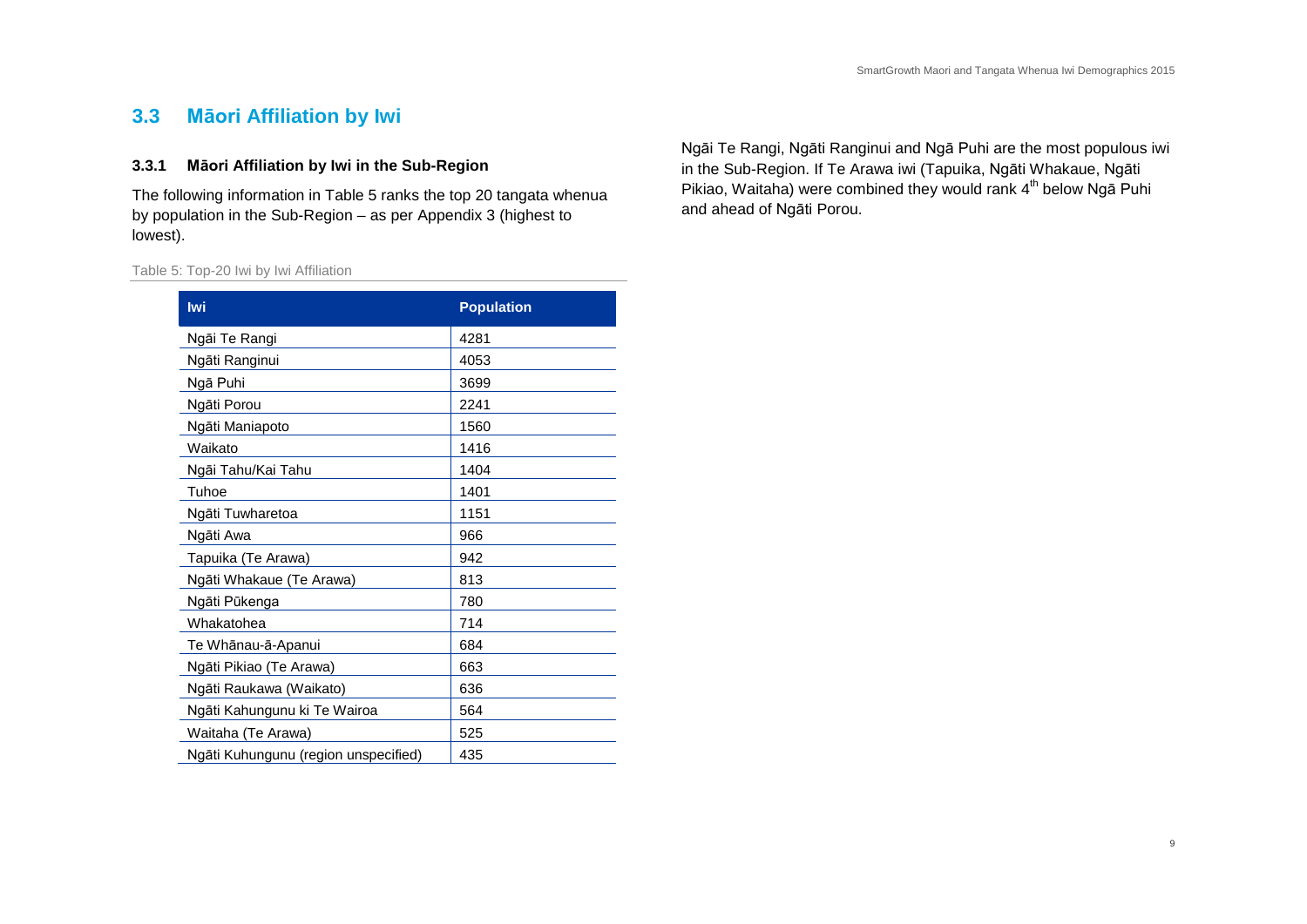### **3.4 Tangata Whenua Affiliations**

As noted previously, the report defines tangata whenua as those iwi that have recognised mana (interest) in the Sub-Region. The following are iwi identified as tangata whenua in the Sub-Region and recognised by the Bay of Plenty Regional Council, Western Bay of Plenty District Council, Tauranga City Council or Government Departments or Crown Agencies.

- Ngāti Tamaterā
- Tapuika (Te Arawa)
- **Waitaha (Te Arawa)**
- Ngāti Whakaue (Te Arawa)
- **Ngāti Pūkenga**
- Ngāi Te Rangi
- **Ngāti Ranginui**
- Ngāti Hako
- **Ngāti Maru (Hauraki)**
- **Ngāti Tara Tokanui**
- Ngāti Pikiao (Te Arawa)
- **Ngāti Rangiwewehi**
- Ngāti Hinerangi \*
- Ngāti Makino \*
- Ngāti Whakahemo \*

\* As noted earlier in the report StatsNZ does not hold data for Ngāti Makino, Ngāti Whakahemo or Ngāti Hinerangi. StatsNZ advised the data for these groups is collected under other classifications.

For the purpose of completing this report, the report writer only had access to census data for 12 of the 15 iwi listed above.



<span id="page-19-0"></span>Figure 6: Affiliation of tangata whenua by iwi descent

Figure 6 and Table 6 illustrates tangata whenua population in the Sub-Region. Descendants who affiliate to Ngāti Te Rangi and Ngāti Ranginui make up 66% of the total tangata whenua population in the Sub-Region and Te Arawa iwi constitute 24%.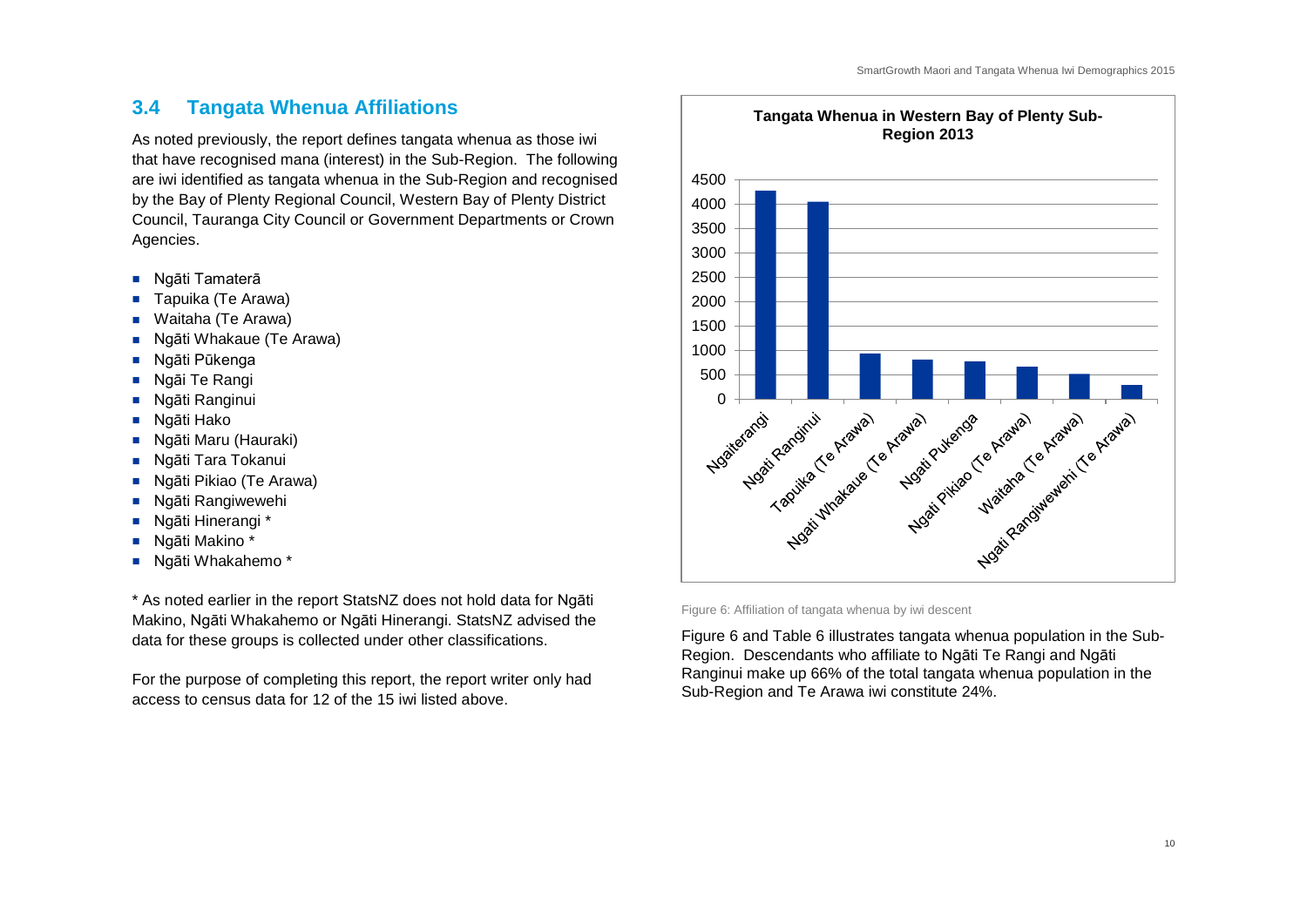<span id="page-20-0"></span>Table 6: Tangata whenua in the Western Bay of Plenty Sub-Region

| <b>Area</b>                     | <b>Western</b><br><b>Bay of</b><br><b>Plenty</b><br><b>District</b> | <b>Tauranga</b><br><b>City</b> | <b>Total</b> | $\frac{9}{6}$ |
|---------------------------------|---------------------------------------------------------------------|--------------------------------|--------------|---------------|
| lwi                             |                                                                     |                                |              |               |
| Ngāi Te Rangi                   | 1119                                                                | 3162                           | 4281         | 34%           |
| Ngāti Ranginui                  | 978                                                                 | 3075                           | 4053         | 32%           |
| Tapuika (Te Arawa)              | 726                                                                 | 216                            | 942          | 7%            |
| Ngāti Whakaue (Te<br>Arawa)     | 396                                                                 | 417                            | 813          | 6%            |
| Ngāti Pūkenga                   | 207                                                                 | 573                            | 780          | 6%            |
| Ngāti Pikiao (Te Arawa)         | 318                                                                 | 345                            | 663          | 5%            |
| Waitaha (Te Arawa)              | 366                                                                 | 159                            | 525          | 4%            |
| Ngāti Rangiwewehi (Te<br>Arawa) | 123                                                                 | 174                            | 297          | 2%            |
| Ngāti Maru (Hauraki)            | 69                                                                  | 135                            | 204          | 2%            |
| Ngāti Tamaterā                  | 33                                                                  | 84                             | 117          | 1%            |
| Ngāti Hako                      | 27                                                                  | 39                             | 66           | 1%            |
| Ngāti Tara Tokanui              | 6                                                                   | 3                              | 9            | $< 1\%$       |

Table 7 on the next page shows the CAU where descendants of tangata whenua reside in the Sub-Region. The data shows high numbers of tangata whenua in particular CAU, for example Te Puna, Matapihi, Arataki, Hairini and Maungatapu. Many of those CAU are marae based communities, except for communities like Arataki, Yatton Park, Greerton and Gate Pa.

Table 8 identifies the location of tangata whenua marae within CAU. The location of marae in CAU corresponds with higher tangata whenua populations. Note that Ngāti Hako, Ngāti Maru, Ngāti Tamaterā and

Ngāti Tara Tokanui have no identified marae in the Sub-Region. Ngāti Makino and Ngāti Whakahemo are included although StatsNZ hold no data for the iwi. Ngāti Hinerangi have no marae referenced in the Sub-Region.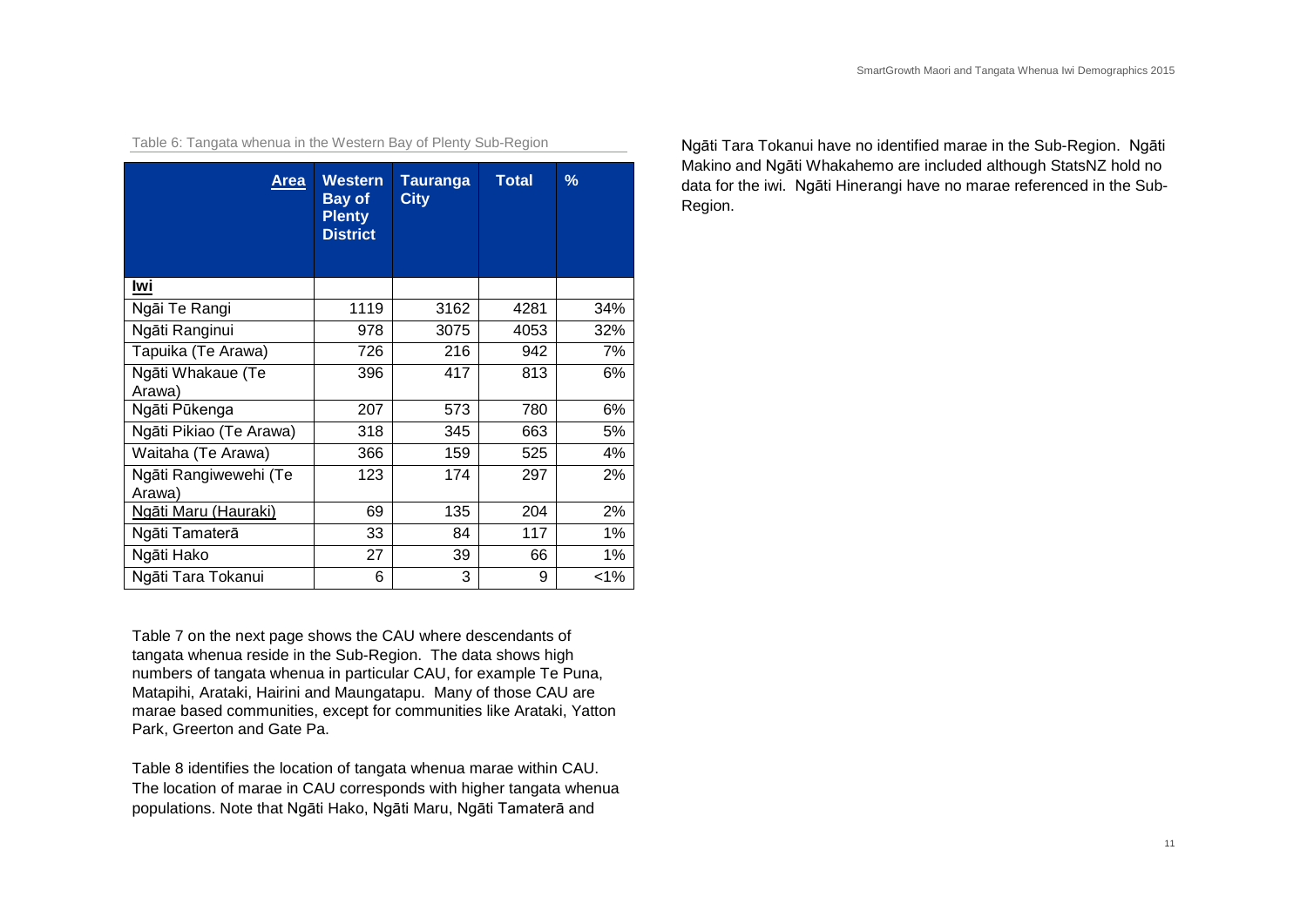#### <span id="page-21-0"></span>Table 7: Census Area Units where tangata whenua reside

|                                       | <b>Ngāti Hako</b>             | <b>Ngāti Maru</b><br>(Hauraki)   | Ngāti Tamaterā   | <b>Ngāti Tara</b><br><b>Tokanui</b> | <b>Ngāti Pikiao</b><br>(Te Arawa) | <b>Ngāti</b><br>Rangiwewehi<br>(Te Arawa) | <b>Tapuika</b><br>(Te Arawa) | Waitaha<br>(Te Arawa) | <b>Ngāti Whakaue</b><br>(Te Arawa) | <b>Ngāti Pūkenga</b> | Ngāi Te Rangi   | <b>Ngāti Ranginui</b>   |
|---------------------------------------|-------------------------------|----------------------------------|------------------|-------------------------------------|-----------------------------------|-------------------------------------------|------------------------------|-----------------------|------------------------------------|----------------------|-----------------|-------------------------|
| <u>Area</u>                           |                               |                                  |                  |                                     |                                   |                                           |                              |                       |                                    |                      |                 |                         |
| <b>Western Bay of Plenty District</b> | 27                            | 69                               | 33               | 6                                   | 318                               | 123                                       | 726                          | 366                   | 396                                | 207                  | 1119            | 978                     |
| Waihi Beach                           | $\mathbf{3}$                  | $\mathbf{3}$                     | 3                | $\mathbf{3}$                        | $\mathbf{3}$                      | $\overline{0}$                            | 3                            | $\overline{0}$        | 9                                  | $\mathbf 0$          | 30              | 9                       |
| Athenree                              | $\mathbf{C}$                  | C                                | $\mathbf{C}$     | $\mathbf{C}$                        | $\mathbf{C}$                      | $\mathbf{C}$                              | C                            | $\mathbf{C}$          | C                                  | C                    | 27              | 9                       |
| Katikati Community                    | $\mathbf{3}$                  | 6                                | 3                | $\overline{0}$                      | 12                                | 9                                         | $\overline{0}$               | $\mathbf 0$           | 6                                  | $\overline{0}$       | 114             | 45                      |
| <b>Maketu Community</b>               | $\mathbf{3}$                  | $\overline{0}$                   | $\mathbf 0$      | $\overline{0}$                      | 81                                | 18                                        | 66                           | 33                    | 180                                | 30                   | 45              | 15                      |
| Omokoroa                              | $\mathbf{C}$                  | C                                | $\mathbf{C}$     | $\mathbf{C}$                        | $\mathbf{C}$                      | $\mathbf{C}$                              | $\mathbf{C}$                 | $\mathbf{C}$          | <sub>c</sub>                       | C                    | 6               | $\overline{24}$         |
| <b>Island View-Pios Beach</b>         | $\mathbf{C}$                  | C                                | $\mathbf{C}$     | $\mathbf{C}$                        | $\mathbf{C}$                      | $\mathbf{C}$                              | $\mathbf{C}$                 | $\mathbf{C}$          | $\mathbf{C}$                       | C                    | 27              | $\mathbf{C}$            |
| Te Puna                               | $\mathbf{3}$                  | $\mathbf{3}$                     | $\mathbf 0$      | $\overline{0}$                      | 9                                 | $\mathbf 0$                               | 9                            | 6                     | 3                                  | 18                   | 150             | 288                     |
| Matakana Island                       | $\mathbf{C}$                  | C                                | $\mathbf{C}$     | $\mathbf{C}$                        | $\mathbf{C}$                      | $\mathbf{C}$                              | $\mathbf{C}$                 | ${\bf c}$             | C                                  | 6                    | $\frac{171}{1}$ | 42                      |
| Tahawai                               | $\mathbf{C}$                  | $\mathbf c$                      | $\mathbf{C}$     | $\mathbf{C}$                        | $\mathbf{C}$                      | $\mathbf{C}$                              | C                            | ${\bf c}$             | 6                                  | C                    | 48              | $\overline{24}$         |
| Minden                                | $\overline{0}$                | 6                                | 3                | $\overline{0}$                      | 6                                 | $\overline{0}$                            | $\overline{0}$               | 3                     | 3                                  | 6                    | 60              | $\overline{105}$        |
| Kaimai                                | $\mathbf 0$                   | 12                               | $\mathbf{3}$     | $\mathbf 0$                         | 15                                | $\mathbf{3}$                              | 6                            | $\mathbf{3}$          | 9                                  | 9                    | 84              | 144                     |
| Ohauiti-Ngapeke                       | $\mathbf{C}$                  | 6                                | $\mathbf{C}$     | $\mathbf{C}$                        | $\mathbf{C}$                      | $\mathbf{C}$                              | C                            | ${\bf c}$             | $\mathbf{C}$                       | 36                   | 36              | $\overline{27}$         |
| Upper Papamoa                         | $\mathbf 0$                   | $\mathbf{3}$                     | $\mathbf 0$      | $\overline{0}$                      | $\mathbf{3}$                      | $\mathbf{3}$                              | 18                           | 6                     | 9                                  | 33                   | 42              | 33                      |
| Paengaroa                             | $\mathbf 0$                   | $\mathbf{3}$                     | $\mathbf{3}$     | $\mathbf 0$                         | 33                                | 6                                         | 54                           | 12                    | 6                                  | 15                   | 18              | $\overline{24}$         |
| Rangiuru                              | $\mathbf 0$                   | 6                                | $\mathbf{0}$     | $\overline{0}$                      | 69                                | 15                                        | 291                          | 36                    | 54                                 | 24                   | 39              | $\overline{30}$         |
| Pongakawa                             | $\mathbf{3}$                  | $\mathbf{3}$                     | $\mathbf 0$      | $\mathbf 0$                         | 21                                | $\mathbf{3}$                              | 9                            | 21                    | 27                                 | 3                    | 21              | $\overline{24}$         |
| Te Puke West                          | $\mathbf 0$                   | 9                                | 6                | $\mathbf 0$                         | 27                                | 30                                        | $\overline{132}$             | 153                   | 33                                 | 3                    | 45              | $\overline{33}$         |
| Te Puke East                          | 6                             | $\mathbf{3}$                     | 3                | $\mathbf{3}$                        | 30                                | 30 <sup>°</sup>                           | 138                          | 90                    | 39                                 | 24                   | 66              | $\overline{51}$         |
| Tauranga City                         | 39                            | 135                              | 84               | 3                                   | 345                               | 174                                       | 216                          | 159                   | 417                                | 573                  | 3162            | 3075                    |
| Papamoa Beach East                    | $\mathbf 0$                   | $\overline{\mathbf{3}}$          | $\mathbf{3}$     | $\mathbf 0$                         | 9                                 | 12                                        | 9                            | 9                     | 6                                  | $\overline{24}$      | 84              | 42                      |
| Palm Springs                          | $\mathbf{3}$                  | 6                                | 6                | $\overline{0}$                      | 21                                | $\mathbf{3}$                              | 6                            | $\mathbf{3}$          | 21                                 | 9                    | 51              | 45                      |
| Doncaster                             | $\mathbf 0$                   | 6                                | 9                | $\mathbf 0$                         | 9                                 | 6                                         | $\mathbf 0$                  | 3                     | 9                                  | 3                    | 39              | 36                      |
| Matapihi                              | $\mathbf 0$                   | $\mathbf 0$                      | 0                | $\overline{0}$                      | 6                                 | $\overline{0}$                            | $\mathbf{3}$                 | 9                     | 12                                 | 6                    | 330             | 147                     |
| Kairua                                | $\mathtt{C}$                  | $\mathbf c$                      | $\mathbf{C}$     | $\mathbf{C}$                        | 6                                 | $\mathbf{C}$                              | $\mathbf{C}$                 | ${\bf c}$             | C                                  | 39                   | 105             | 60                      |
| <b>Bethlehem East</b>                 | $\mathbf{C}$                  | C                                | $\mathbf{C}$     | $\mathbf{C}$                        | $\mathbf{C}$                      | $\mathbf{C}$                              | C                            | $\mathbf{C}$          | C                                  | C                    | 12              | $\mathbf{C}$            |
| Bethlehem                             | $\mathbf 0$                   | 9                                | 6                | $\mathbf 0$                         | $\mathbf{3}$                      | $\overline{0}$                            | 3                            | 6                     | 12                                 | 15                   | 108             | 198                     |
| Pacific View                          | $\mathbf 0$                   | $\overline{0}$                   | $\mathbf{0}$     | $\overline{0}$                      | 9                                 | $\mathbf 0$                               | 3                            | 3                     | 9                                  | $\mathbf{3}$         | 9               | 18                      |
| Palm Beach                            | $\mathbf{3}$                  | 12                               | 3                | $\overline{0}$                      | 6                                 | $\mathbf{3}$                              | 9                            | 6                     | 18                                 | 18                   | 63              | 45                      |
| Gravatt                               | $\mathbf 0$                   | 6                                | $\mathbf 0$      | $\mathbf 0$                         | 15                                | $\mathbf{3}$                              | 9                            | 3                     | 6                                  | 3                    | 42              | $\overline{30}$         |
| Mt Maunganui North                    | $\overline{0}$                | $\overline{0}$                   | $\mathbf{0}$     | $\overline{0}$                      | 9                                 | $\mathbf{3}$                              | $\mathbf{3}$                 | $\mathbf 0$           | 24                                 | 9                    | 48              | $\overline{39}$         |
| Omanu                                 | $\mathbf 0$                   | $\mathbf{3}$                     | $\mathbf 0$      | $\mathbf 0$                         | 9                                 | 12                                        | $\mathbf 0$                  | 3                     | 18                                 | 21                   | 72              | 60                      |
| Arataki                               | $\mathbf 0$                   | 9                                | $\mathbf{3}$     | $\mathbf 0$                         | 12                                | 9                                         | 12                           | 6                     | 27                                 | 36                   | 249             | 174                     |
| Te Maunga                             | $\mathbf{3}$                  | $\mathbf{3}$                     | $\mathbf{3}$     | $\overline{0}$                      | 9                                 | $\overline{12}$                           | $\mathbf 0$                  | 15                    | 15                                 | 27                   | 174             | $\overline{96}$         |
| Matua                                 | $\mathbf 0$                   | $\mathbf{3}$                     | $\mathbf{3}$     | $\overline{0}$                      | 6                                 | $\mathbf{3}$                              | $\mathbf 0$                  | 6                     | 15                                 | 9                    | 33              | 54                      |
| Bellevue                              | $\mathbf{3}$                  | 6                                | $\mathbf 0$      | $\overline{0}$                      | 6                                 | $\mathbf{3}$                              | 3                            | 9                     | 12                                 | 15                   | 81              | $\overline{96}$         |
| Otumoetai North                       | $\overline{0}$                | $\mathbf{3}$                     | $\mathbf{3}$     | $\overline{0}$                      | 18                                | $\mathbf{3}$                              | $\overline{0}$               | 3                     | 12                                 | $\mathbf 0$          | 24              | $\overline{21}$         |
| Otumoetai South                       | $\overline{0}$                | $\mathbf{3}$                     | $\mathbf 0$      | $\overline{0}$                      | 6                                 | $\overline{0}$                            | 9                            | $\overline{0}$        | 3                                  | 6                    | 9               | 30                      |
| <b>Brookfield</b>                     | $\mathbf 0$<br>9              | 9<br>$\mathbf{3}$                | 9<br>3           | 6                                   | 12                                | $\mathbf{3}$<br>$\mathbf 0$               | 18                           | 3                     | 12                                 | 27                   | 105<br>63       | $\overline{183}$<br>126 |
| Te Reti                               |                               |                                  |                  | $\overline{0}$<br>$\overline{0}$    | 9                                 |                                           | $\overline{0}$<br>12         | $\mathbf{0}$          | 6                                  | 12                   | 102             | 141                     |
| Judea<br>Gate Pa                      | $\mathbf 0$<br>$\mathbf{3}$   | 9<br>$\overline{0}$              | $\mathbf 0$<br>3 | $\mathbf 0$                         | 12<br>21                          | $\mathbf 0$<br>$\mathbf{3}$               | 15                           | $\mathbf 0$<br>6      | 6<br>9                             | 24<br>15             | 120             | 150                     |
|                                       |                               |                                  | $\mathbf 0$      | $\overline{0}$                      |                                   | 12                                        | $\overline{24}$              | 15                    |                                    |                      |                 | $\boxed{141}$           |
| Greerton<br>Pyes Pa                   | $\overline{0}$<br>$\mathbf 0$ | $\overline{0}$<br>$\overline{0}$ | 6                | $\overline{0}$                      | 24<br>9                           | 9                                         | 6                            | $\mathbf{3}$          | 24<br>12                           | 15<br>12             | 87<br>54        | 63                      |
| <b>Yatton Park</b>                    | $\mathbf 0$                   | 9                                | $\mathbf 0$      | $\mathbf 0$                         | 21                                | $\mathbf{3}$                              | 12                           | 15                    | 30                                 | 18                   | 153             | 156                     |
|                                       |                               |                                  |                  |                                     |                                   |                                           |                              |                       |                                    |                      |                 | 42                      |
| Poike                                 | $\mathbf{C}$                  | $\mathbf c$                      | $\mathbf{C}$     | $\mathbf{C}$                        | $\mathbf{C}$                      | $\mathbf{C}$                              | $\mathbf{C}$                 | ${\bf c}$             | $\mathbf{C}$                       | 12                   | 42              |                         |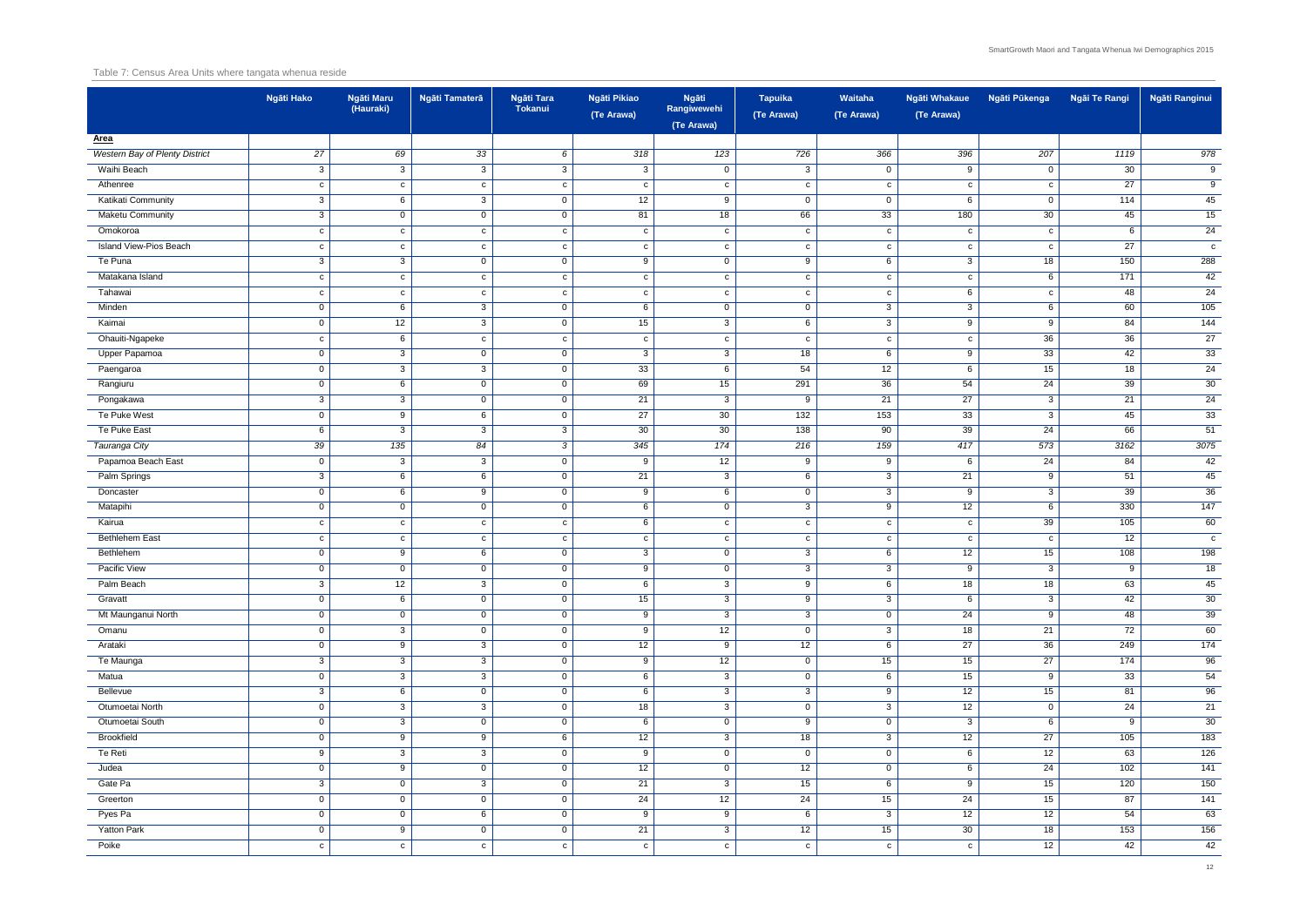SmartGrowth Maori and Tangata Whenua Iwi Demographics 2015

|                                                             | <b>Ngāti Hako</b> | Ngāti Maru<br>(Hauraki) | Ngāti Tamaterā | <b>Ngāti Tara</b><br>Tokanui | <b>Ngāti Pikiao</b><br>(Te Arawa) | <b>Ngāti</b><br>Rangiwewehi<br>(Te Arawa) | <b>Tapuika</b><br>(Te Arawa) | Waitaha<br>(Te Arawa) | Ngāti Whakaue<br>(Te Arawa) | Ngāti Pūkenga | Ngāi Te Rangi | Ngāti Ranginui |
|-------------------------------------------------------------|-------------------|-------------------------|----------------|------------------------------|-----------------------------------|-------------------------------------------|------------------------------|-----------------------|-----------------------------|---------------|---------------|----------------|
| Hairini                                                     |                   |                         |                |                              | 12                                |                                           |                              |                       | 27                          | 54            | 234           | 270            |
| Maungatapu                                                  |                   |                         |                |                              |                                   |                                           |                              |                       |                             | 21            | 156           | 138            |
| Tauranga Hospital                                           |                   |                         |                |                              |                                   |                                           |                              |                       |                             |               | 69            | 105            |
| <b>Tauranga South</b>                                       |                   |                         |                | ∩                            | 15                                | 15                                        |                              |                       | 12                          |               | 75            | 66             |
| Tauranga Central                                            |                   |                         |                |                              |                                   |                                           |                              |                       |                             |               |               | 24             |
| <b>Sulphur Point</b>                                        |                   |                         |                |                              |                                   |                                           |                              |                       |                             |               |               | C              |
| Kaitemako                                                   |                   |                         |                |                              |                                   |                                           |                              |                       | 12                          | 15            | 75            | 51             |
| Welcome Bay West                                            |                   |                         |                |                              | 30                                |                                           |                              |                       |                             | 18            | 114           | 105            |
| <b>Welcome Bay East</b>                                     |                   | $\sqrt{2}$              |                | $\Omega$                     | 12                                |                                           | 18                           |                       | 24                          | 60            | 165           | 117            |
| doto ovtrooted on 02 Aug 2015 08:20 LITC (CMT) from StateNZ |                   |                         |                |                              |                                   |                                           |                              |                       |                             |               |               |                |

Note: The 2013 Census Confidentiality rules have been applied to this table, to protect the confidentiality of individuals, families, and households, and in accordance with the general confidentiality principle that StatsN withholding of any output that might identify the characteristics of a particular person or undertaking.

data extracted on 03 Aug 2015 08:38 UTC (GMT) from StatsNZ Legend: **c:**Confidential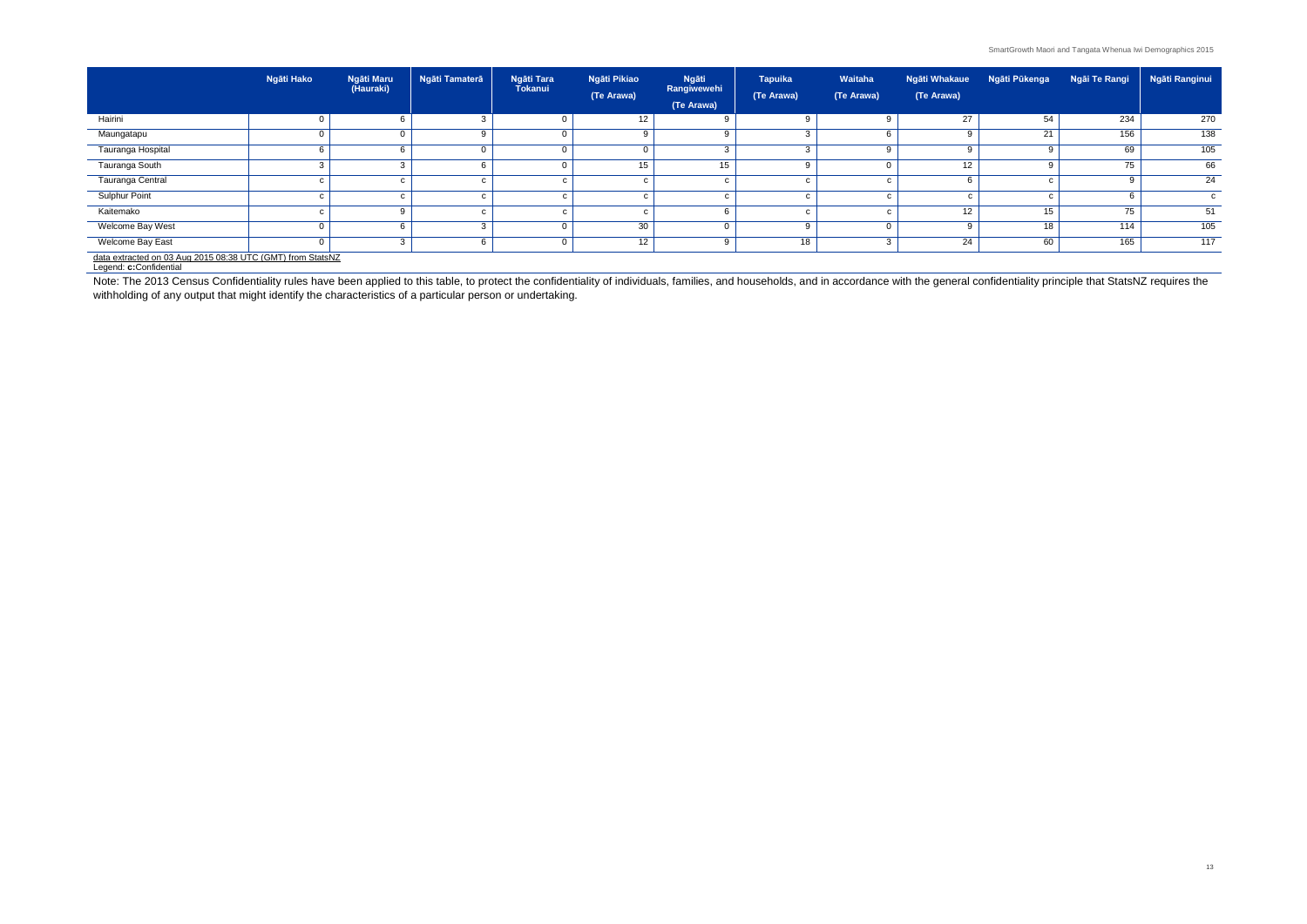| Iwi                             | Table 8: Tangata whenua marae and associated CAU<br><b>Marae</b> | <b>Corresponding CAU &amp;</b>          | Iwi            | <b>Marae</b>            | <b>Corresponding CAU &amp;</b><br><b>Reference</b> |
|---------------------------------|------------------------------------------------------------------|-----------------------------------------|----------------|-------------------------|----------------------------------------------------|
|                                 |                                                                  | <b>Reference</b>                        |                |                         | 536611                                             |
| Ngāti Pikiao (Te<br>Arawa)      | Pukehina                                                         | Pongakawa<br>536654                     |                | Hungahungatoroa         | Matapihi<br>536505                                 |
|                                 | Te Awhe o te Rangi *                                             | <b>Maketu Community</b><br>535900       |                | Opureora                | Matakana Island<br>536611                          |
| Ngāti Rangiwewehi<br>(Te Arawa) | Haraki                                                           | Te Puke West<br>538501                  |                | Waikari                 | Matapihi<br>536505                                 |
| Tapuika (Te Arawa)              | Te Matai (Ngāti Kurī)                                            | Rangiuru<br>536653                      |                | Whareroa                | Omanu<br>536821                                    |
|                                 | Te Paamu                                                         | Rangiuru<br>536653                      |                | Mangatawa               | Kairua<br>536512                                   |
|                                 | Moko (Ngāti Moko)                                                | Rangiuru<br>536653                      |                | Tahuwhakatiki           | Welcome Bay East<br>538303                         |
|                                 | Makahae (Te Kahika)                                              | Rangiuru<br>536653                      |                | Maungatapu              | Maungatapu<br>538000                               |
|                                 | Tawakepito                                                       | Rangiuru<br>536653                      | Ngāti Ranginui | Tutereinga Marae        | Te Puna<br>536503                                  |
| Waitaha (Te Arawa)              | Haraki                                                           | Te Puke West<br>538501                  |                | Poututerangi Marae      | Te Puna<br>536503                                  |
|                                 | Manoeka                                                          | Te Puke West<br>538501                  |                | Paparoa Marae           | Te Puna<br>536503                                  |
| Ngāti Whakaue (Te<br>Arawa)     | Whakaue (Tapiti)                                                 | <b>Maketu Community</b><br>535900       |                | <b>Tuapiro Marae</b>    | Tahawai<br>536614                                  |
| Ngāti Pūkenga                   | Whetu o Te Rangi                                                 | Ohauiti Ngapeke<br>536641               |                | Hangarau Marae          | Bethlehem<br>536514                                |
| Ngāi Te Rangi                   | Te Rereatukahia                                                  | Aongatete<br>536615                     |                | Waimapu Marae           | Ohauiti<br>537900                                  |
|                                 | Otawhiwhi                                                        | <b>Island Views Pio Beach</b><br>536400 |                | <b>Tawhitinui Marae</b> | Minden<br>536620                                   |
|                                 | Te Rangihouhiri                                                  | Matakana Island<br>536611               |                | Wairoa Marae            | Bethlehem<br>536514                                |
|                                 | Rangiwaea                                                        | Matakana Island                         |                | Huria Marae             | Judea                                              |

<span id="page-23-0"></span>Table 8: Tangata whenua marae and associated CAU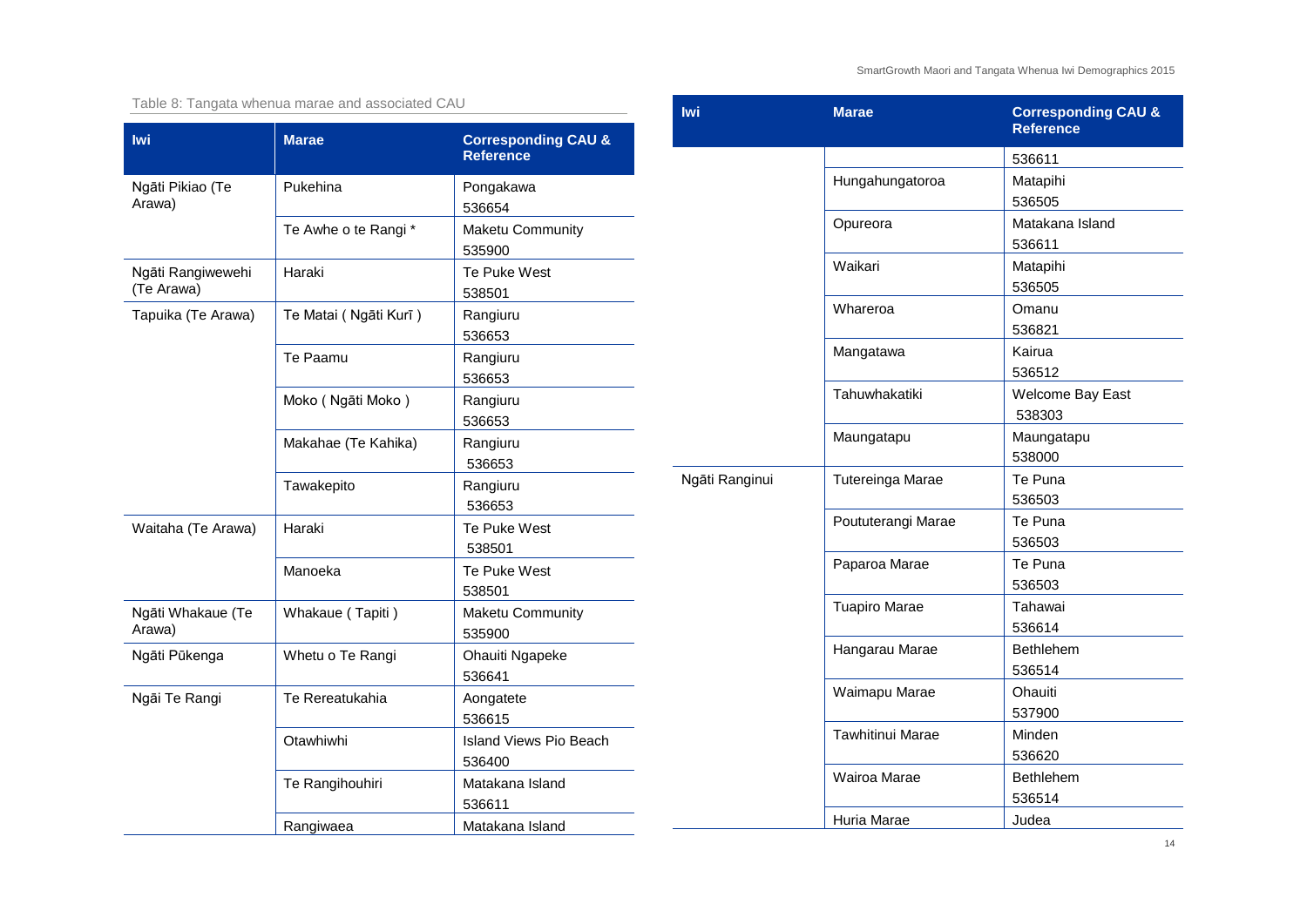| <b>Iwi</b>      | <b>Marae</b>         | <b>Corresponding CAU &amp;</b><br><b>Reference</b> |
|-----------------|----------------------|----------------------------------------------------|
|                 |                      | 537400                                             |
|                 | Hairini Marae        | Ohauiti                                            |
|                 |                      | 537900                                             |
| Ngāti Makino    | Otamarakau           | Pongakawa                                          |
|                 |                      | 536654                                             |
|                 | Pukehina             | Pongakawa                                          |
|                 |                      | 536654                                             |
|                 | Te Awhe o Te Rangi * | <b>Maketu Community</b>                            |
|                 |                      | 535900                                             |
| Ngāti Whakahemo | Pukehina             | Pongakawa                                          |
|                 |                      | 536654                                             |
|                 | Te Awhe o Te Rangi * | <b>Maketu Community</b>                            |
|                 |                      | 535900                                             |

\* Extract from NZ Gazette, 21 August 1986. No 130, page 3537

*Reservation Recommendation Setting apart land as a Maori Reservation for the purpose of a Marae for the common use and benefit of Ngati Whakahemo hapu in particular and Te Arawa people in general - NZG 130/3537, 21/08/1986 - TN 16742, 04/09/1986.*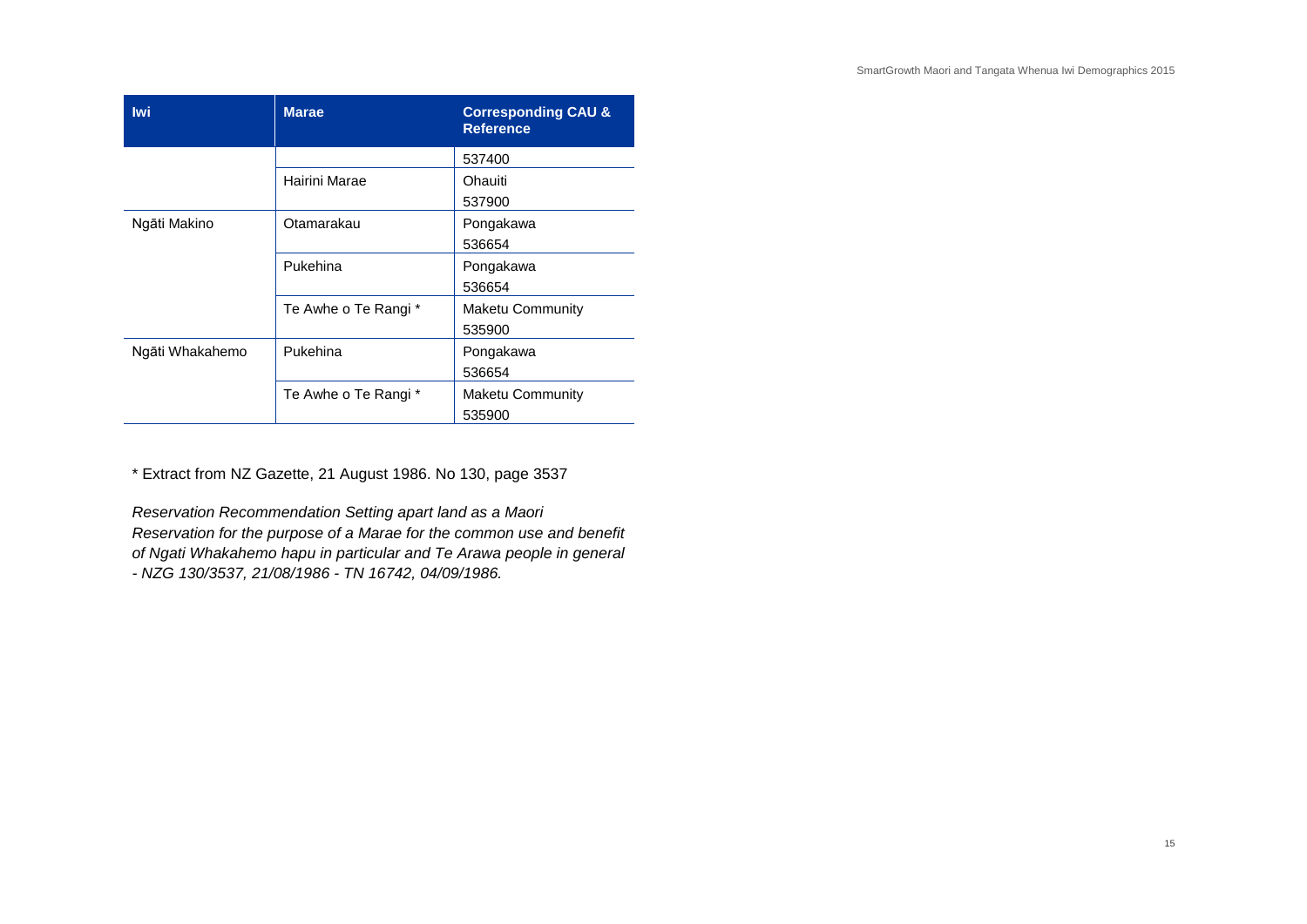# 4 Health

The only health data that the Census collects is data about smoking habits. Figures 7 and 8 illustrate the percentage and number of Māori who smoke by gender in the Sub-Region. Tables 9 and 10 compare male and female smoking habits for Māori in the Sub-Region against national statistics.

### **4.1 Māori Smoking Habits**



<span id="page-25-0"></span>Figure 7: Percentage of Māori who smoke by gender in the Sub-Region 2013



<span id="page-25-1"></span>Figure 8: Number of Māori who smoke by gender in the Sub-Region 2013

#### **Male**

<span id="page-25-2"></span>Table 9: Comparison of Māori in the Sub-Region against National Māori for Smoking Habits (MALE)

|                             | <b>Regular smoker</b> | Ex-smoker | <b>Never Smoked</b><br><b>Requiarly</b> |
|-----------------------------|-----------------------|-----------|-----------------------------------------|
| National Māori              | 28.66%                | 22.25%    | 49.09%                                  |
| Māori in the Sub-<br>Region | 27.66%                | 22.80%    | 49.54%                                  |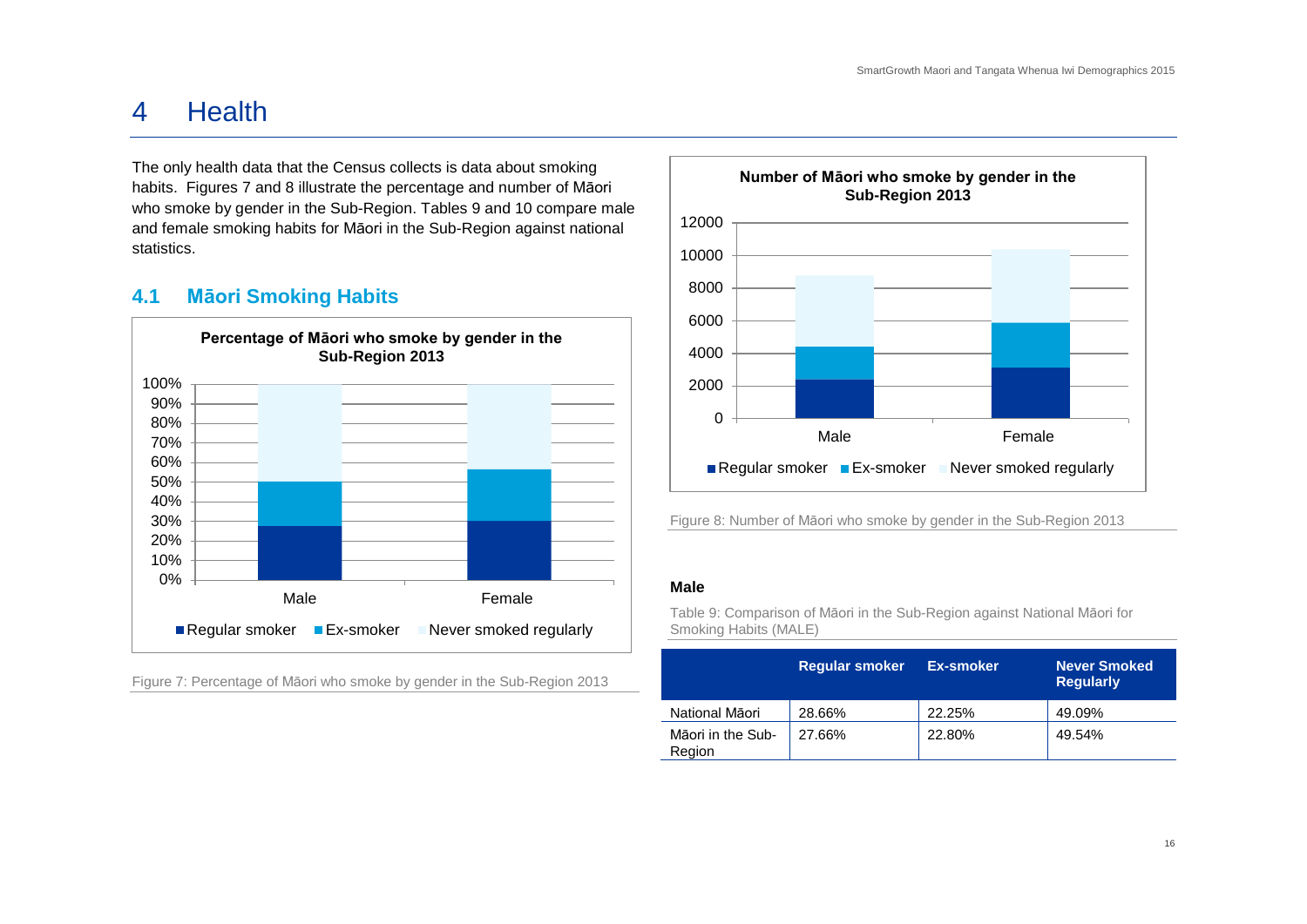#### **Female**

<span id="page-26-0"></span>Table 10: Comparison of Māori in the Sub-Region against National Māori for Smoking Habits (FEMALE)

|                             | <b>Regular smoker</b> | Ex-smoker | <b>Never Smoked</b><br><b>Regularly</b> |
|-----------------------------|-----------------------|-----------|-----------------------------------------|
| National Māori              | 32.17%                | 24.64%    | 43.19%                                  |
| Māori in the Sub-<br>Region | 30.30%                | 26.51%    | 43.19%                                  |

#### The data shows that:

- 30.30% (3,144) of Māori women smoke regularly compared with 27.66% (2,427) of Māori men.
- 26.51% (2,751) of Māori women are ex-smokers compared with 22.80% (2,001) of Māori men
- 43.19% (4,482) of Māori women have never smoked regularly compared with 49.54% (4,347) of Māori men
- The percentage of both male and female regular smokers in the Sub-Region is lower than for national Māori figures, and the number of exsmokers is higher.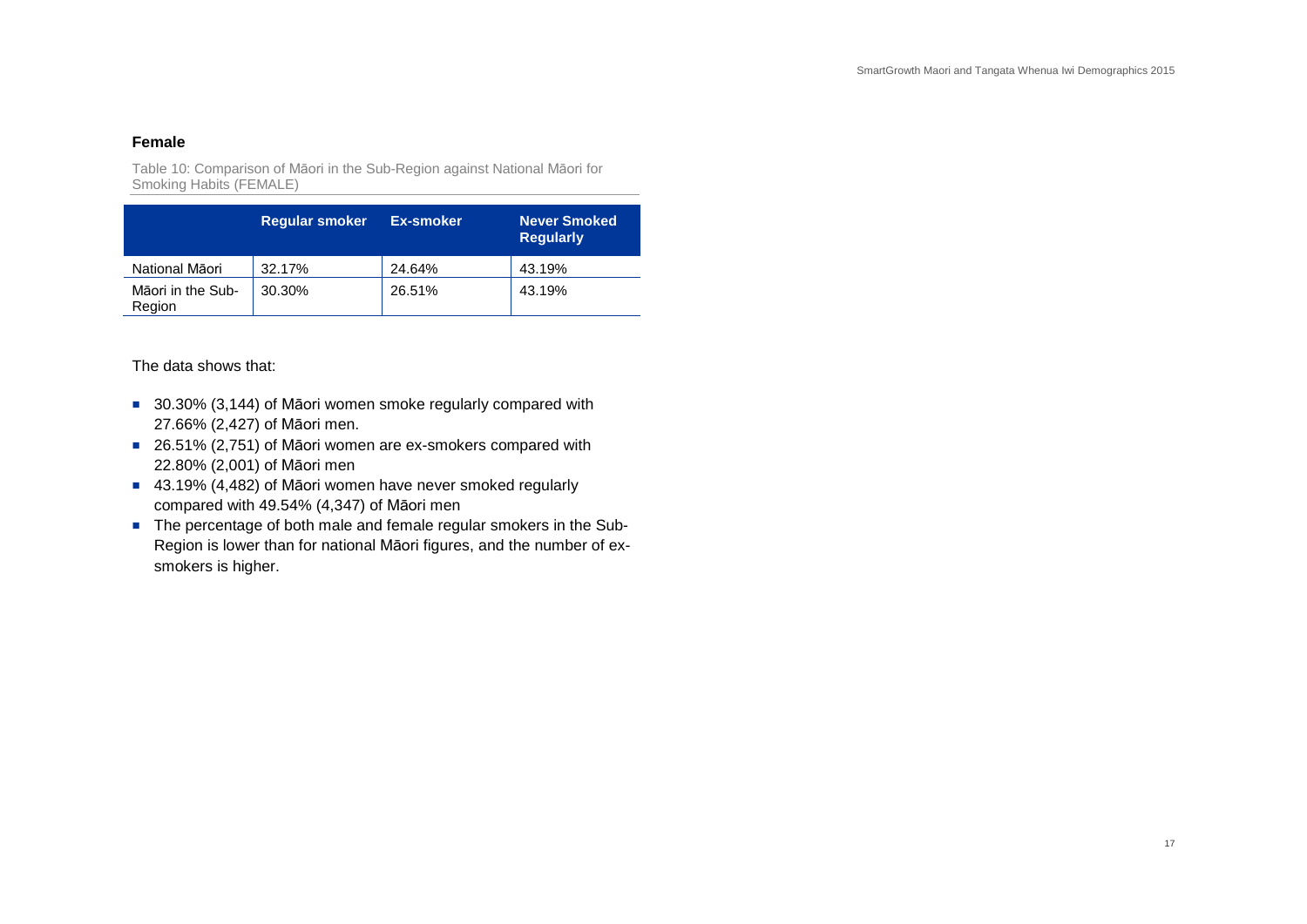

#### **4.2 Tangata Whenua Smoking Habits**





<span id="page-27-0"></span>

<span id="page-27-1"></span>Figures 9 and 10 illustrate male and female tangata whenua smoking habits in the region by percentage. It is noted that no Ngāti Tara Tokanui males responded to this question. The results indicate that higher percentages of women smoke than men and higher percentages of men have never smoked than for women.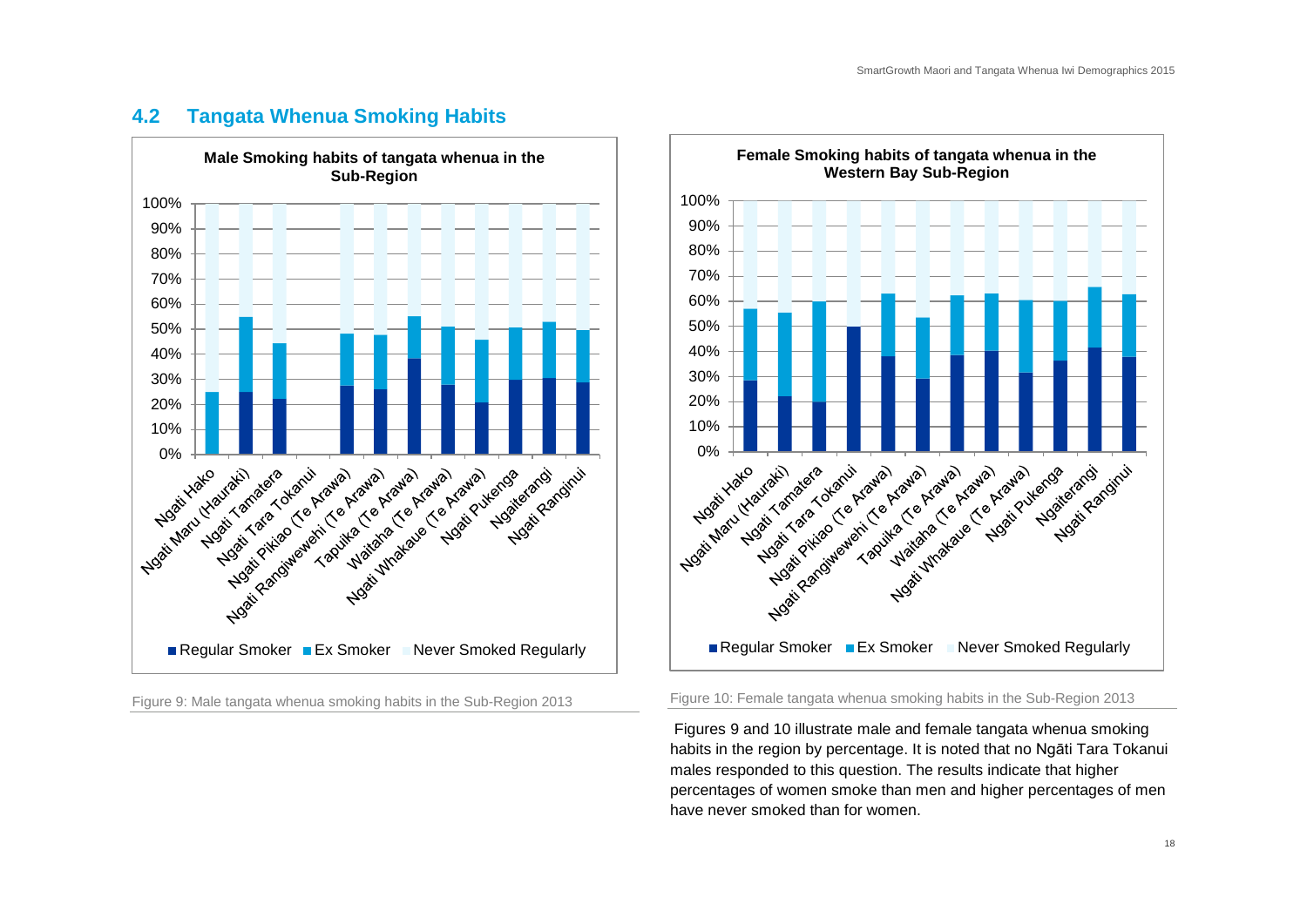# 5 Housing Ownership

The ownership of 'dwelling usually lived' for Māori in the Sub-Region is examined in [Figure 11](#page-28-0) [and 12. A comparison against National](#page-29-2) Māori is made in

[Table 1](#page-29-2)1 shows that Māori in the Sub-Region have a similar proportion of usual residence home ownership to national Māori.

- 6,540 Māori in the Sub-Region own or partly own their usual residence
- **13,200 Māori in the Sub-Region do not own their usual residence.**

### **5.1 Māori Home Ownership**



<span id="page-28-0"></span>Figure 11: Home ownership for Māori in the Sub-Region 2013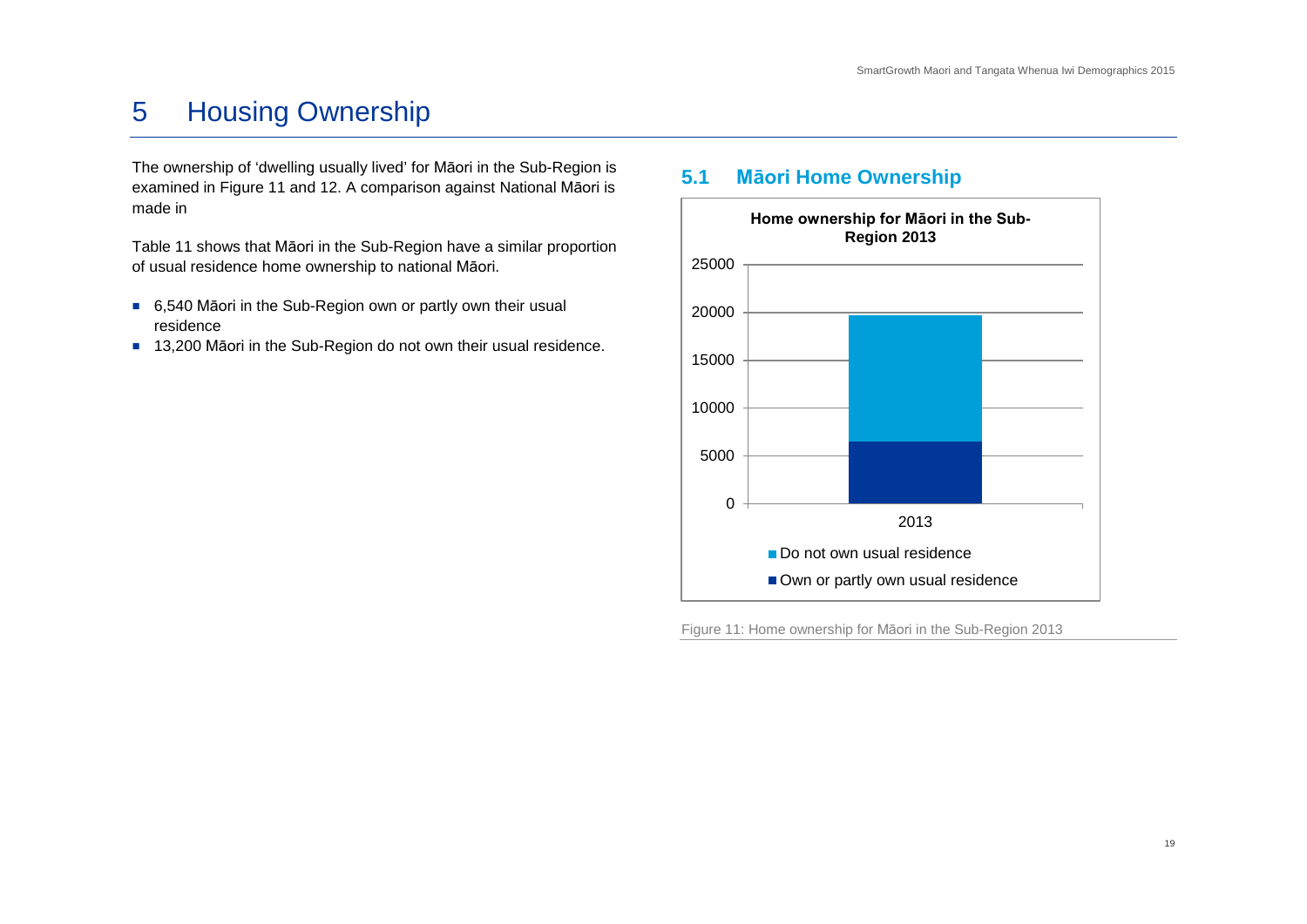



<span id="page-29-0"></span>Figure 12: Percentage of home ownership for Māori in the Sub-Region 2013

<span id="page-29-2"></span><span id="page-29-1"></span>Table 11: Comparison of National Māori against Māori in the Sub-Region 2013

|                         | Do Not Own Usual<br><b>Residence</b> | <b>Own or Partly Own</b><br><b>Usual Residence</b> |
|-------------------------|--------------------------------------|----------------------------------------------------|
| National Māori          | 68.82%                               | 31.18%                                             |
| Māori in the Sub-Region | 66.87%                               | 33.12%                                             |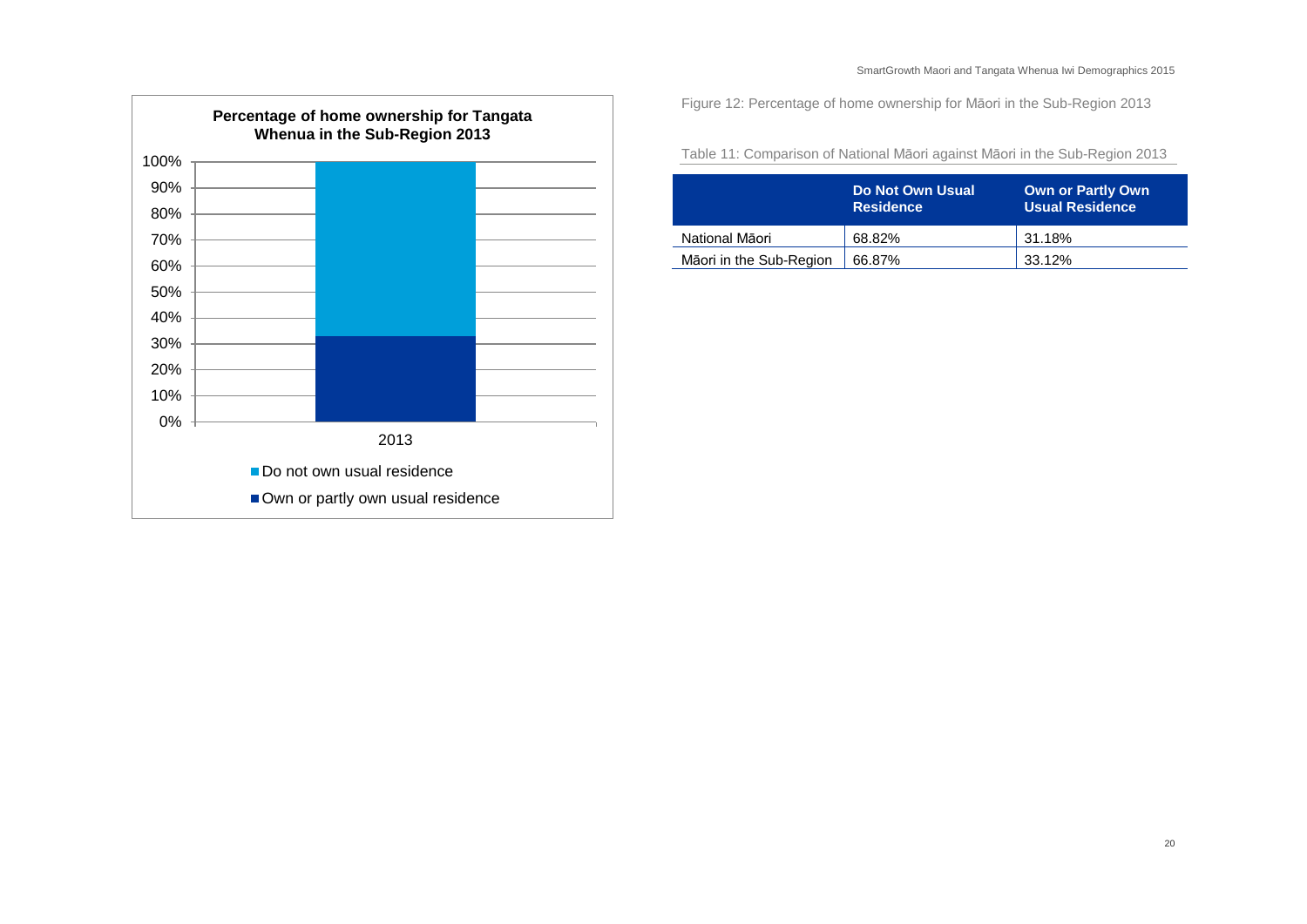### **5.2 Tangata Whenua Home Ownership**

The ownership of 'dwelling usually lived' for tangata whenua in the Sub-Region is examined in Figures 13 and 14



<span id="page-30-0"></span>Figure 13: Number of tangata whenua homeowners in the Sub-Region 2013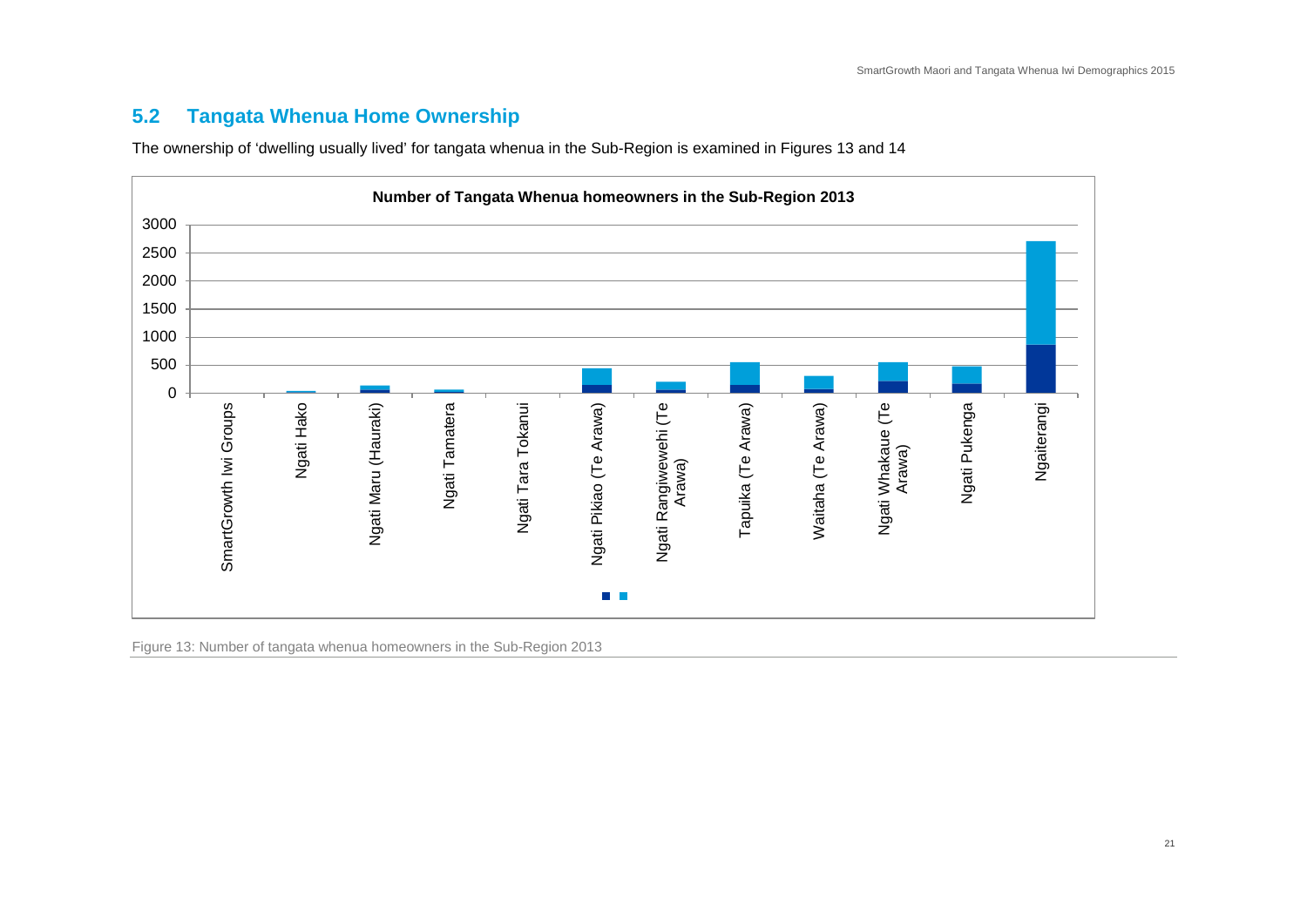

<span id="page-31-0"></span>Figure 14: Percentage of tangata whenua homeowners for the Sub-Region 2013

The results illustrate that the proportion of tangata whenua in the Sub-Region that own their own homes varies between about 25 – 45%. Ngāti Tara Tokanui only had 3 respondents for this question. None of the respondents owned or partly owned their usual residence.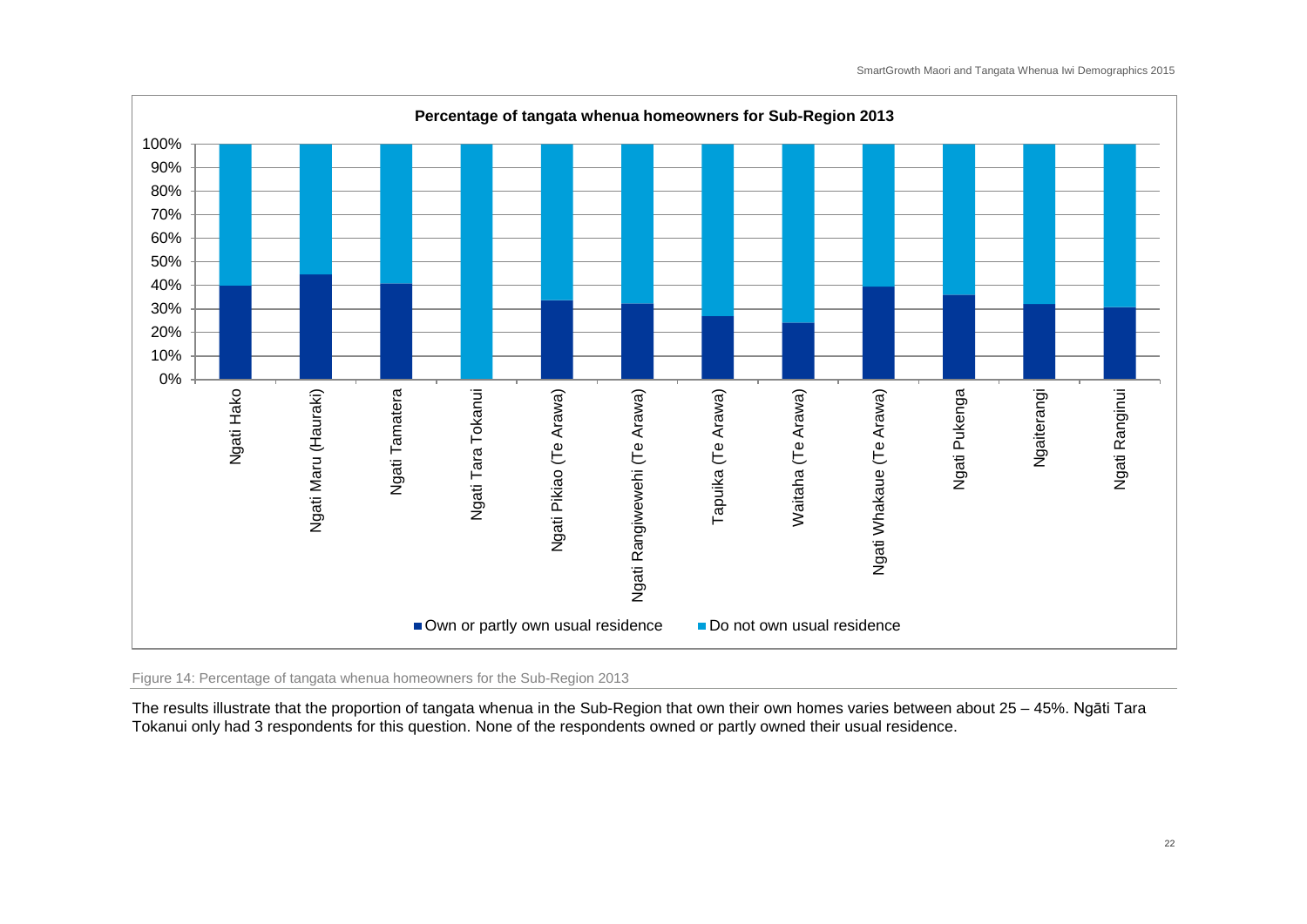# 6 Employment

### **6.1 Māori Employment Trends**

The employment status is examined in [Figure 15](#page-32-0) below. Status in employment classifies employed people aged 15 years and over according to whether they were working for themselves or for other people in their main job.



<span id="page-32-0"></span>Figure 15: Employment status of Māori in the Sub Region 2013

#### The data shows that:

- 9,423 of Māori are in paid employment
- 1,095 of Māori are self-employed without employees
- 465 of Māori are employers
- 204 of Māori are an unpaid family worker

A comparison against National Māori is made in Table 12. This shows that Māori in the Sub-Region generally follow the same trends as National Māori for employment status.

<span id="page-32-1"></span>Table 12: Comparison of Māori in the Sub-Region against National Māori for Employment Status 2013

|                            | Paid<br><b>Employee</b> | <b>Employer</b> | Self-<br>employed<br>and without<br>employees | <b>Unpaid</b><br><b>Family</b><br><b>Worker</b> |
|----------------------------|-------------------------|-----------------|-----------------------------------------------|-------------------------------------------------|
| National<br>Māori          | 86.82%                  | 3.78%           | 7.6%                                          | 1.77%                                           |
| Māori in the<br>Sub-Region | 84.23%                  | 4.16%           | 9.79%                                         | 1.82%                                           |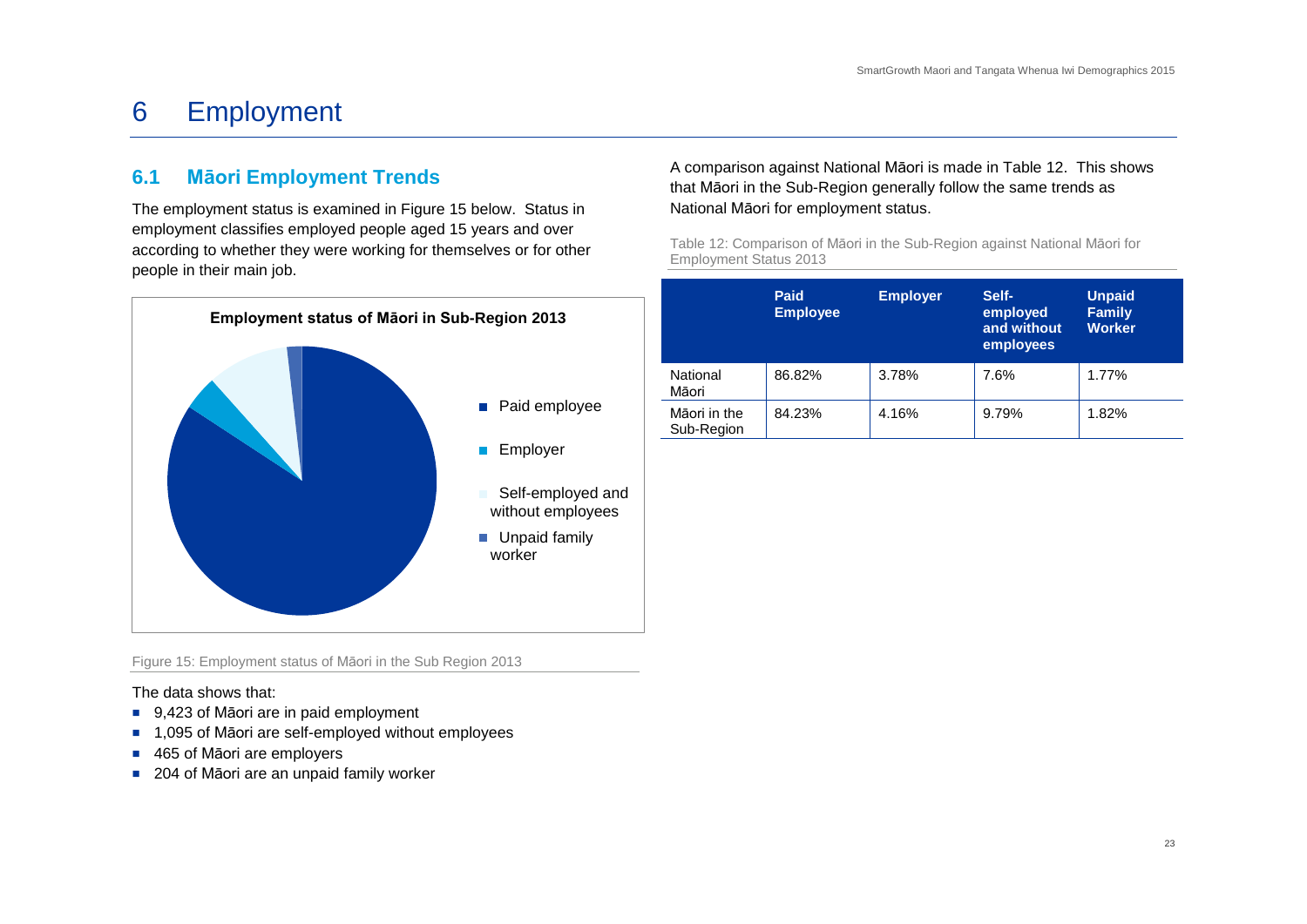[Figure 16](#page-33-0) below examines the work and labour force status. This classifies a person aged 15 years and over by their inclusion or exclusion from the labour force. For an employed person, it distinguishes between full-time employment (30 hours or more per week) and part-time employment (fewer than 30 hours per week). A person who was not employed is classified as either 'Unemployed' or 'Not in the labour force'.



<span id="page-33-0"></span>Figure 16: Labour Status of Māori in the Sub-Region 2013

<span id="page-33-1"></span>Table 13: Comparison of Māori in the Sub-Region against National Māori for Labour Status 2013

|                         | <b>Employed</b><br><b>Full-Time</b> | <b>Employed</b><br><b>Part-Time</b> | <b>Unemployed</b> | Not in the<br>Labour<br><b>Force</b> |
|-------------------------|-------------------------------------|-------------------------------------|-------------------|--------------------------------------|
| National<br>Māori       | 45.28%                              | 13.53%                              | 9.92%             | 31.57%                               |
| Māori in Sub-<br>Region | 43.33%                              | 14.36%                              | 10.31%            | 32.00%                               |

The data shows that:

- 43% of Māori are employed full time
- 32% of Māori are not in the labour force
- 15% of Māori are employed part-time
- 10% of Māori are unemployed

A comparison against National Māori is made in Table 13. This shows that generally Māori in the Sub-Region follow the same general trends as National Māori for Labour force status.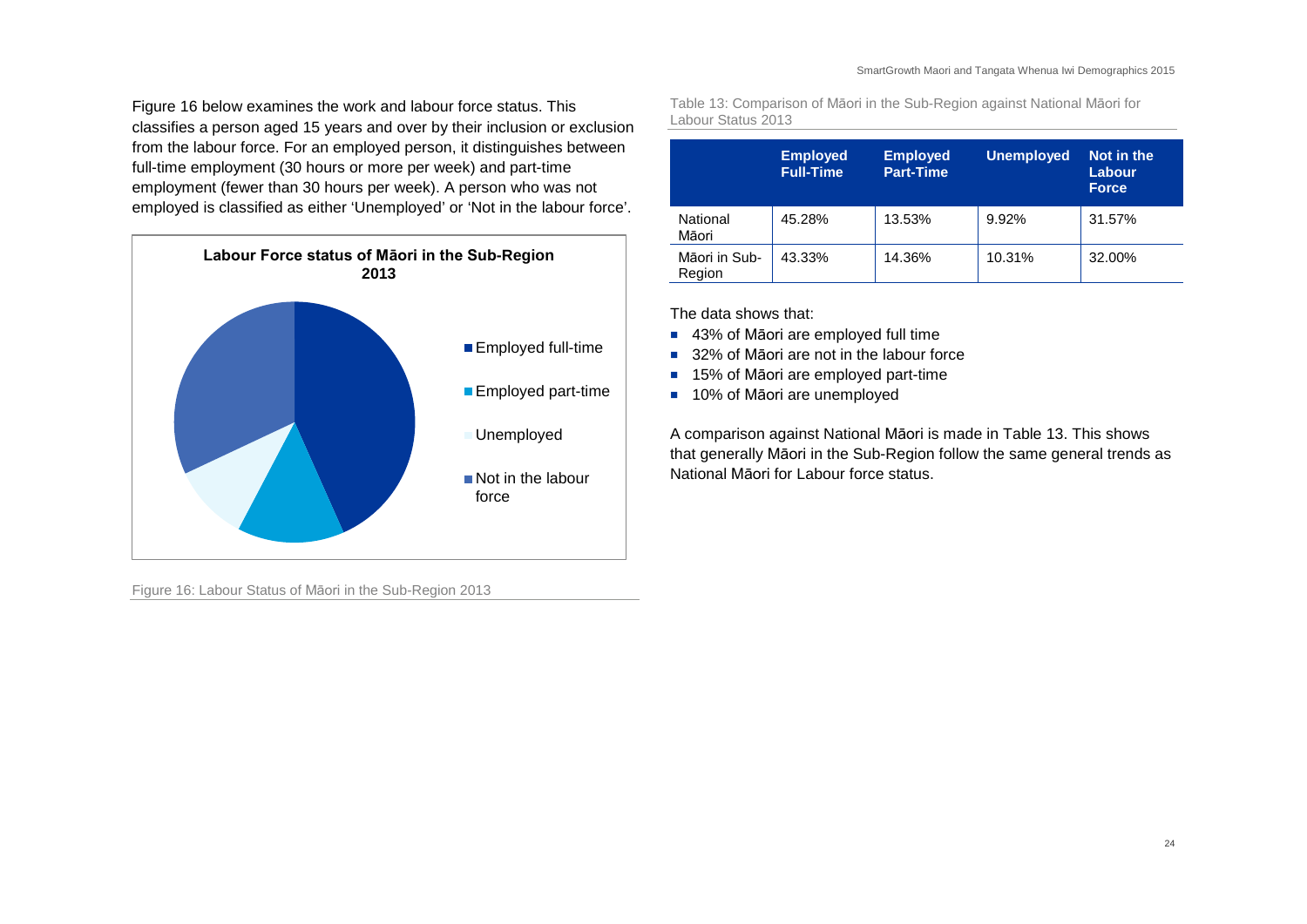

Industry, by ANZSIC06 division, for the employed Māori descent census usually resident population count (aged 15 years and over) is examined in [Figure 17](#page-34-0) for Māori in the Sub-Region.

Industry data broken down by tangata whenua is predominantly confidential because of the small sample sizes and thus it is unhelpful to include in this report.

The top 10 industries are (ranked highest to lowest) -

- 1,239 Māori work in health care and social assistance
- 1,185 Māori work in manufacturing
- 1,110 Māori work in construction
- 1.059 Māori work in retail trade
- 918 Māori work in education and training
- 861 Māori work in transport, postal and warehousing
- 678 Māori work in agriculture, forestry and fishing
- 657 Māori work in accommodation and food services
- 558 Māori work in professional, scientific and technical services
- <span id="page-34-0"></span>■ 531 Māori work in administrative and support services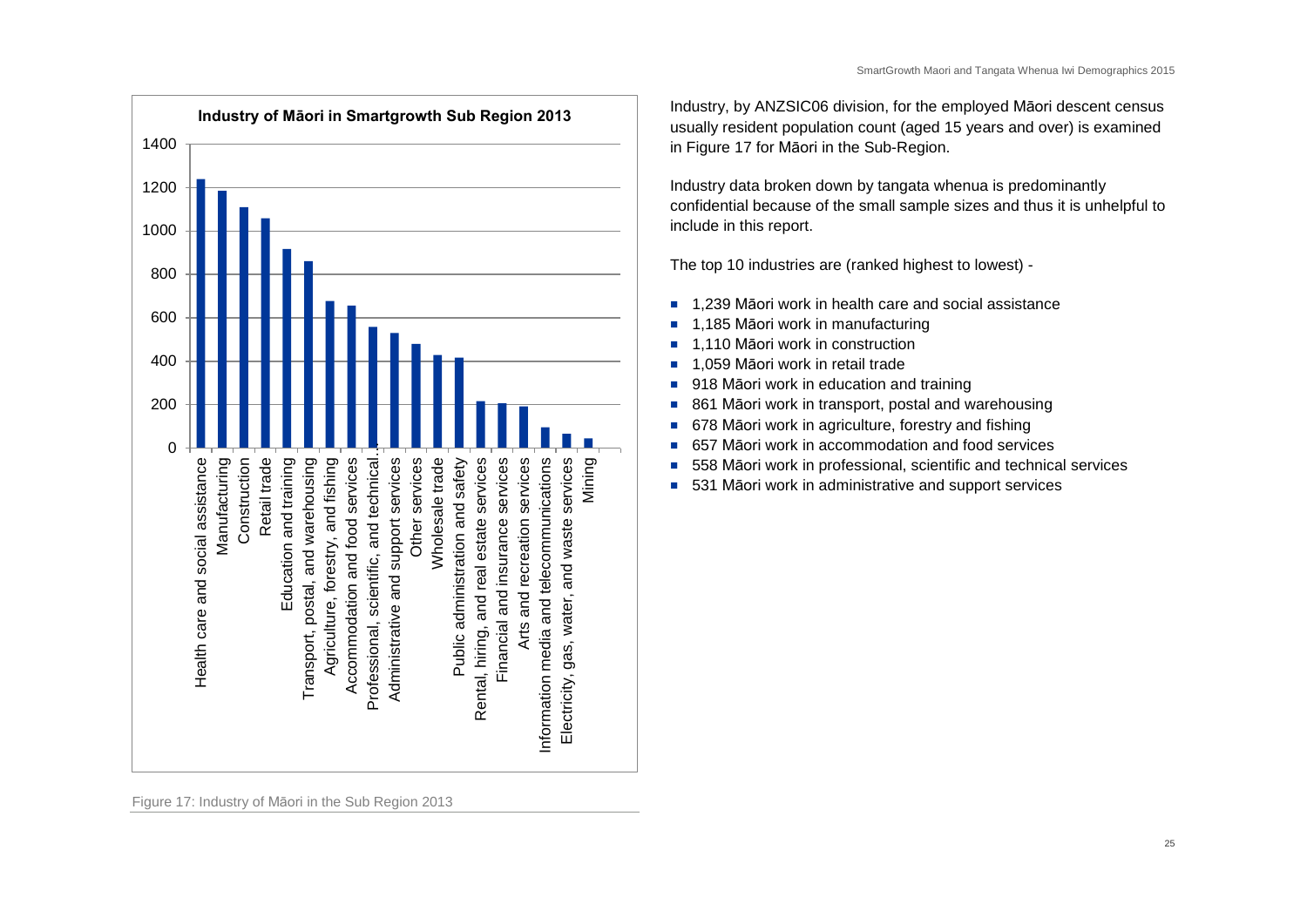

Occupation, ANZSCO major group, for employed Māori descent census usually resident population count (aged 15 years and over) is examined in [Figure 18](#page-35-0) for Māori in the Sub-Region.

In the Sub-Region –

- 2.049 Māori work as labourers
- 1,722 Māori work as professionals
- 1,563 Māori work as managers
- 1,260 Māori work as technicians and trade workers
- 1,212 Māori work as community and personal service workers
- 1,161 Māori work as clerical and administrative workers
- 990 Māori work as machinery operators and drivers
- 960 Māori work as sales workers
- Māori workers that work in professional or manager roles combined equates to 3,285 people.

<span id="page-35-1"></span>Table 14: Comparison of Māori in the Sub-Region with National Māori by Occupation 2013

|                | aborers | Profess. | <b>Managers</b> | Trade<br>×<br>Tech. | Service<br>ఱ<br><b>Personal</b><br>Comm. | Admin<br>œδ<br>Clerical | Opp.<br>Machinery | <b>Workers</b><br><b>Sales</b> |
|----------------|---------|----------|-----------------|---------------------|------------------------------------------|-------------------------|-------------------|--------------------------------|
| National Māori | 17.90   | 16.70    | 14.31           | 11.47               | 11.38                                    | 11.17                   | 8.25              | 8.82                           |
|                | %       | %        | $\%$            | %                   | %                                        | %                       | %                 | $\%$                           |
| Māori in the   | 18.77   | 15.77    | 14.32           | 11.54               | 11.10                                    | 10.63                   | 9.07              | 8.79                           |
| Sub-Region     | ℅       | %        | $\%$            | %                   | %                                        | %                       | %                 | $\%$                           |

<span id="page-35-0"></span>Figure 18: Occupation of Māori in the Sub Region 2013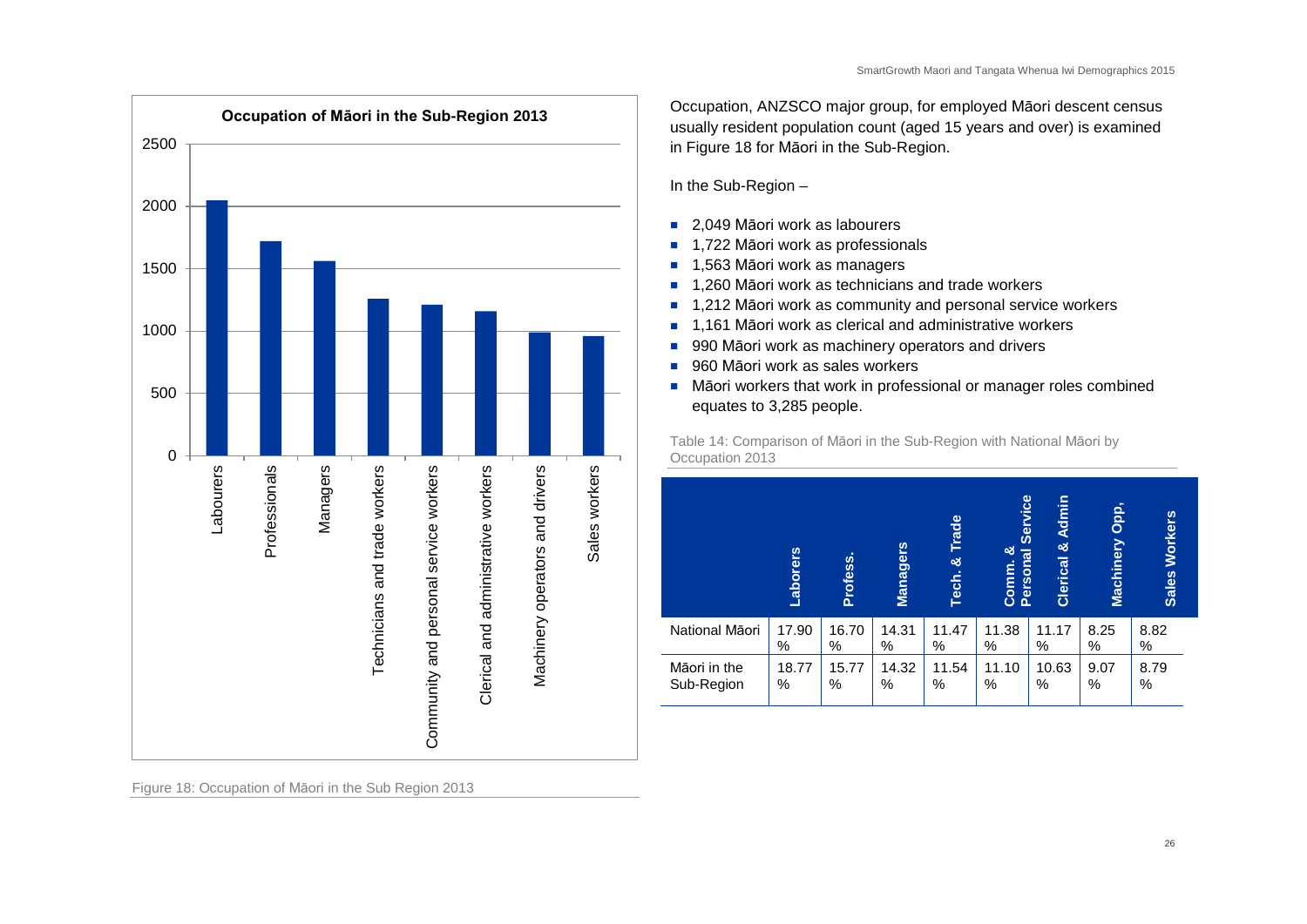### **6.2 Tangata Whenua Employment Trends**



<span id="page-36-0"></span>

Figure 19 and Figure 20 shows the types of employment and occupation areas for tangata whenua. It is interesting to note that most iwi show 30% of their people are employed as managers and professionals. Labourers make up 20% to 30% of the employment.



<span id="page-36-1"></span>Figure 20: Percentage of tangata whenua per Occupation in the Sub Region 2013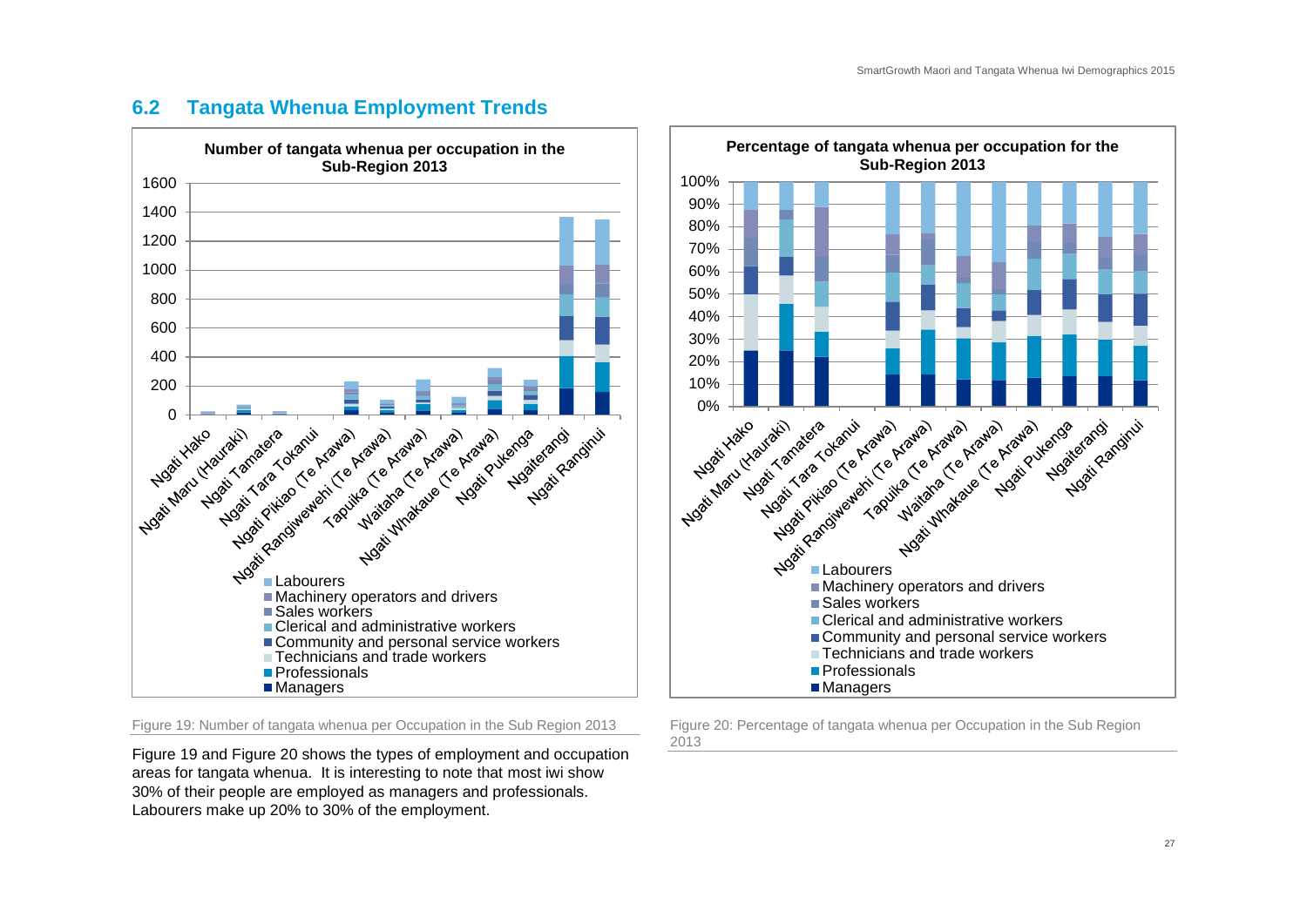# 7 Education



**7.1 Māori Education** A qualification is a formally recognised award for educational or training attainment, where formal recognition means that the qualification is approved by one of the following (or their predecessors):

- New Zealand Qualifications Authority (NZQA)
- **Universities New Zealand Te Pōkai Tara**
- **Association of Polytechnics of New Zealand**
- Association of Colleges of Education in New Zealand
- **a** approval bodies that have been recognised by NZQA
- the recognised overseas authority of a secondary school, profession, academic discipline, or trade

'Highest qualification' is derived for people aged 15 years and over, and combines highest secondary school qualification and post-school qualification to obtain a single highest qualification by category of attainment.

Figure 21 illustrates the highest qualifications for Māori in the Sub-Region. It shows that:

- 30.5% of Māori in the Sub-Region have no qualifications
- 51% of Māori in the Sub-Region have qualifications up to Level 4
- 7% of Māori in the Sub-Region have a Level 5 or 6 diploma qualification
- 10.5% of Māori in the Sub-region have a Bachelor's degree or higher
- 2% of Māori in the Sub-Region have a post-graduate qualification

Table 15 compares Māori qualifications in the Sub-Region to National Māori. Qualifications at a national scale are comparable with those of the Sub-Region. Māori in the Sub-Region are slightly lower than the national average for qualifications above Bachelor Degree/Level 7.

<span id="page-37-0"></span>Figure 21: Highest Qualification of Māori in the Sub Region 2013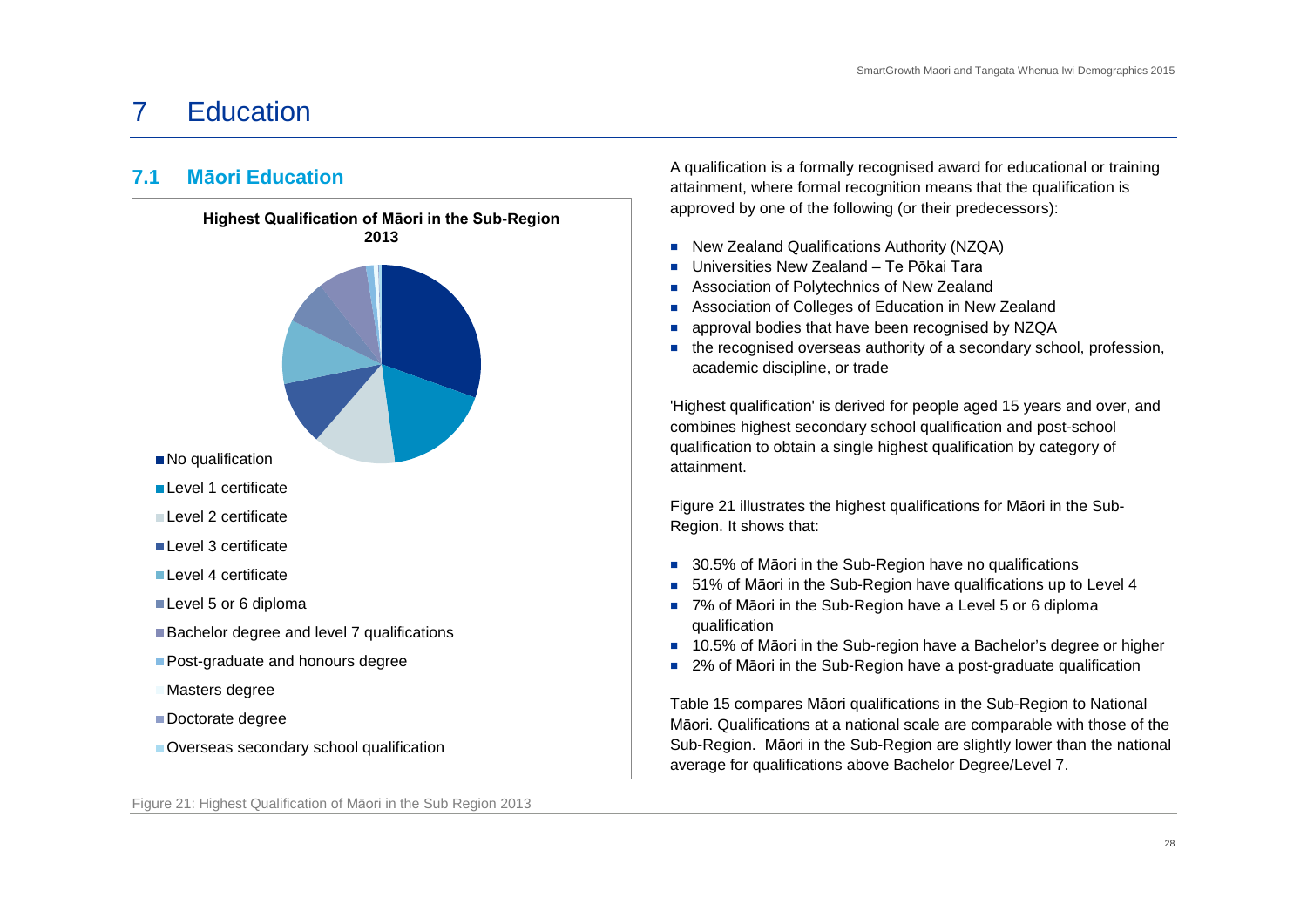<span id="page-38-0"></span>

| Table 15: Comparison of Māori in Sub-Region by National Māori for Highest Qualification 2013 |
|----------------------------------------------------------------------------------------------|
|----------------------------------------------------------------------------------------------|

|                        | No Qual. | Level 1 | <b>Level 2</b> | <b>Level 3</b> | Level 4 | Level 5 or<br>6 Diploma | <b>Bachelor</b><br>Degree/<br>Level <sub>7</sub> | <b>Post Grad</b><br><b>Honours</b> | <b>Masters</b> | <b>Doctorate</b> | <b>Overseas</b><br>secondary |
|------------------------|----------|---------|----------------|----------------|---------|-------------------------|--------------------------------------------------|------------------------------------|----------------|------------------|------------------------------|
| National<br>Māori      | 31.28%   | 17.10%  | 13.25%         | 11.36%         | 9.22%   | 6.57%                   | 8.06%                                            | 1.41%                              | 1.05%          | 0.20%            | 0.50%                        |
| Māori in<br>Sub-Region | 30.47%   | 17.37%  | 13.53%         | 10.43%         | 10.43%  | 7.23%                   | 7.98%                                            | 1.27%                              | 0.75%          | 0.13%            | 0.42%                        |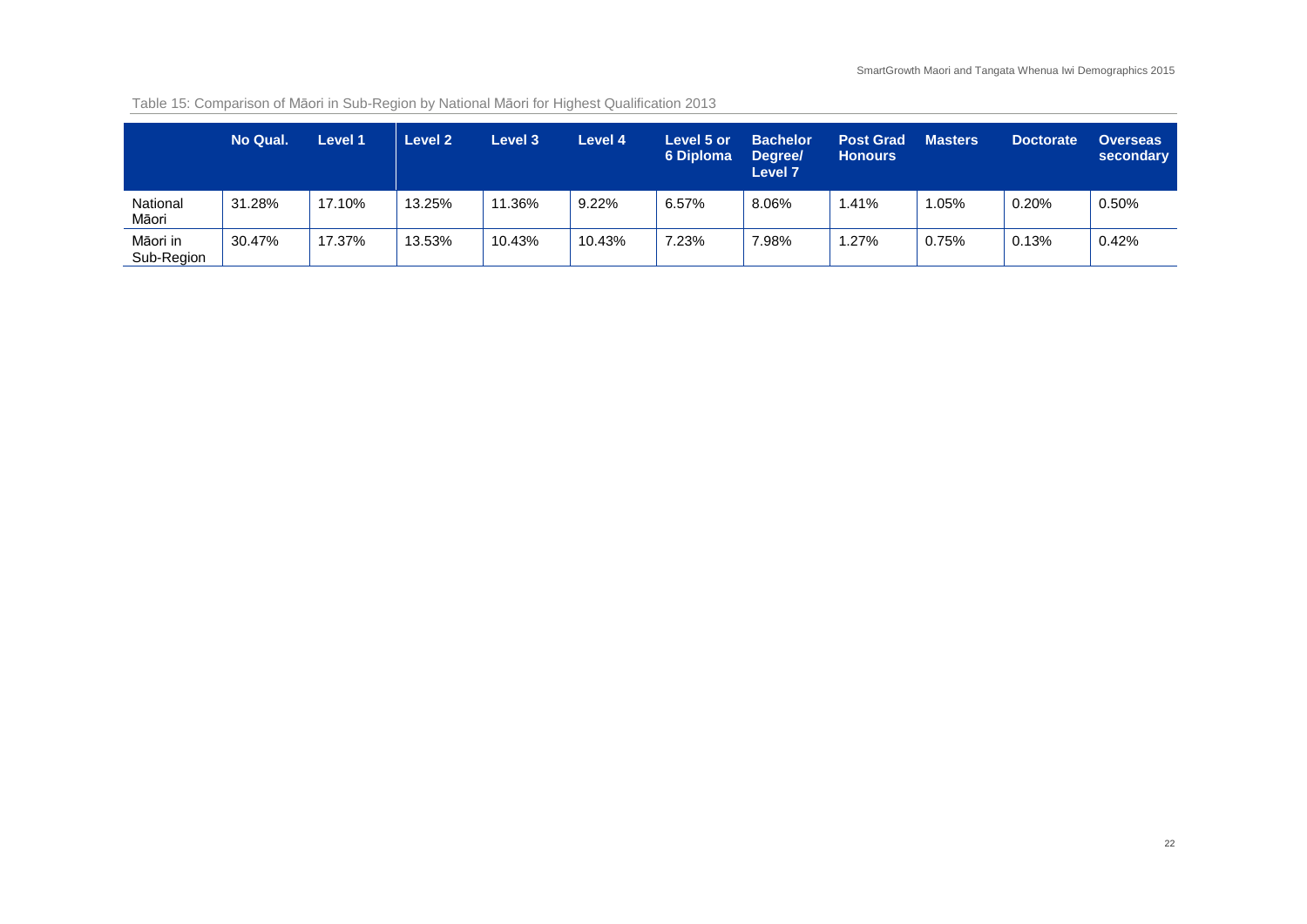#### **7.2.1 Māori Participation in Study**

Study participation (aged 15 years and over) measures those attending, studying, or enrolled at school or anywhere else. It is grouped into full-time study (20 hours or more a week), part-time study (less than 20 hours a week), and those not studying.



<span id="page-39-0"></span>Figure 22: Māori Study Participation in the Sub Region 2013

[Figure 22](#page-39-0) shows that 19% of Māori (3,513) participated in study in the Sub-Region in 2013.



<span id="page-39-1"></span>Figure 23: Proportion of Full/Part Time Māori Study Participants

Of those 3,513 iwi participating in study, [Figure 23](#page-39-1) shows that 74% or 2,613 Māori study full time, 26% or 897 Māori study part time and <1% or 9 Māori study both full and part time.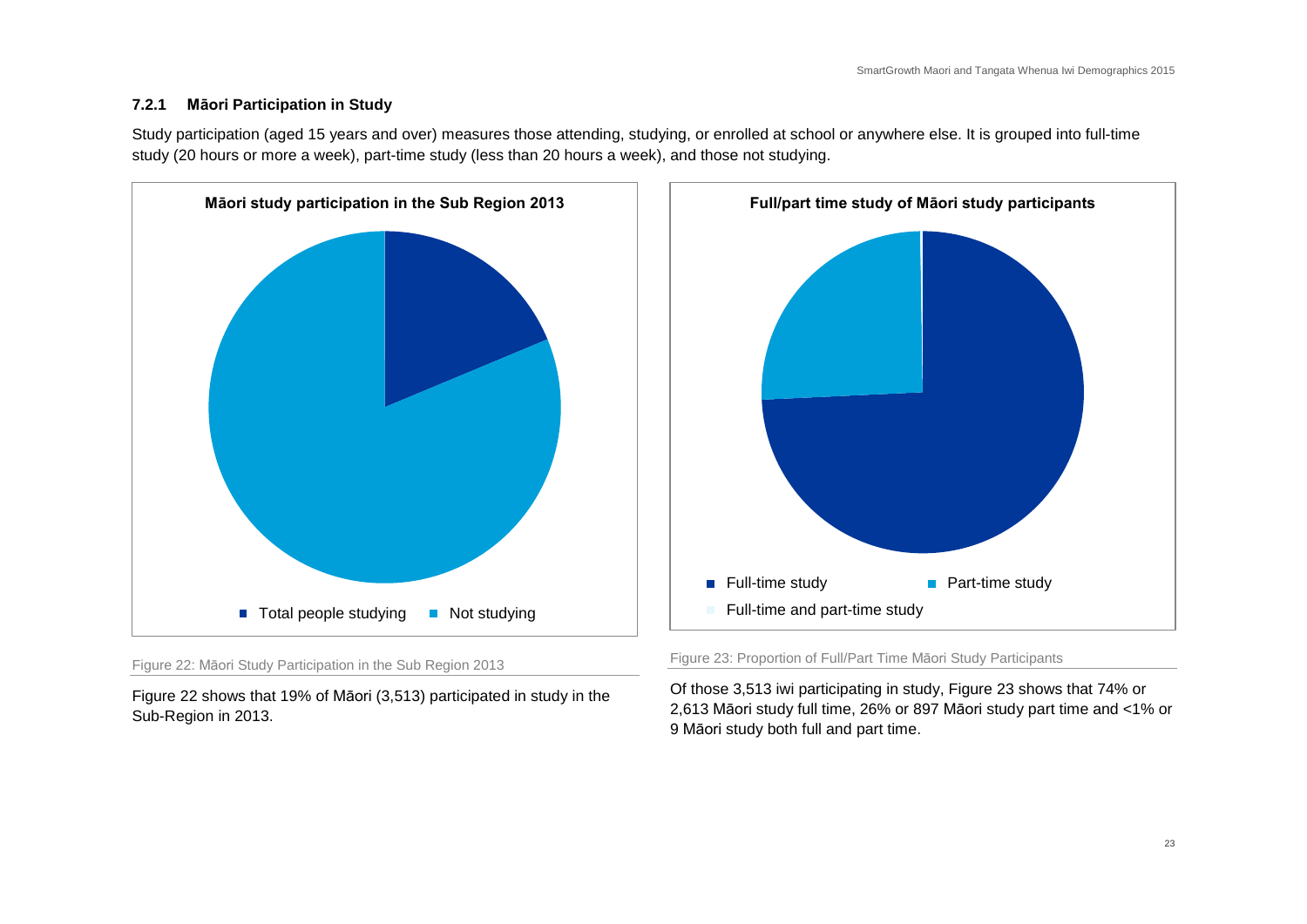

#### **7.3 Tangata Whenua Education**

<span id="page-40-0"></span>Figure 24: Highest qualification of tangata whenua in the Sub Region by percentage 2013

Figure 24 shows the highest qualifications for tangata whenua in the Sub-Region by percentage in 2013. Ngāti Tara Tokanui only had 3 respondents for this question and all 3 hold a Level 3 certificate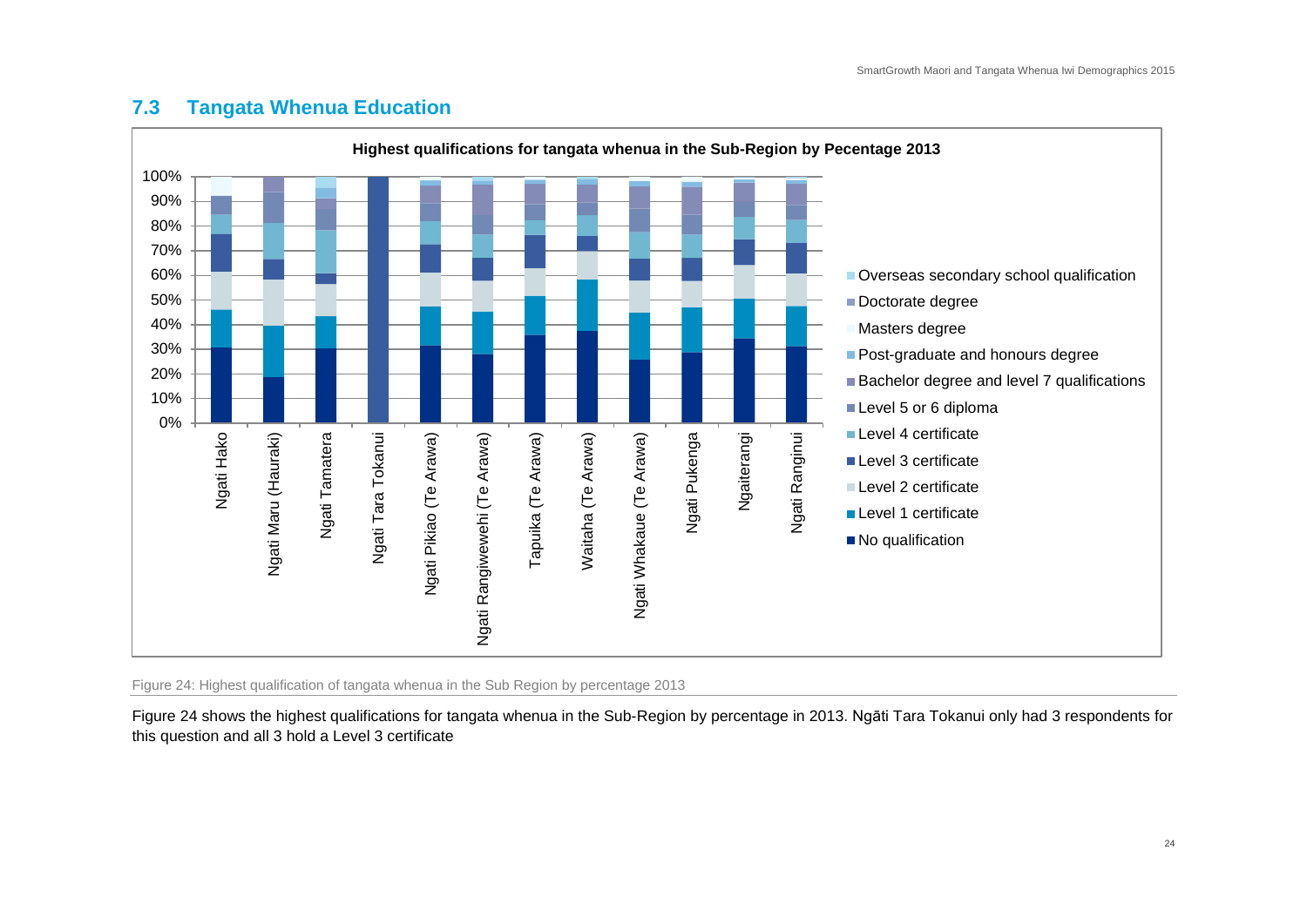

#### **7.3.1 Tangata Whenua Participation in Study**

<span id="page-41-0"></span>Figure 25: Study Participation by Tangata whenua in the Sub Region 2013

Figure 25 shows the number of tangata whenua participating in study in the Sub-Region in 2013. There were no respondents from Ngāti Tara Tokanui for this question.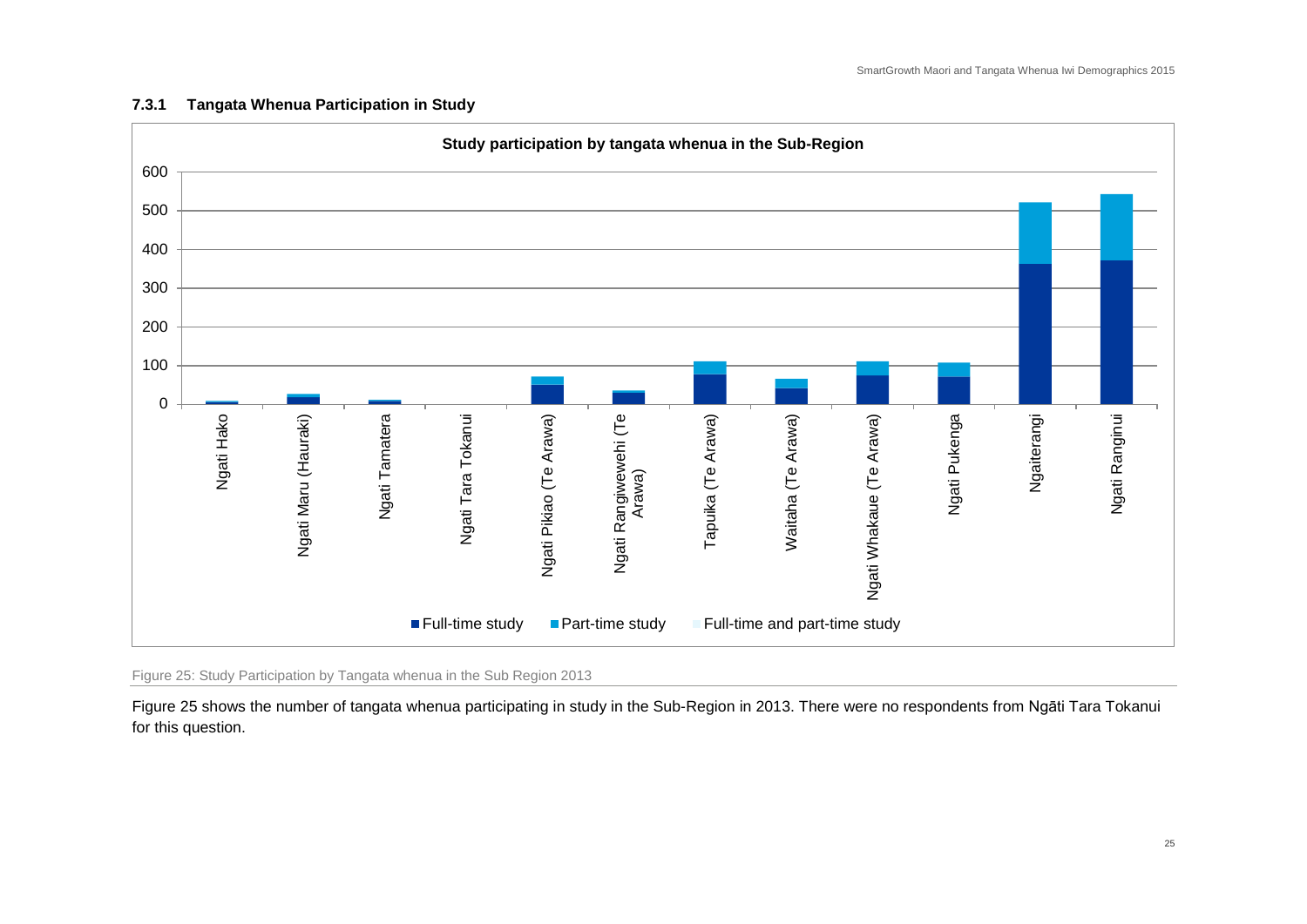### 8 Income

#### **8.1 Māori Income**



<span id="page-42-0"></span>Figure 26: Personal income for Māori in the Sub Region 2013

This data is collect by Māori descent. Because the population sample is relatively small, income data is grouped in larger bands so that "confidential" results are not created. This data includes Māori that are not employed. The results show that:

- 18% (3,339) of Māori earn personal income of \$5,000 or less
- 7% (1,293) of Māori earn personal income of \$5,001-\$10,000
- 20% (3,828) of Māori earn personal income of \$10,001-\$20,000
- 16% (2,904) of Māori earn personal income of \$20,001-\$30,000
- 21% (3,981) of Māori earn personal income of \$30,001 \$50,000
- 18% (3,381) of Māori earn personal income of \$50,001 or more

<span id="page-42-1"></span>Table 16: Comparison of Māori in Sub-Region with Māori Nationally for Personal Income 2013

|                         | $-$ \$5,000 | $$5,001 -$<br>\$10,000 | \$10,001<br>-<br>\$20,000 | \$20,001<br>-<br>\$30,000 | \$30,001<br>\$50,000 | $<$ \$50.001 |
|-------------------------|-------------|------------------------|---------------------------|---------------------------|----------------------|--------------|
| National<br>Māori       | 18.19%      | 7.01%                  | 19.38%                    | 14.09%                    | 21.65%               | 19.68        |
| Māori in Sub-<br>Region | 21.26%      | 6.90%                  | 20.44%                    | 15.51%                    | 21.26%               | 18.06%       |

Table 16 shows that slightly more Māori in the Sub-Region are represented in most of the income brackets below \$30,000 than for National Māori, whilst slightly fewer Māori in the Sub-Region are represented in the income brackets above \$30,000 than for National Māori.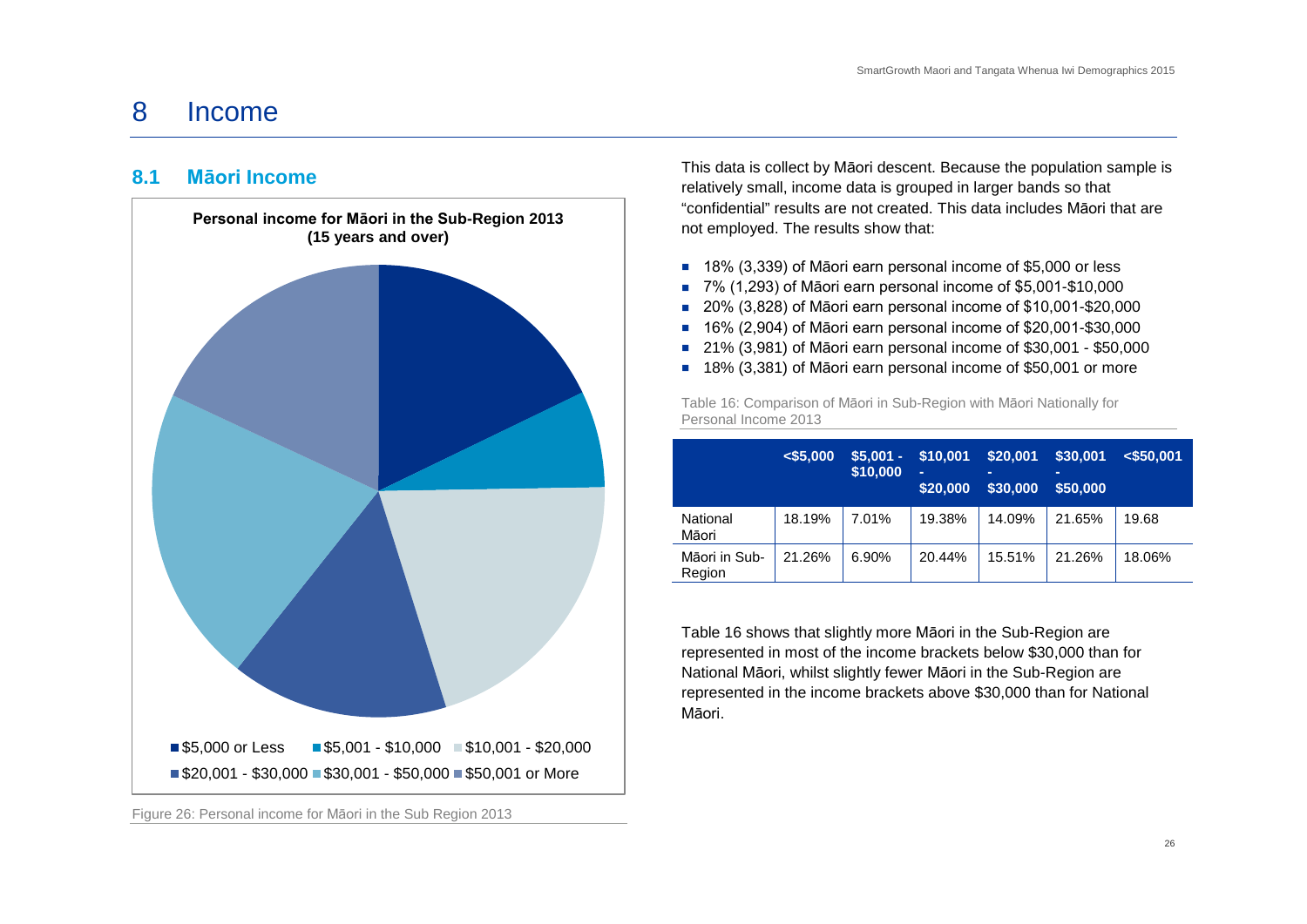|                        | No.<br><b>Source</b> | <b>Wages</b> | Self-<br><b>Employed</b> | <b>Interest</b> | <b>Payments</b><br>from<br>work<br>accident<br><i>insurer</i> | <b>NZ Super</b> | <b>Other</b><br><b>Super</b> | <b>Unemplo</b><br>yment<br><b>Benefit</b> | <b>Sickness</b><br>benefit | <b>Domestic</b><br><b>Purpose</b><br>benefit | <b>Invalids</b><br><b>Benefit</b> | <b>Student</b><br><b>Allowance</b> | Other govt<br>benefits,<br>payments,<br>pensions | <b>Other</b><br><b>sources</b><br><b>of</b><br><i>income</i> |
|------------------------|----------------------|--------------|--------------------------|-----------------|---------------------------------------------------------------|-----------------|------------------------------|-------------------------------------------|----------------------------|----------------------------------------------|-----------------------------------|------------------------------------|--------------------------------------------------|--------------------------------------------------------------|
| National<br>Māori      | 7.15%                | 45.62        | 7.05%                    | 6.18%           | .10%                                                          | 6.03%           | 0.75%                        | 5.00%                                     | 3.47%                      | 6.09%                                        | 3.01%                             | 2.91%                              | 4.15%                                            | 1.51%                                                        |
| Māori in<br>Sub-Region | 6.88%                | 43.21%       | 8.08%                    | 7.15%           | .12%                                                          | 6.84%           | 0.81%                        | 4.41%                                     | 3.92%                      | 6.12%                                        | 2.34%                             | 2.88%                              | 4.86%                                            | 1.38%                                                        |

<span id="page-43-0"></span>Table 17: Comparison of Māori in Sub-Region with National Māori for Source of Personal Income 2013

Table 17 compares sources of personal income for Māori in the Sub-Region with that for National Māori. The source of personal income for Māori in the Sub-Region is also visually represented in Figure 27. This shows that for Māori in the Sub-Region the three largest sources of personal income are wages, self-employment and interest. In comparison the three highest sources for national Māori are wages, no source, and self-employment.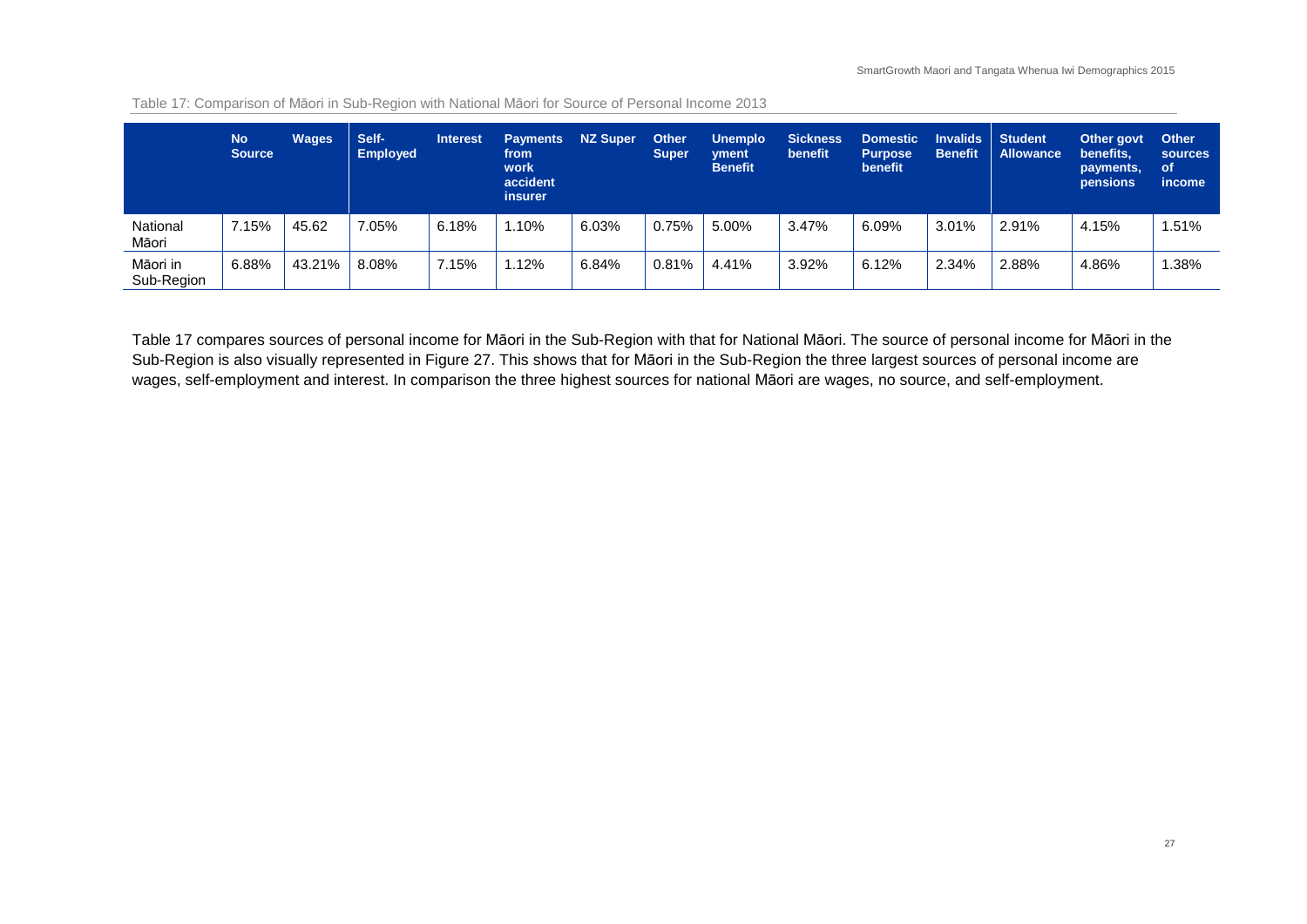<span id="page-44-0"></span>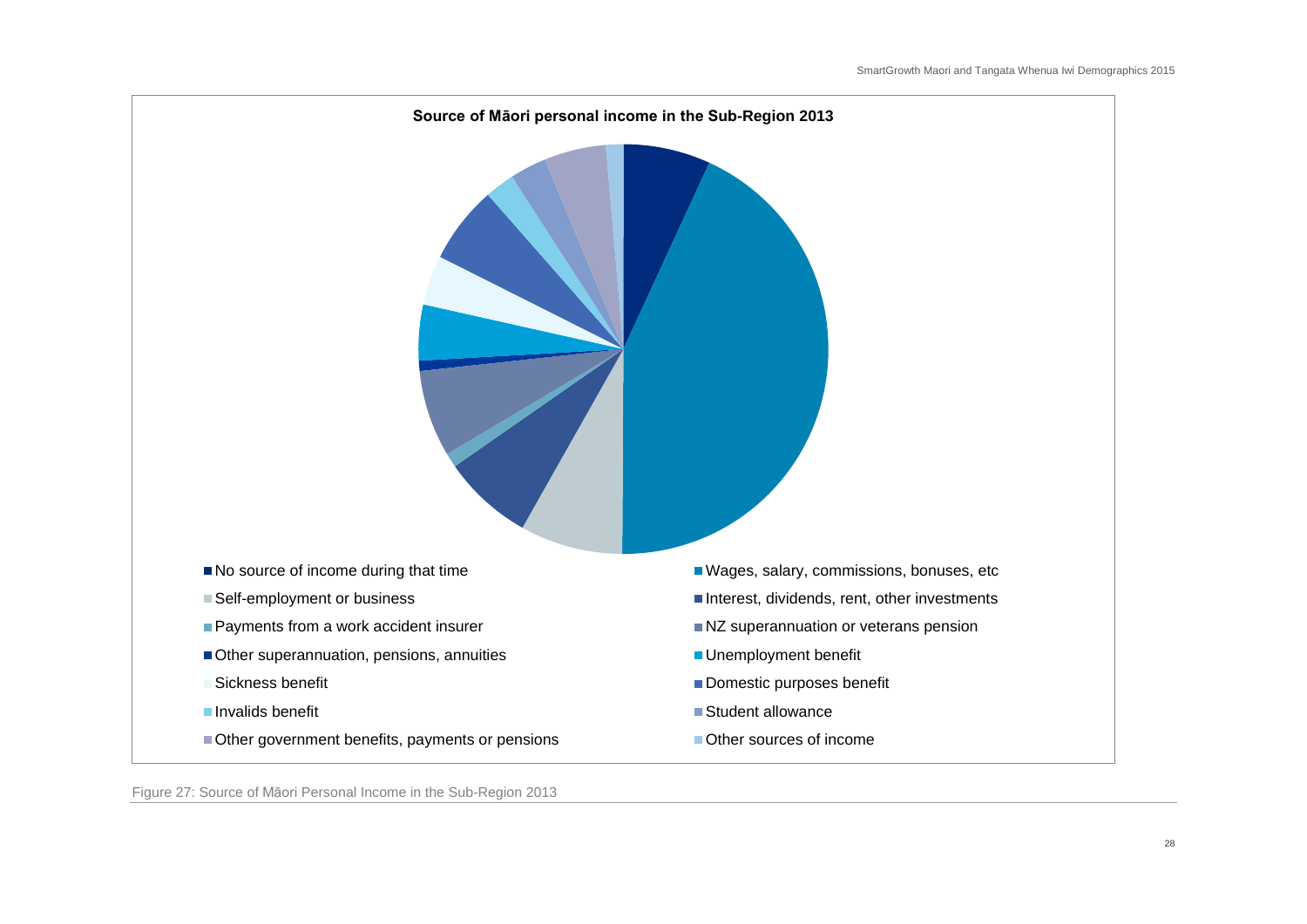

<span id="page-45-0"></span>Figure 28: Personal Income of Māori in Employment in the Sub-Region 2013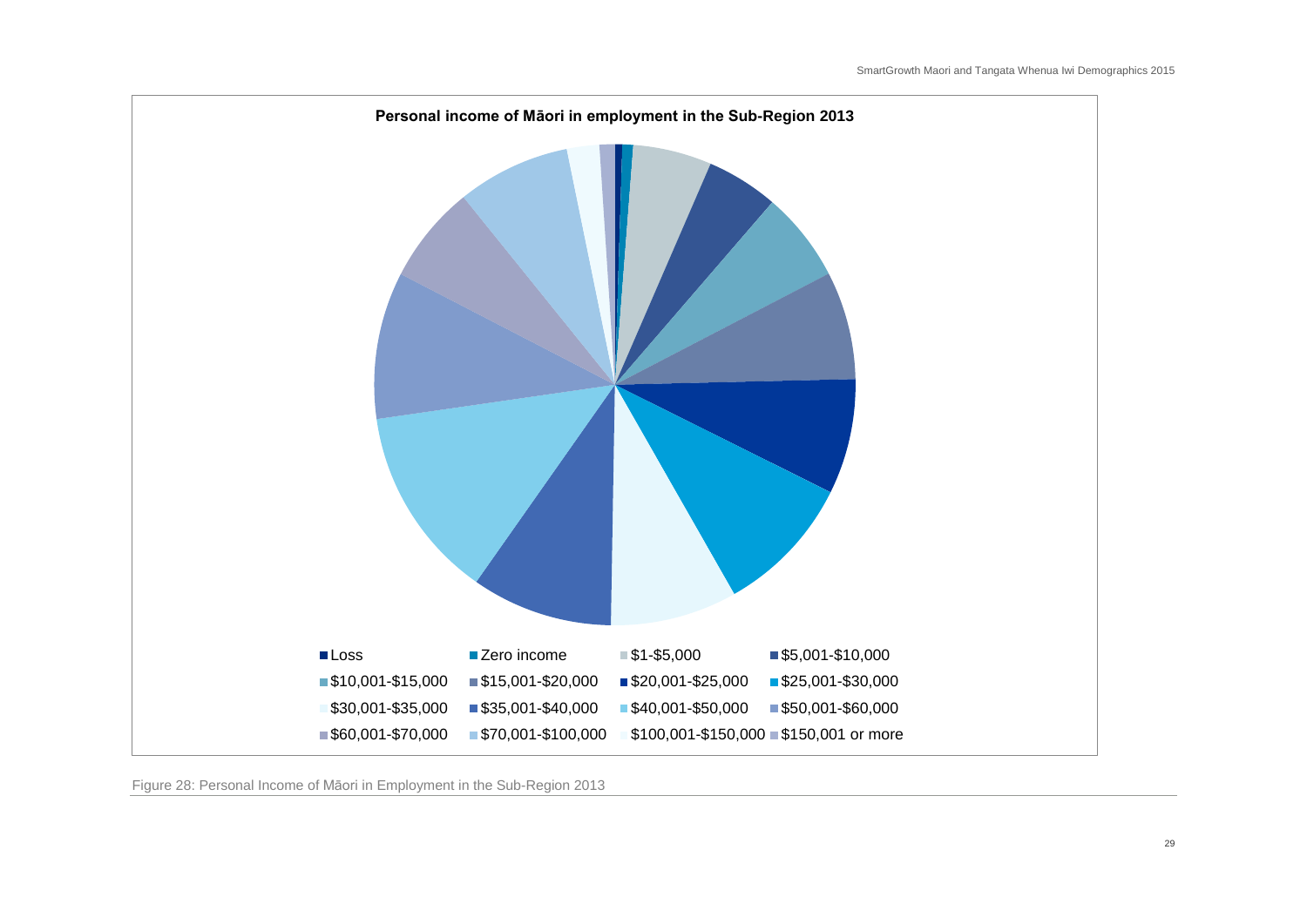[Figure 28](#page-45-0) data is for those who are in employment. Because it is for the whole population and the sample size is large, the income levels are in \$5,000 bands, up to the higher numbers and can go to \$150,000 as the data is not confidential. Table 18 below shows the income bands.

<span id="page-46-0"></span>Table 18: Income bands for the national population, national Māori population and Māori in the Sub-Region

|                                 | <b>Loss</b> | Zero<br><b>Income</b> | $$1-$<br>\$5,000 | $$5,001-$<br>\$10,000 | $$10,001-$<br>\$15,000 | $$15,001-$<br>\$20,000 | $$20,001-$<br>\$25,000 | $$25,001-$<br>\$30,000 | $$30,001-$<br>\$35,000 | $$35,001-$<br>\$40,000 | $$40,001-$<br>\$50,000 | $$50,001-$<br>\$60,000 | $$60,001-$<br>\$70,000 | $$70,001-$<br>\$100,000 | \$100,001<br>\$150,000 | \$150,001<br>or more |
|---------------------------------|-------------|-----------------------|------------------|-----------------------|------------------------|------------------------|------------------------|------------------------|------------------------|------------------------|------------------------|------------------------|------------------------|-------------------------|------------------------|----------------------|
| Total<br>National<br>Population | 0.41%       | 0.76%                 | 4.21%            | 3.99%                 | 4.68%                  | 5.47%                  | 6.04%                  | 6.83%                  | 7.03%                  | 8.20%                  | 13.32%                 | 10.69%                 | 8.08%                  | 11.54%                  | 5.40%                  | 3.35%                |
| National<br>Māori               | 0.35%       | .05%                  | 5.23%            | 4.71%                 | 5.48%                  | 6.59%                  | 7.11%                  | 8.38%                  | 8.19%                  | 9.73%                  | 13.90%                 | 10.13%                 | 6.91%                  | 8.22%                   | 2.74%                  | 1.29%                |
| Māori in the<br>Sub-Region      | 0.50%       | 0.73%                 | 5.28%            | 4.82%                 | 6.04%                  | 7.26%                  | 7.73%                  | 9.38%                  | 8.52%                  | 9.48%                  | 12.97%                 | 9.87%                  | 6.60%                  | 7.59%                   | 2.18%                  | 1.02%                |

This data shows that:

- 39.06% of the national population earn above \$50,000
- 29.29% of the national Māori population earn above \$50,000
- 27.26% of the Māori population in the Sub-Region earn above \$50,000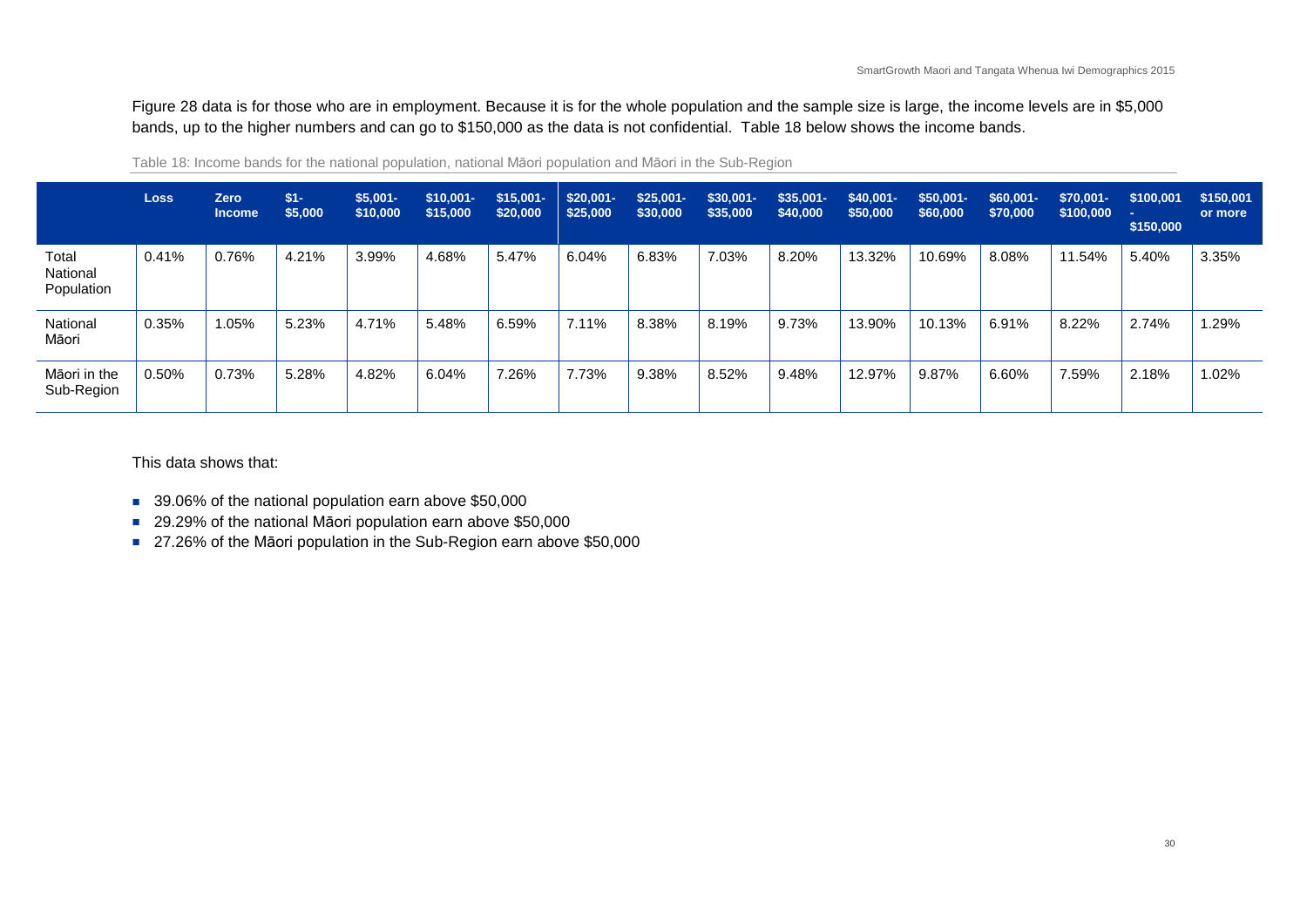# 9 Te Reo

#### **9.1 Māori and Te Reo**

Data by Census Area Unit for 'Te Reo spoken' is collected by Statistics NZ by total population and does not further refine that data by ethnicity or iwi. This data shows where clusters of Te Reo speakers live. The top three CAU are: Hairini, Arataki and Te Puke West

<span id="page-47-0"></span>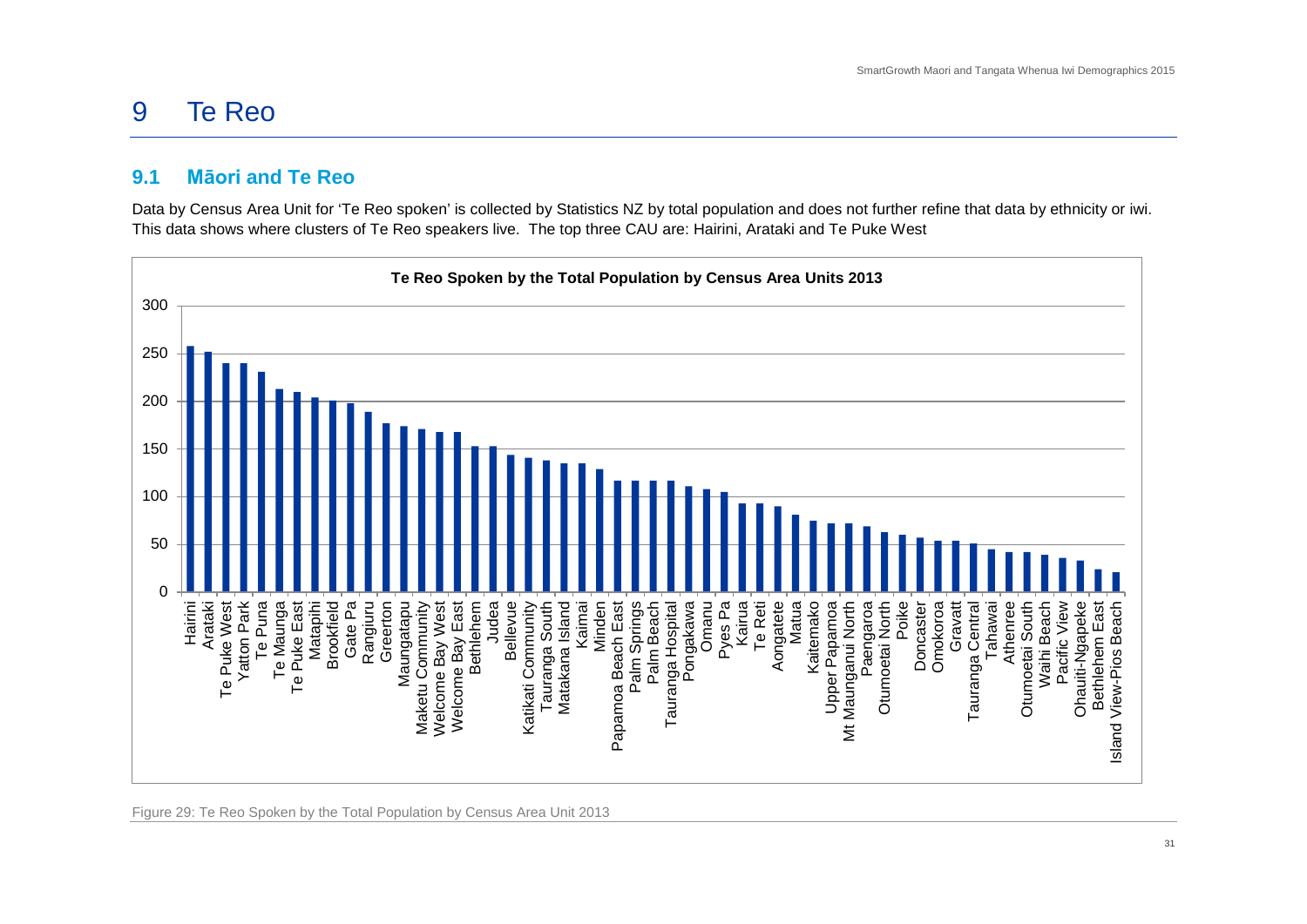

<span id="page-48-0"></span>Figure 30: Languages Spoken by Māori in the Sub-Region 2013

This data included all people who stated each language spoken, whether as their only language or as one of several. Where a person reported more than one language spoken, they are counted in each applicable group. The data shows that:

- 81% (29,022) of Māori speak English
- 15% (5,442) of Māori speak Māori
- 2% (672) of Māori do not speak any language e.g. too young to talk
- 1% (426 of Māori speak another language
- 1% (141) of Māori speak New Zealand sign language
- <1% (111) of Māori speak Samoan.

<span id="page-48-1"></span>Table 19: Comparison of Māori in the Sub-Region with National Māori for Languages Spoken 2013

|                        | <b>English</b> | <b>Māori</b> | <b>Samoan</b> | <b>NZ Sign</b><br>Language | <b>Other</b> | <b>None</b><br>(too<br>young<br>to<br>talk) |
|------------------------|----------------|--------------|---------------|----------------------------|--------------|---------------------------------------------|
| National<br>Māori      | 96.68%         | 18.39%       | 0.56%         | 0.73%                      | 1.68%        | 2.22%                                       |
| Māori in<br>Sub-Region | 81.04%         | 15.20%       | 0.31%         | 0.39%                      | 1.19%        | 1.88%                                       |

Table 19 shows that fewer Māori in the Sub-Region speak English and Māori than national Māori.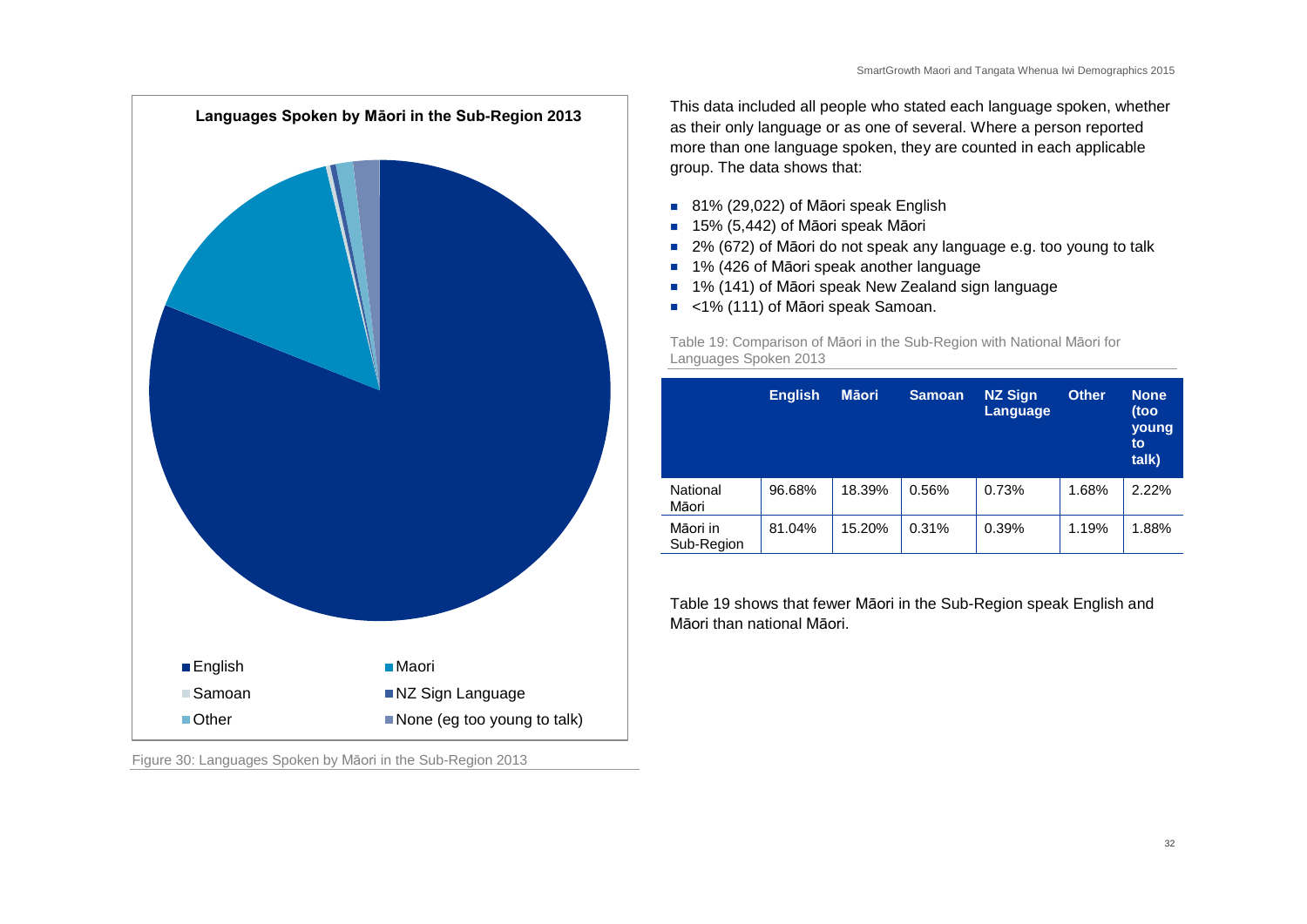

### **9.2 Tangata Whenua and Te Reo**

<span id="page-49-0"></span>Figure 31: Languages spoken by tangata whenua in the Sub-Region 2013

Figure 31 shows the number of languages spoken by tangata whenua in the Sub-Region by iwi. English is generally shown as the most spoken language, followed by Māori.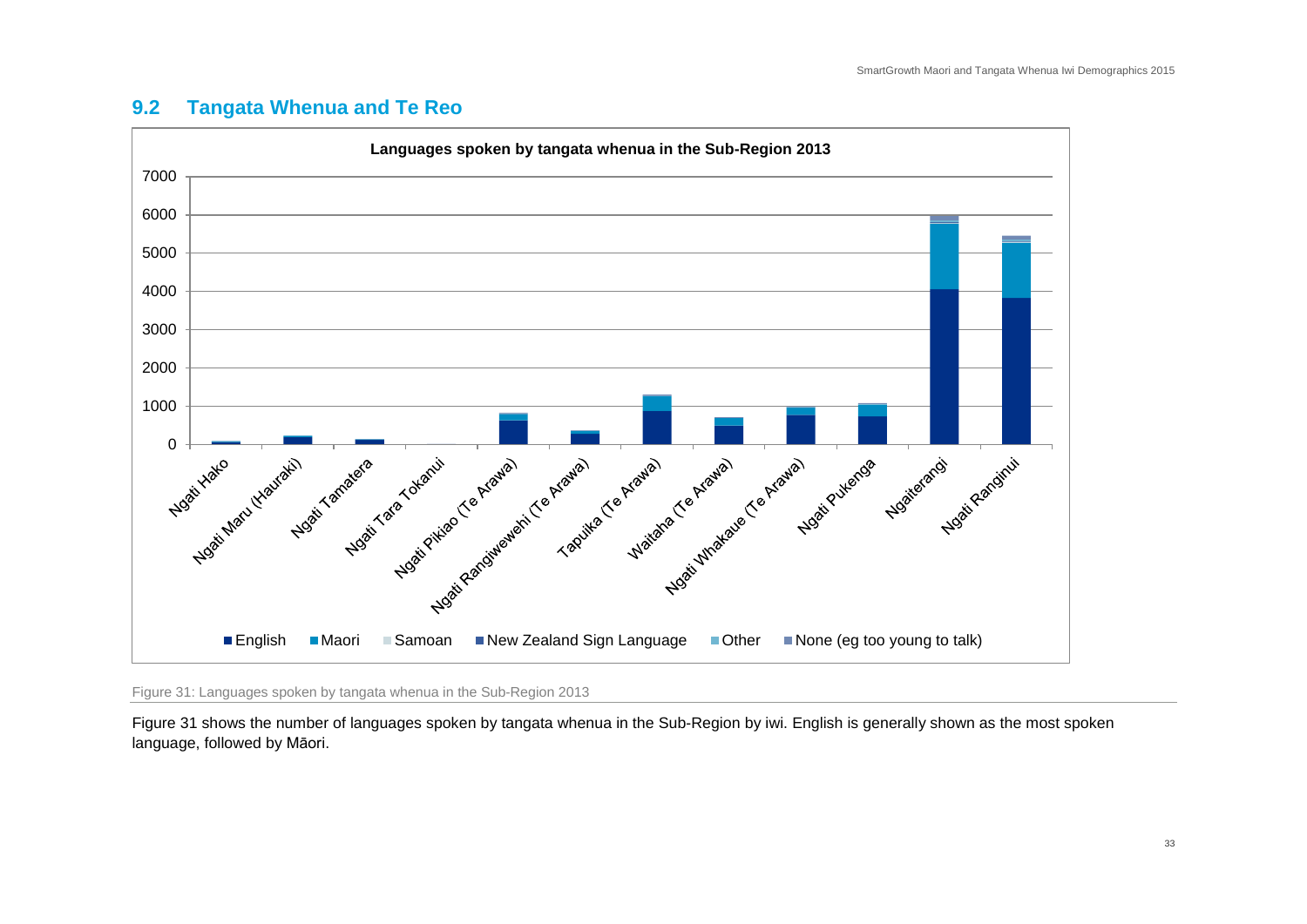# 10 Migration

The following information is drawn from the report Invest Bay of Plenty – Māori Migration prepared by Integrity Professionals 2014.

The report notes that "anecdotal evidence suggests that Māori may return 'home' in large numbers from Australia to the Bay of Plenty". The Māori Migration report examines past and current evidence to explore the trend.

Table 20 illustrates where Maori who currently live in the Sub-Region lived 5 years ago.

<span id="page-50-0"></span>Table 20: Area of Usual Residence by Usual Residence 5 Years Ago

| Residence 5 Years Ago          |       |
|--------------------------------|-------|
| Australia                      | 453   |
| <b>Other Overseas</b>          | 207   |
| <b>Total Overseas</b>          | 657   |
| <b>Taupo District</b>          | 111   |
| Western Bay of Plenty District | 4929  |
| <b>Tauranga City</b>           | 11619 |
| Rotorua District               | 357   |

| Residence 5 Years Ago                       |       |
|---------------------------------------------|-------|
| <b>Whakatane District</b>                   | 219   |
| <b>Kawerau District</b>                     | 51    |
| Opotiki District                            | 105   |
| <b>Total Selected Territorial Authority</b> | 17385 |
| <b>Auckland Region</b>                      | 849   |
| Waikato Region                              | 1083  |
| Bay of Plenty Region                        | 17367 |
| Not Born 5 Years Ago                        | 3129  |
| <b>Other Regions</b>                        | 1545  |
| New Zealand nfd and Not Stated              | 1602  |

It is difficult to ascertain information from StatsNZ to those Maori emigrating to other areas, particularly overseas.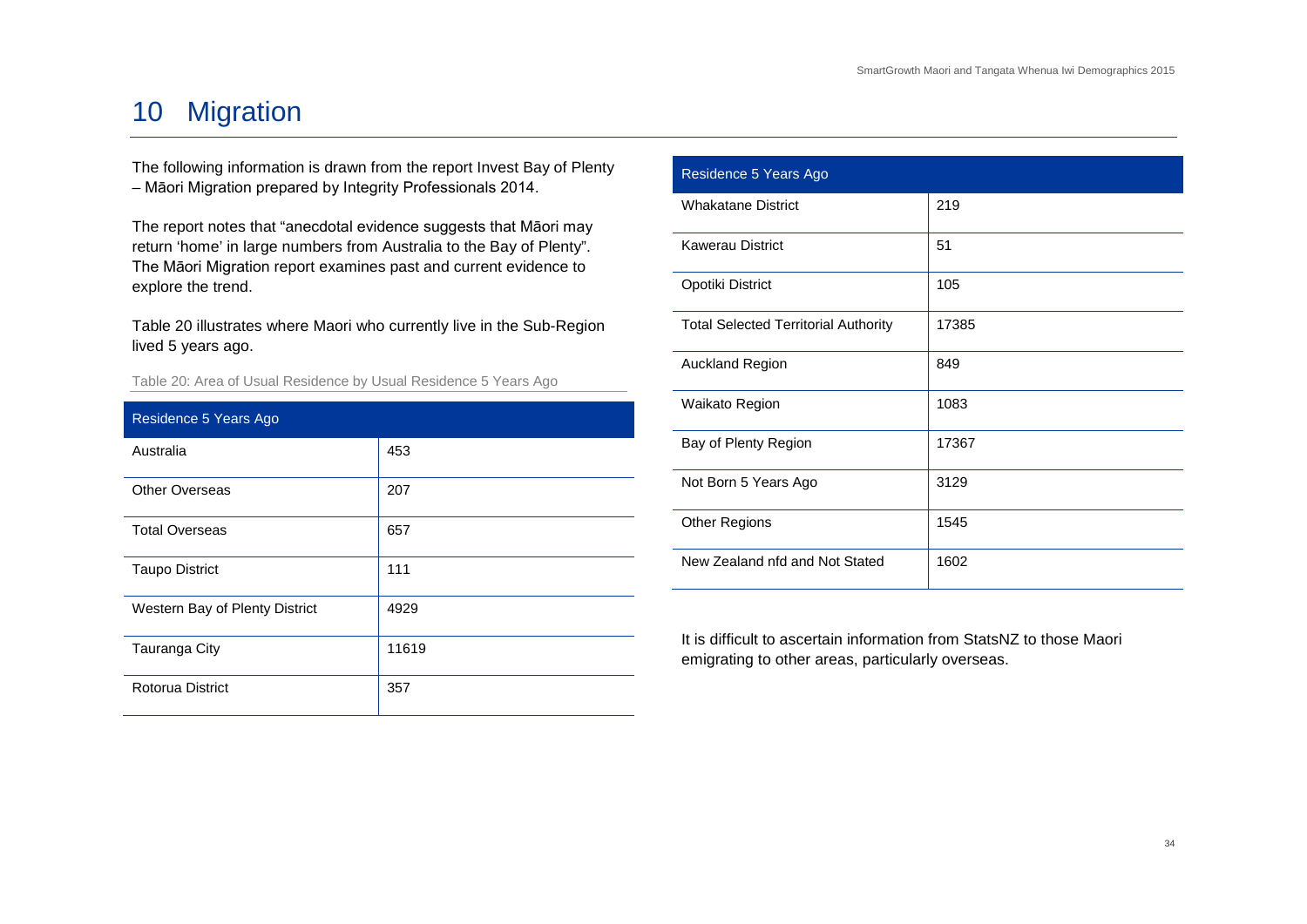### 11 Next Report

The next Census is due to be undertaken in 2018. This is because of the Christchurch earthquake which has altered the intercensal period. It is proposed that the 2018 Census is collected predominantly using online forms. Paper forms will still be available for those that prefer them but census collectors will not be relied upon for the majority of the collection but rather focus on marginalised groups i.e. people living in apartment, homeless, and elderly.

A review of the 2018 Census content is also underway. This may alter the compatibility of the 2013 data with the 2018 data. The risk of this affecting the next report is low because StatsNZ outlines compatibility issues for each table and how to resolve them.

Analysis and comparison of Census 2018 data with the Census 2013 data in this report will provide useful information to begin to understand trends and patterns for Māori and tangata whenua in the Sub-Region.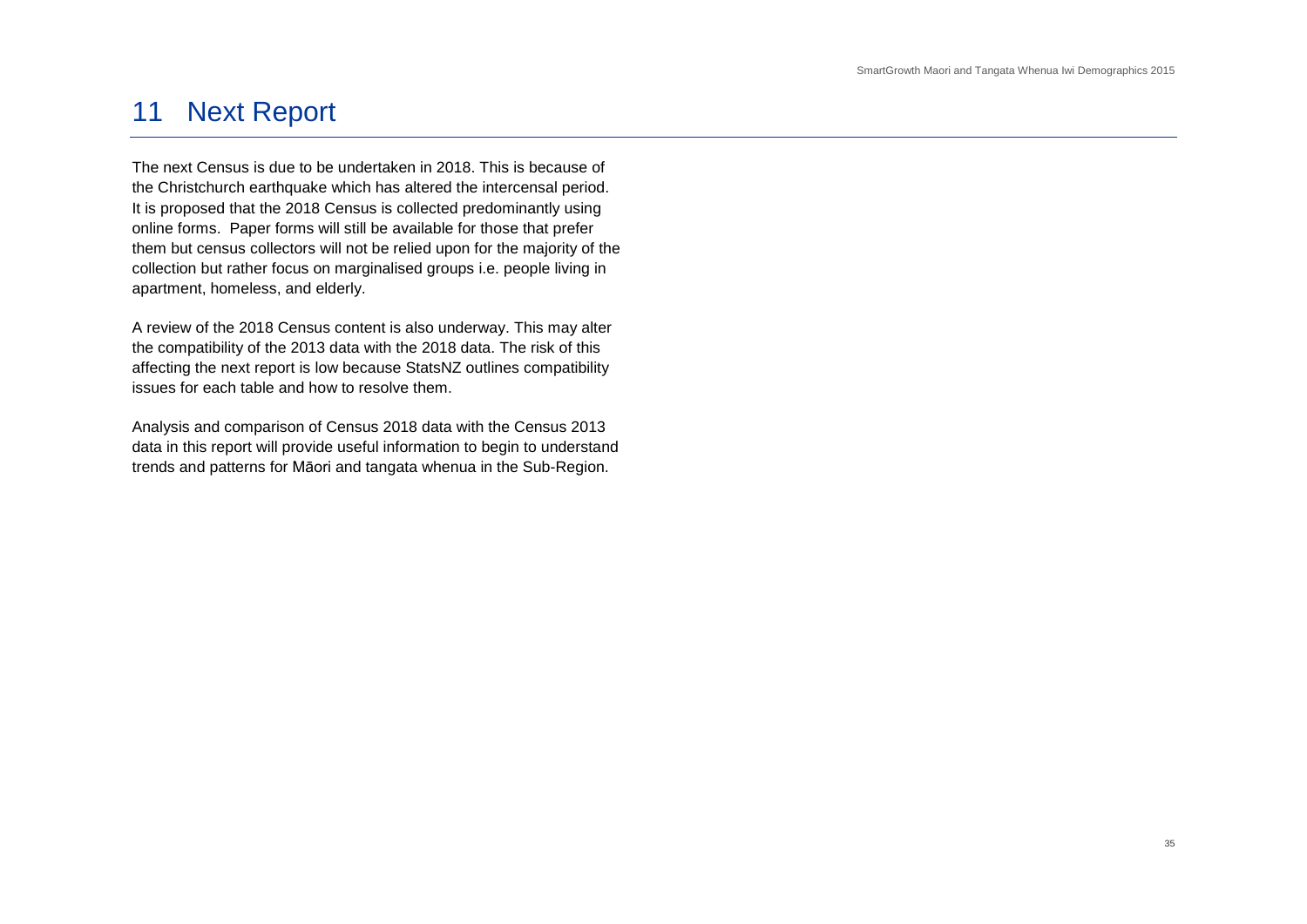## 12 Glossary

StatsNZ terms defined

**Full-time study** - is 20 hours or more a week.

**Iwi** - are the focal economic and political units of the Māori people of New Zealand. Iwi are based on the traditional Māori descent and kinship based hierarchy of:

- waka (founding canoe)
- $\blacksquare$  iwi (tribe)
- hapū (sub-tribe)
- whānau (family).

Includes all people who stated each iwi, whether as their only iwi or as one of several. Where a person reported more than one iwi, they were counted in each applicable iwi. In 2013 approximately 14,000 people gave their iwi but did not respond to the Māori descent question, compared with approximately 20,000 people in 2006. Be careful when comparing data from 2001, 2006, and 2013, as classifications and forms have changed.

**Languages spoken -** Includes all people who stated each language spoken, whether as their only language or as one of several. Where a person reported more than one language spoken, they were counted in each applicable group

**Māori decent** – A person has Māori descent if they are the descendent of a person of the Māori race of New Zealand.

**Other ethnicity** - Consists of responses for a number of small ethnic groups and for New Zealander. New Zealander was included as a new category for the 2006 Census. In 2001, New Zealander was counted in the European category.

**Not in the labour force** - Any person in the working-age population (people aged 15 years and over) who is neither employed nor unemployed. For example, this category includes:

- retired people
- **-** people with personal or family responsibilities, such as unpaid housework and childcare
- $\blacksquare$  people attending educational institutions
- **-** people permanently unable to work due to physical or mental disabilities
- $\blacksquare$  people who were temporarily unavailable for work in the survey reference week

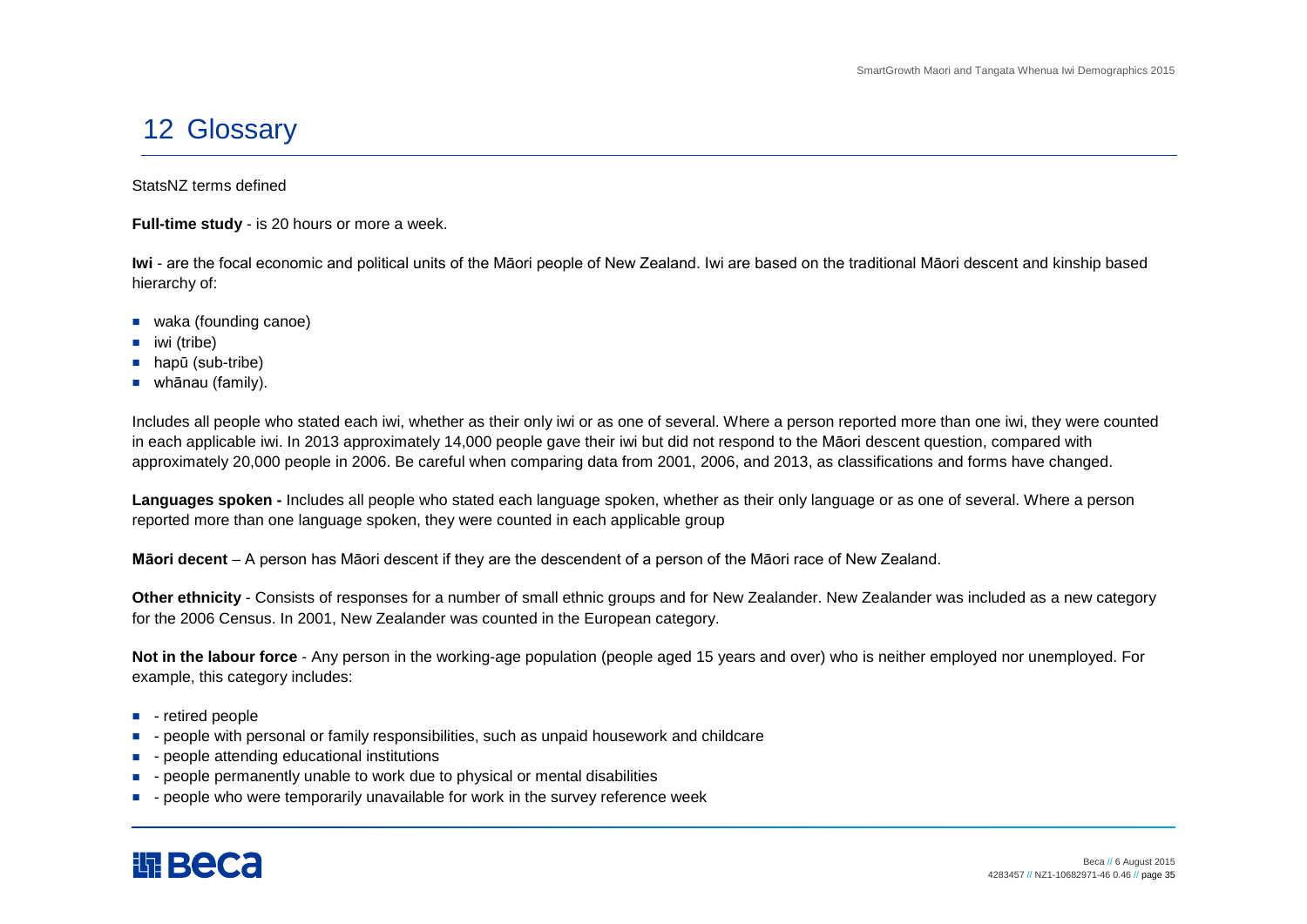$\blacksquare$  - people who are not actively seeking work.

**Part-time study** – is less than 20 hours a week

**Study participation -** People attending, studying, or enrolled at school or anywhere else.

**Tangata whenua –** iwi within a defined area determined to have mana (interest)

**Total personal income/ Personal income** - A person's total personal income from all sources in the 12 months ending 31 March 2013.

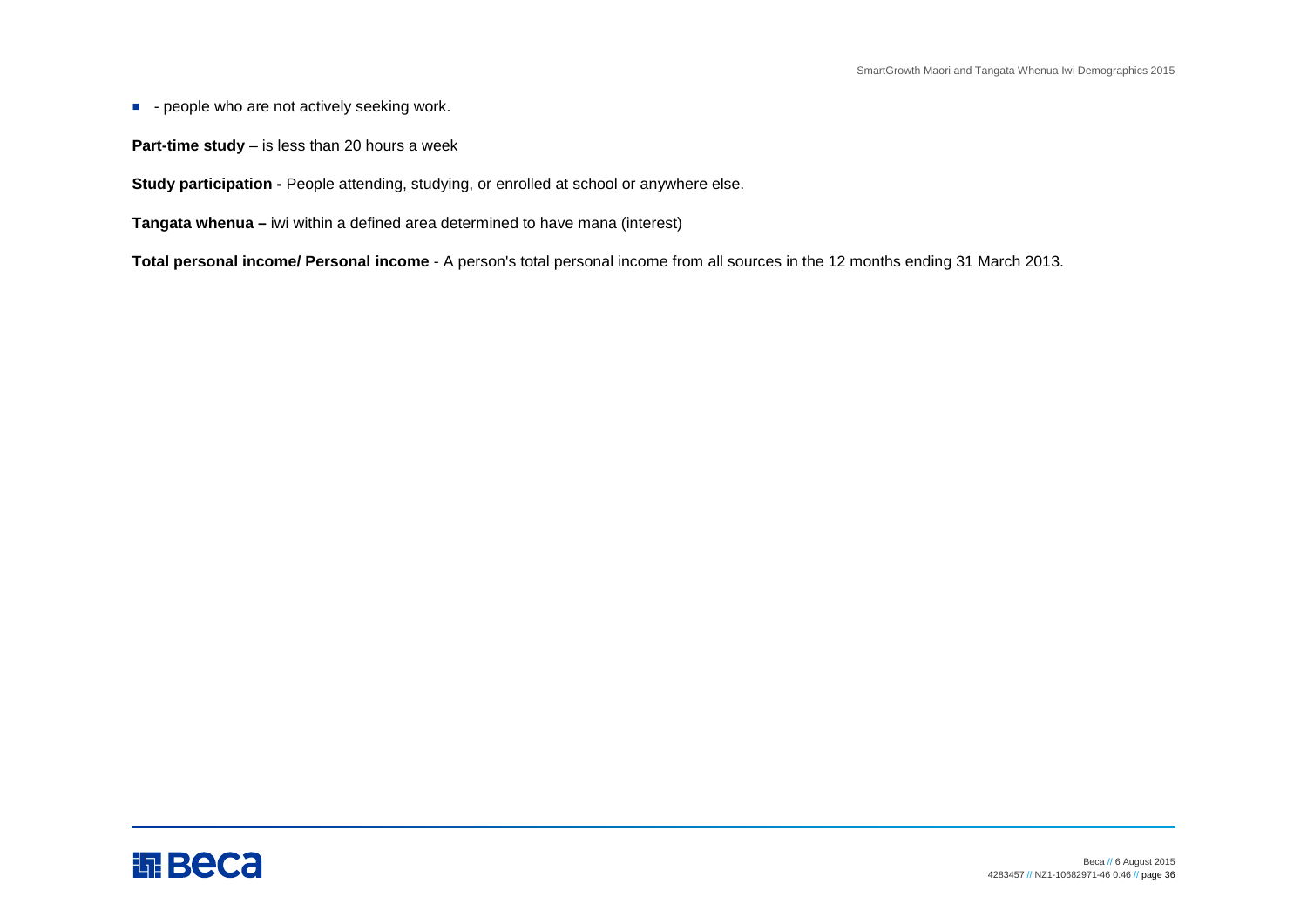Appendix 1

Iwi Affiliation of Māori descendants in the SmartGrowth Sub-Region 2013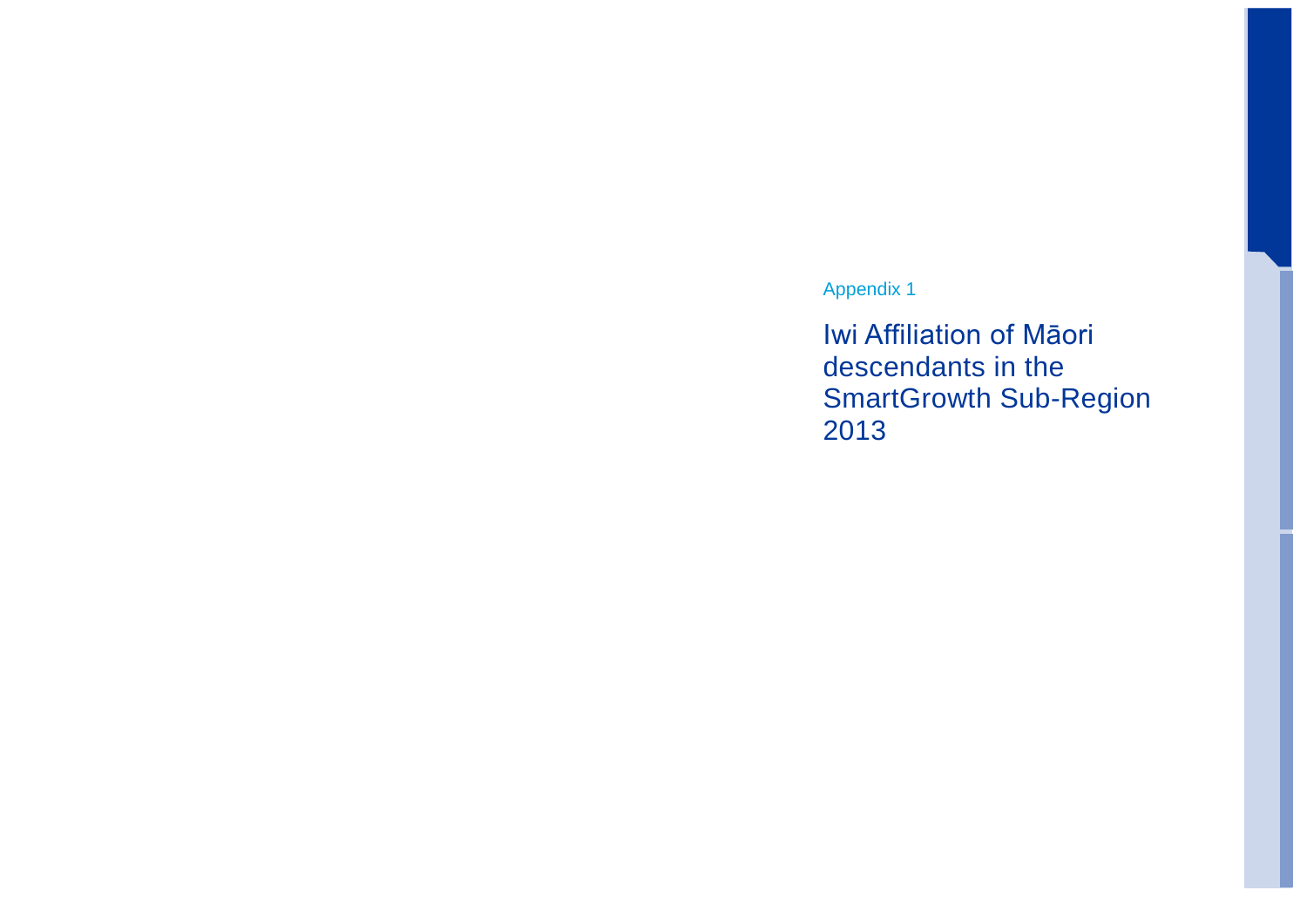SmartGrowth Maori and Tangata Whenua Iwi Demographics 2015

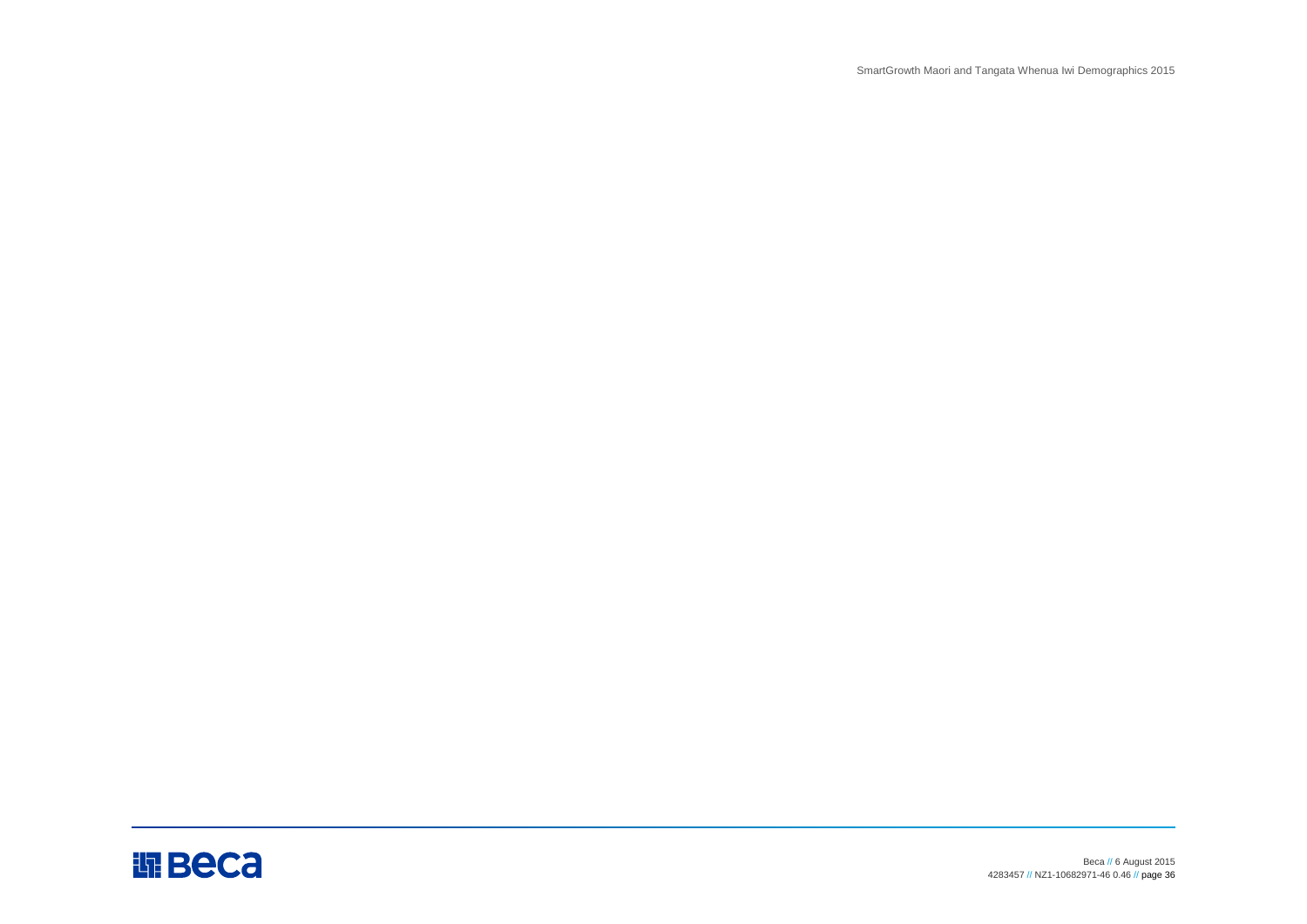Appendix 2

Graphs of Iwi Affiliation by Rohe 2013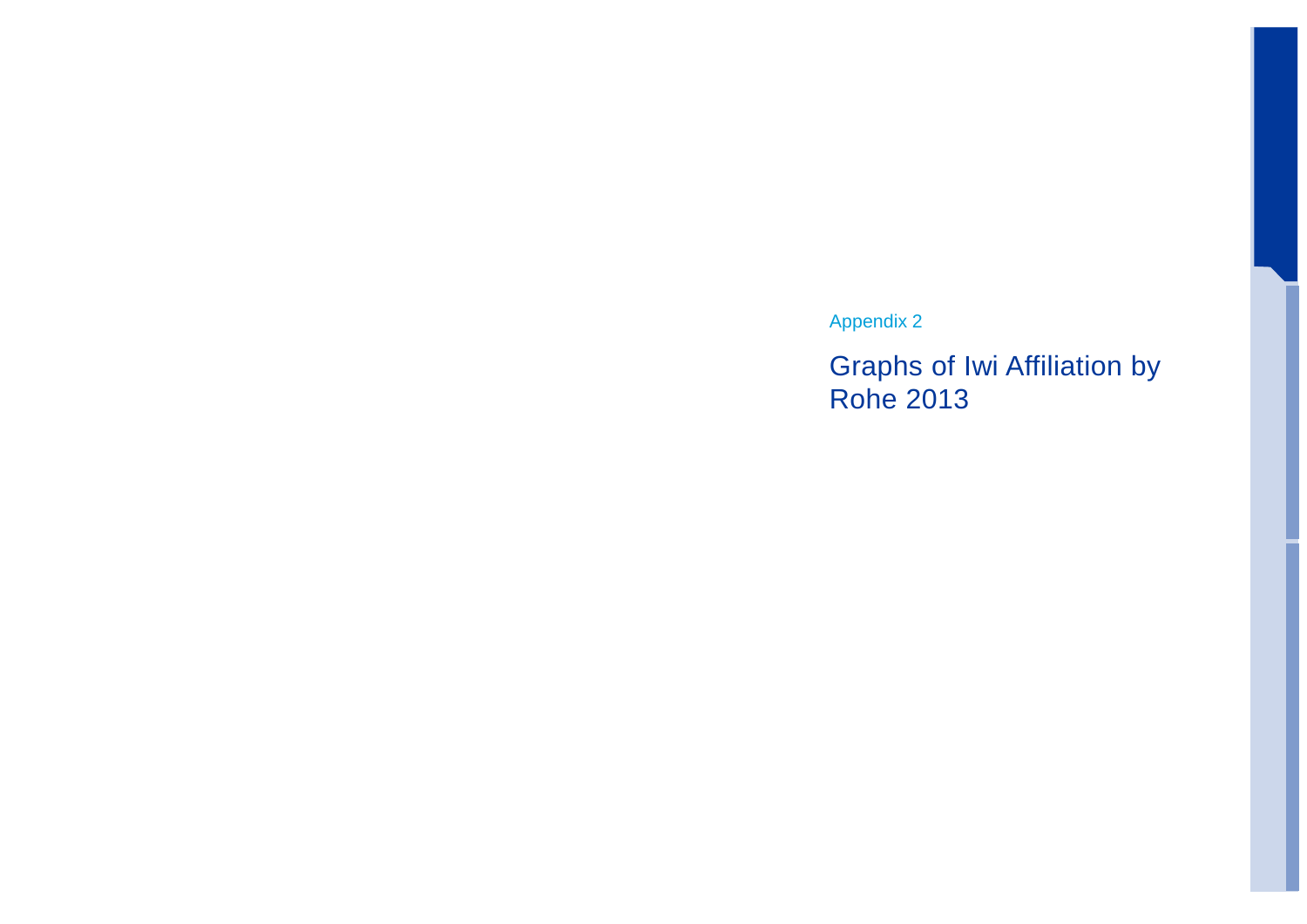SmartGrowth Maori and Tangata Whenua Iwi Demographics 2015

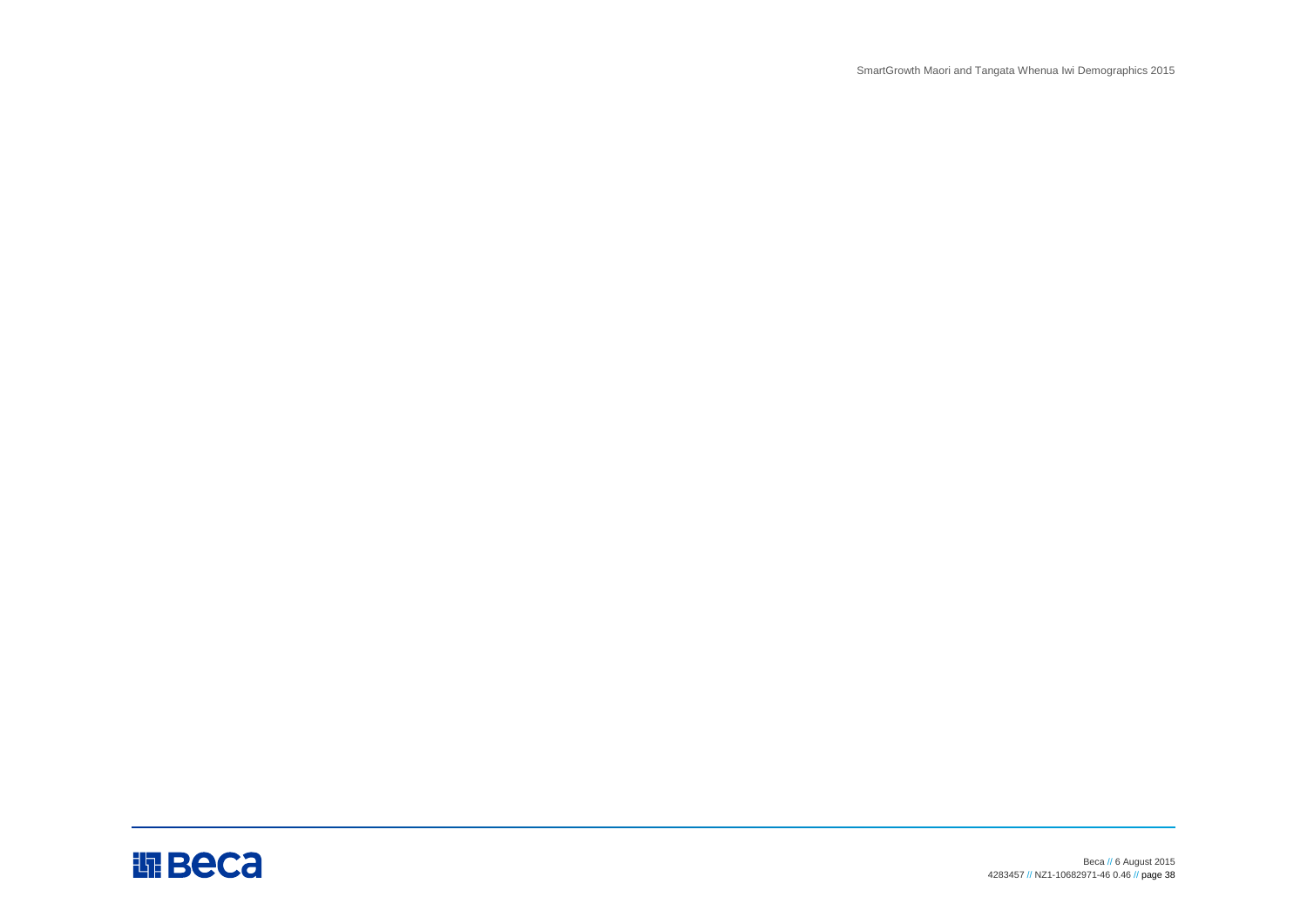Appendix 3

Number of Māori descendants by CAU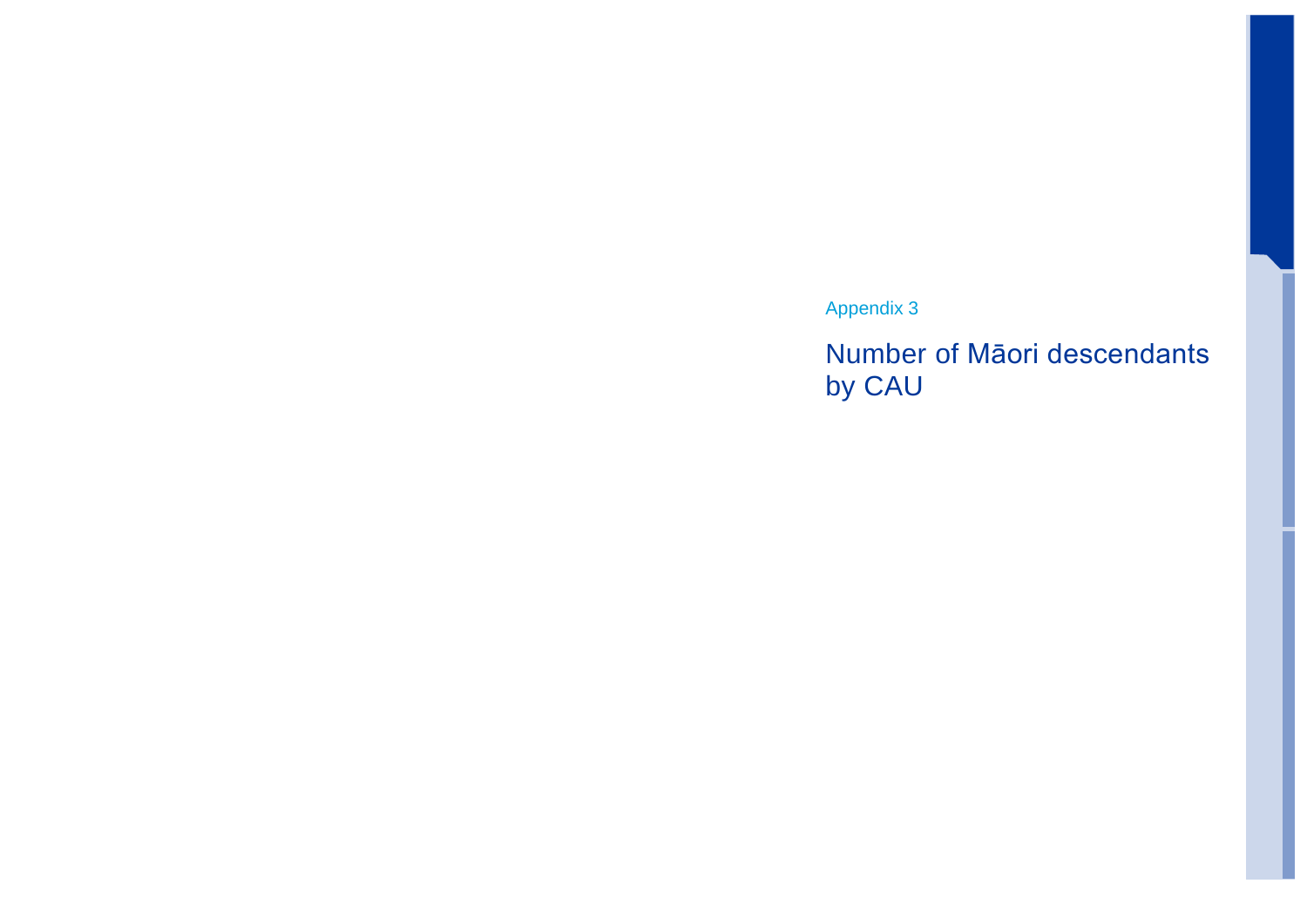SmartGrowth Maori and Tangata Whenua Iwi Demographics 2015